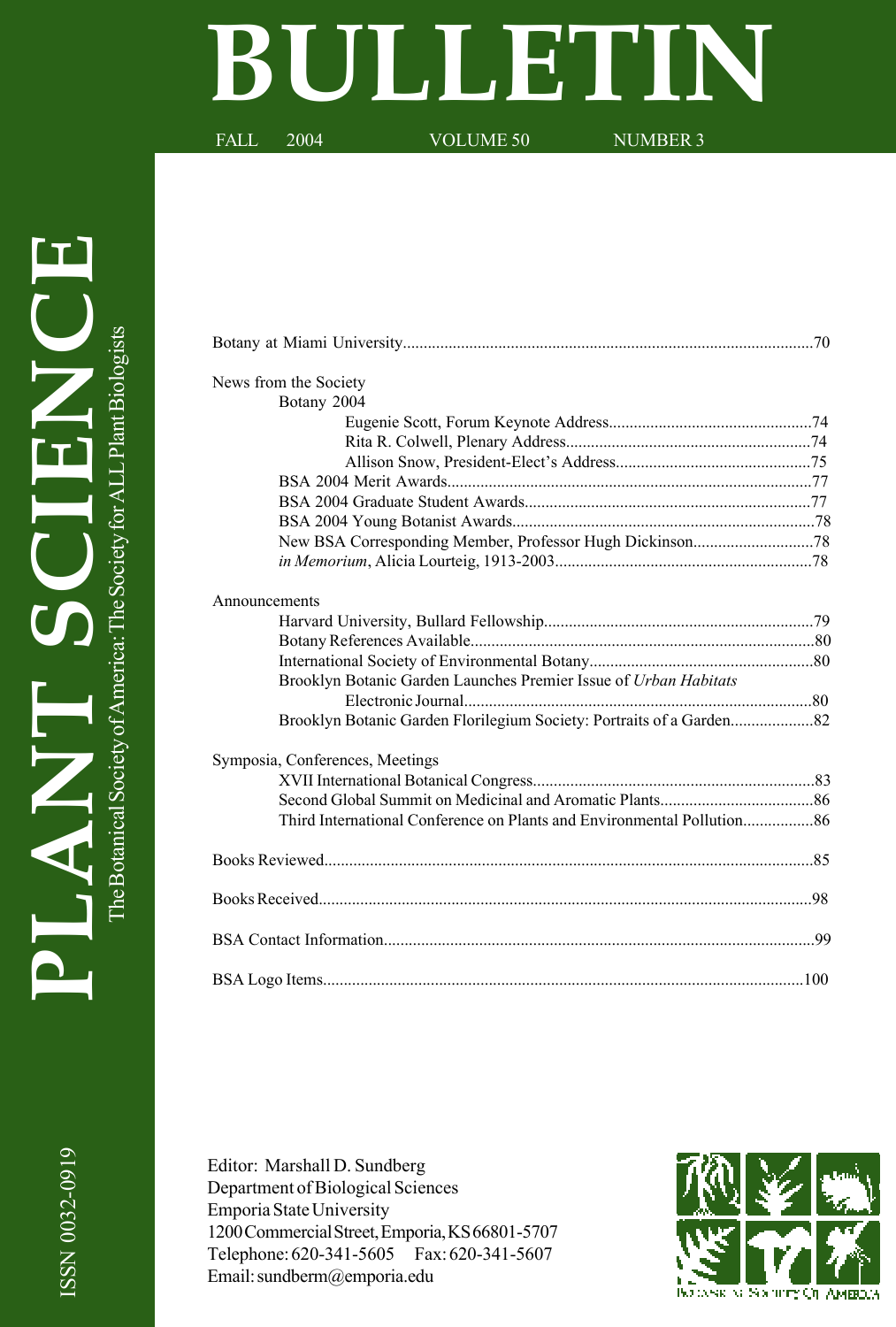A "take-home message" from Dr. Rita Colwell's Plenary Address at this years annual meeting (see summary on p74 of this issue) is that it is important for the public to understand the significance of botany and that the major burden for this public education falls on most of us - botanists in academe. The following article features another one of our successful departments where botany has a long and distinguished history and where it continues to thrive and attract undergraduate and graduate students to the study of plant science.

One of the themes emerging from this series of articles is that successful departments have the backing and support of their administrators - - but that support is earned by departments through credit hours generated and numbers of majors. We must become proactive in promoting our courses and curricula to gain the support we need from administration. Hopefully you've been finding ideas in the articles of this series that you can adapt to your home institution. The critical step, however, is to commit the time and effort necessary to implement these ideas. Being good, or even great, as botanists is no longer a guarantee that a botany program will survive. Just look at the number of formerly outstanding botany departments that no longer exist. We cannot afford only to concentrate on our own research and teaching. Somewhere in our busy schedules we must make the time to self-promote and reach out to the public to enhance botanical literacy and indirectly recruit students.

President Snow addressed this need for selfpromotion in her banquet address at the annual meeting. Specifically, she encouraged us to become more involved in promoting botany directly to the public though the news media. A summary of her talk, on p. 75 of this issue, addresses the issue and provides some helpful strategies. Lets give it a try! -editor

### **Botany at Miami University**

Miami University (Oxford, Ohio) is a liberal arts college with a capped enrollment of 16,000 undergraduate and approximately 4000 graduate students. It has three life science departments including Botany, Microbiology, and Zoology. The Botany Department has a long history and will celebrate its Centennial in 2006, despite declines in the number of botany departments nationwide. We are among the largest botany departments in the U.S in terms of faculty size, number of majors, and success of our graduates. The University and Department have been transformed over the past 20 or more years from an emphasis on teaching at the undergraduate level to a research university with graduate programs where excellent scholarship and teaching are expected. While our mission has shifted, our commitment to quality education and training has not wavered. And, while the breadth and focus of Plant Biology has changed significantly in the past 100 years, our departmental leadership has always strived to keep pace with emerging fields while staying grounded in core areas. The following is background information on the Department, and our curricula and programs highlighting things that we believe contribute to our vitality. However it is difficult to provide a recipe for success since there are historical factors as well as current practices that contribute to the total package. Nonetheless, perhaps our structure, approach, and philosophy may provide useful information to other Botany departments.

We have both undergraduate and graduate programs with 20 faculty members on 4 campuses with Oxford being the primary campus. We have three additional affiliate faculty whose home departments are in Zoology, Geography, and Chemistry. Six faculty members have additional administrative duties with reduced teaching loads and three are on regional campuses with reduced

|                                                                                                                                                                                                                                                                                                                                   | <b>PLANT SCIENCE BULLETIN</b>                                                                                                  |
|-----------------------------------------------------------------------------------------------------------------------------------------------------------------------------------------------------------------------------------------------------------------------------------------------------------------------------------|--------------------------------------------------------------------------------------------------------------------------------|
| ISSN 0032-0919<br>Published quarterly by Botanical Society of America, Inc., 4475 Castleman Avenue, St. Louis,<br>MO 63166-0299. The yearly subscription rate of \$15 is included in the membership dues of<br>the Botanical Society of America, Inc. Periodical postage paid at Columbus, OH and addi-<br>tional mailing office. |                                                                                                                                |
| POSTMASTER: Send address changes to:<br><b>Botanical Society of America</b><br><b>Business Office</b>                                                                                                                                                                                                                             | Address Editorial Matters (only) to:<br>Marsh Sundberg, Editor<br>Dept. Biol. Sci., Emporia State Univ.<br>1200 Commercial St. |
| P.O. Box 299<br>St. Louis, MO 63166-0299<br>email: bsa-manager@botany.org                                                                                                                                                                                                                                                         | Emporia, KS 66801-5057<br>Phone 620-341-5605<br>email: sundberm@emporia.edu                                                    |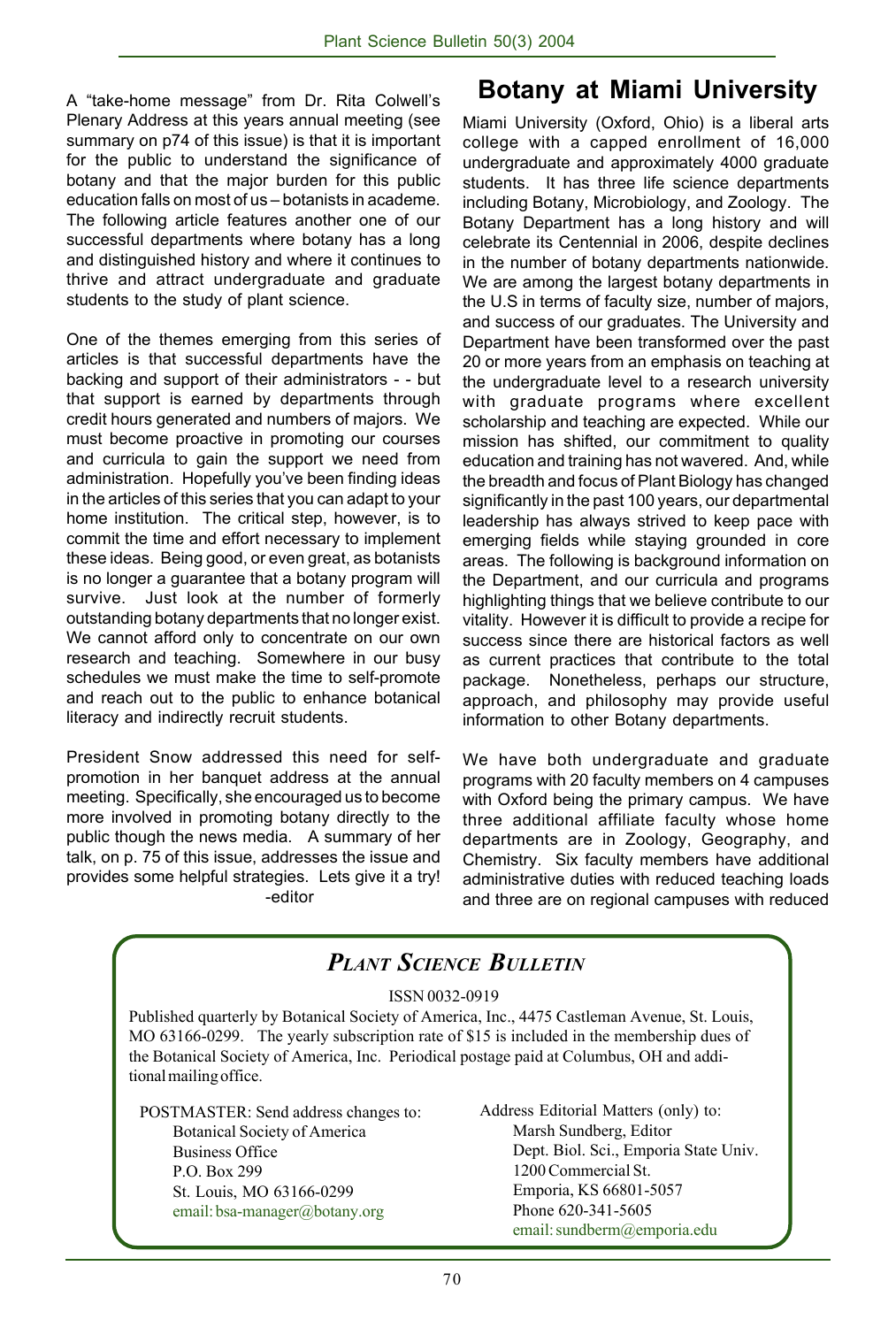research expectations. Regional campus faculty are full participants in the Department. They sponsor graduate students, maintain research programs, serve on departmental committees, attend faculty meetings, and are tenured by the Oxford Campus. Our faculty have primary expertise in one of three core areas, often with additional expertise in a second area: 1) Ecology, Taxonomy, & Systematics; 2) Cell Biology, Molecular Biology, Genetics, & Physiology; and 3) Anatomy, Morphology, & Development. We have been approved for two new tenure-track searches in 2004-05 in Plant Evolutionary Biology and Bioinformatics, and the administration has promised that we will be approved another search in the near future for one recent retirement. Thus it is reassuring that the administration appears to appreciate the quality of our department and continues to invest in it by authorizing new positions.

We currently have about 60 majors, which may fluctuate to 100 or more in any given year. Most of our majors come from Ohio and throughout the Midwest, particularly Indiana, Illinois, and Kentucky. Approximately 1/3 of our undergraduates declare Botany as their major when they apply to Miami as graduating seniors, which undoubtedly is a result of our profile as a Botany Department since we don't actively recruit in high schools. For 2004-05, 20 applicants to Miami declared Botany as their major, and I followed up with a personal letter and invitation to visit, and included additional information on the success and career paths of our graduates. And we have representatives and literature at all universitysponsored majors fairs and open houses for accepted students.

The remaining 2/3 of our undergraduates choose Botany as their major or co-major following their 1st or 2nd (sometimes 3rd) year at Miami, often after taking Introductory Biology (team-taught by the three life science departments) or General Botany. More

than 1200 students take Introductory Biology each semester, and we try to put our best Graduate Teaching Assistants into these laboratories since they are often very effective at recruiting. We actively attempt to capture the undeclared biological science students at the end of each term in Introductory Biology classes and many botany courses by providing forms to all students to direct them to a specific Botany advisor. We have just begun tracking the precise source of these majors, so we don't yet have definitive data on particularly enlightening courses or faculty, however, a large number come from the Middletown campus, historically and presently. We are also developing a series of informational brochures for University and College level academic advisors that channel undeclared students into Botany (such as genetics, biotechnology, environmental science) who may not otherwise be aware of it as a track. A few students transfer in from other universities, which also may be related to our high profile in Botany. We also host a variety of venues for interaction among faculty, graduate students, majors, and undecided/ undeclared undergraduates, such as picnics, special seminars, and opportunities to meet in small groups with guests from industry and academia to discuss career choices over pizza. We allow for flexibility in course requirements since the majority of our majors make this decision in their 2nd or 3rd year and may not otherwise do so if they were to lose significant time toward their degree. At the freshman level we require either 1) two semesters of Introductory Biology, or 2) General Botany plus one semester of either Introductory Biology or Zoology. This allows for students to enter the program as a Botany major via two routes: 1) as an incoming freshman, or 2) as continuing or transfer students in their 2nd or 3rd year from different or undeclared majors, or if they choose Botany as a second (i.e., double) major. While transfer students donít lose time at the freshman level, it results in students having different backgrounds that are either

#### Editorial Committee for Volume 49 James E. Mickle (2004) Department of Botany North Carolina State University Raleigh, NC 27695-7612 james\_mickle@ncsu.edu Andrew W. Douglas (2005) Department of Biology University of Mississippi University, MS 38677 adouglas@olemiss.edu *PLANT SCIENCE BULLETIN* Douglas W. Darnowski (2006) Department of Biology Indiana University Southeast New Albany, IN 47150 ddarnowski2@ius.edu Andrea D. Wolfe (2007) Department of EEOB 1735 Neil Ave., OSU Columbus, OH 43210-1293 Samuel Hammer (2008) College of General Studies Boston University Boston, MA 02215

wolfe.205@osu.edu

cladonia@bu.edu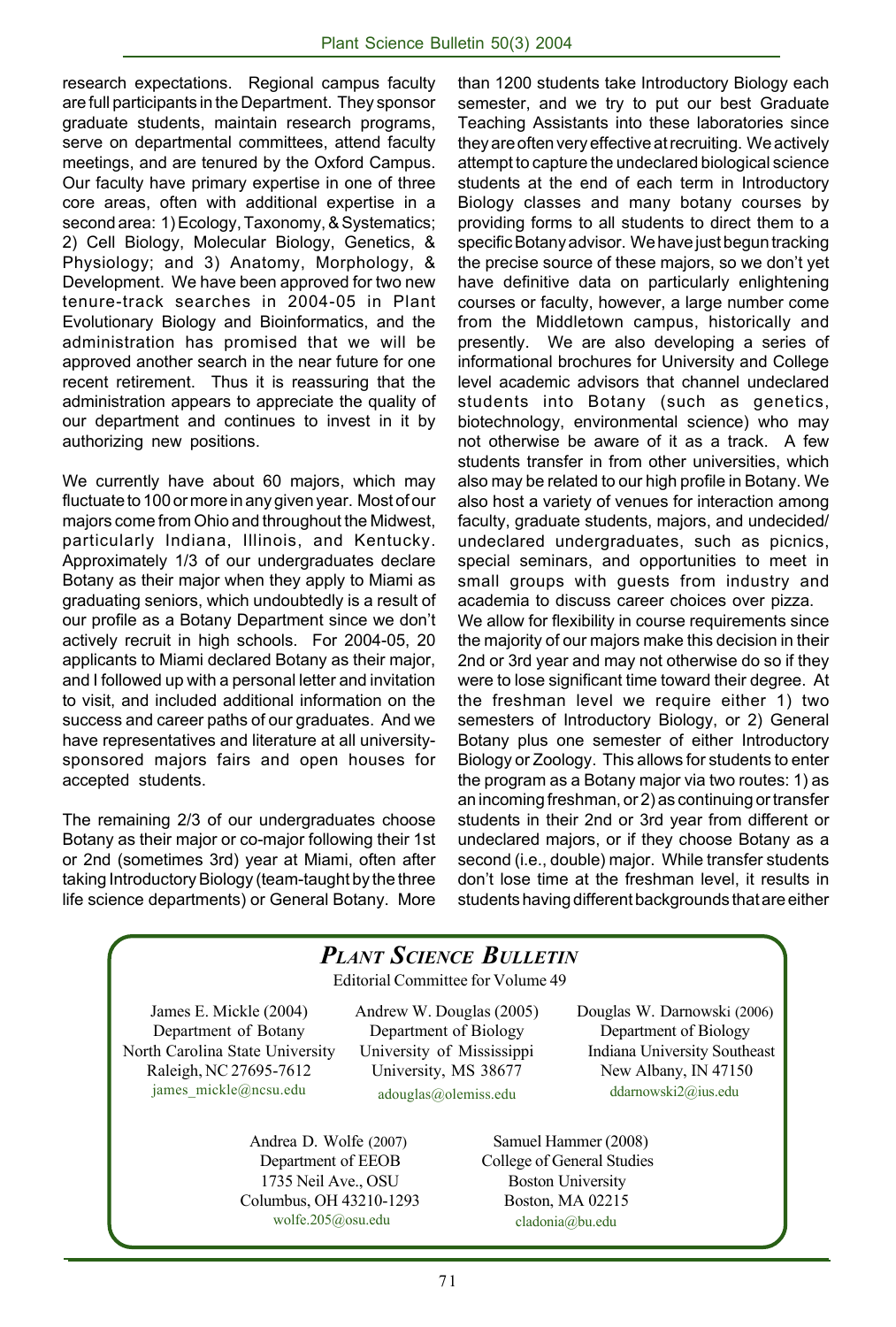strong in concepts with little botanical knowledge, or strong botanical backgrounds that are weaker in concepts. To ensure that they are prepared for upper level courses with minimal redundancy, we have two sophomore level courses that all majors are required to take to bridge the gap, which include Plant Evolution and Diversity (populations to ecosystems) and Plant Cell and Molecular Biology. Students can take a track that leads to one of four undergraduate degrees in Botany at Miami: 1) B.A. (a broad or liberal curriculum), 2) B.S. (emphasis on sciences), or 3-4) B.A. or B.S. with Environmental Science emphasis (strong in ecology). These various undergraduate degree programs allow additional flexibility in coursework preparation. We also have a cooperative program with the DUKE School of Forestry that results in a B.S. in Botany with an Environmental Emphasis from Miami and an M.A. or M.S. in Forestry or Environmental Management from DUKE. The University also offers a co-major in Environmental Science, with many students choosing Botany as their co-major. Double majors often co-major in Botany with Zoology, Geography, or Chemistry as second majors, but also sometimes in Business or Economics. We also offer minors in horticulture and molecular biology. A University-wide undergraduate requirement is a thematic sequence outside of the major that is comprised of 3-4 related courses, such as ecology or conservation. Sometimes students utilize a thematic sequence as a stepping stone to either a minor in Botany or to change majors or double major.

We offer a number of core courses at the undergraduate level including morphology, anatomy, taxonomy, ecology, physiology, plant and fungal diversity, genetics, and development, in addition to biotechnology, horticulture, viticulture, and economic botany, among others. Literally all of our courses have a laboratory component or a separate lab section that is required. Many courses are cross-listed with Zoology and/or Microbiology including genetics, cell biology, environmental science, conservation biology, environmental education, ecology; or with Geography including plant geography and vegetation of North America. Undergraduates in good standing can also petition to take graduate courses. Almost all of our students take at least one field course, often more. These are offered annually in the Bahamas and Kenya, and frequently in Nova Scotia, Belize, and Peru.

The majority of undergraduates conduct laboratory research with at least one faculty member, often working closely with a graduate student mentor. We typically mentor 50 undergraduate research projects per year. These students frequently make presentations at meetings, and are co-authors on resulting publications. Miami has several mechanisms for summer research internships and scholarship programs that provide students with respectable summer stipends (\$2000-3000 for one 10 week period per summer), 11-12 credit hours, and a modest professional allowance (\$500- 750) to the faculty mentor to be used at his or her discretion to support activities for their own research programs. The University also has grant and scholarship programs that allow students to receive funds for supplies and materials, as well as professional expense accounts for faculty who mentor students. Further, the Graduate School has programs to foster research interaction between undergraduate and graduate students that includes monetary incentives for the grad student mentor and a supply budget for the undergraduate. Thus there are many, many resources available for undergraduate research at the departmental, college, and university levels. Lastly, our faculty are expected to mentor undergraduate researchers, and most, if not all, find this to be one of their most rewarding duties.

We strongly believe that the combination of classroom, laboratory, field, and research experiences available to our students directly results in them having broad backgrounds that makes them highly marketable on the job market and to graduate or professional schools. We also believe that our flexible and multiple degree programs make our department attractive. Additionally, all of our faculty are committed to teaching at all levels with each core faculty member regularly teaching at the freshman level thus limiting temporary faculty in these courses. Further, we believe that a proactive approach to recruiting is essential to maintaining our number of majors.

Miami has ten Ph.D. programs, with five in the sciences. Botany has approximately 35 graduate students in residence, about half of which are master's (M.S., M.A.) and half are doctoral (Ph.D.) students. Botany graduate students may also opt to obtain an interdisciplinary graduate degree or certification in Ecology or Molecular Biology, respectively. The M.A. is the only non-thesis graduate degree that requires a full-time 4-6 months internship in the plant sciences at an appropriate agency with a final report submitted to the Botany Department. The M.S. and Ph.D. are research degrees. M.S. students are required to take at least one graduate course in two of three areas, while Ph.D. students are required to take at least one graduate course in all three areas. M.S. students are required to take at least three graduate courses at Miami, while Ph.D. students are required to take six. Both degrees require both written and oral examinations, and an oral defense of the thesis or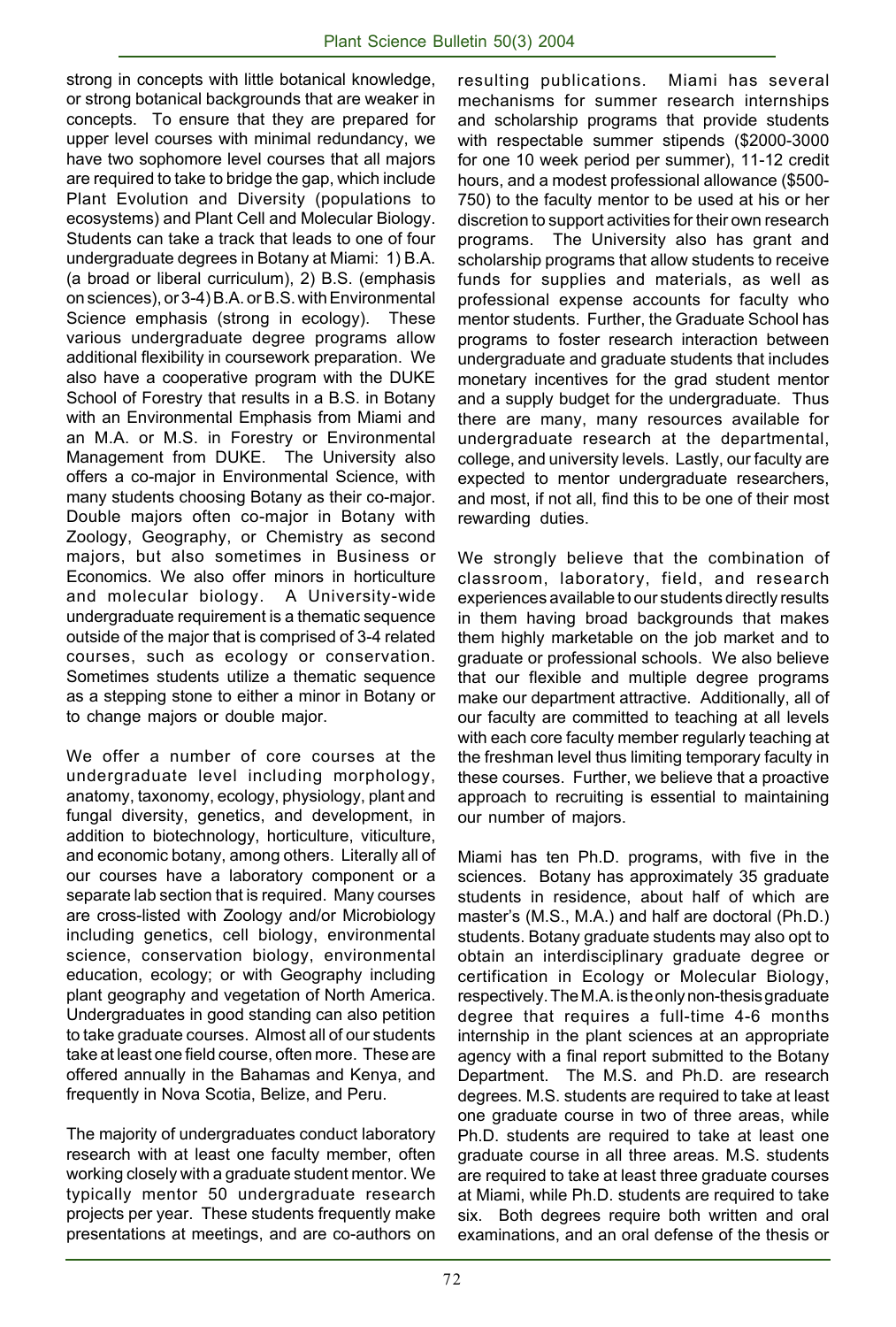dissertation. A student may bypass the M.S. and pursue a Ph.D. directly if there is evidence of academic excellence based on coursework and/or comprehensive exams, research productivity including publication, and 30 graduate credit hours completed.

We generally have approximately 100 applicants each year to our graduate program and usually admit 5-12, depending on the number of open slots resulting as students graduate. Most are supported on Teaching Assistantships, however several are supported on either Research Assistantships or Fellowships. Virtually, all of our graduate students are supported by the University, and for a student to enter the program without support is strongly discouraged and only considered on a case-bycase basis. Graduate courses offered include Taxonomy, Systematics, Biotechnology, Morphology, Anatomy, Physiology, and Mycology. Courses cross-listed and team-taught with Zoology and Microbiology include Community and Population Ecology, Ecosystem Ecology, Molecular Biology, Cell Biology, Electron Microscopy, and Instrumentation. Students take a variety of laboratory and field-oriented field courses depending on their background and area of specialization. The Botany Department has a sizeable research grant program to which students may submit research proposals and receive funding after peer review. This results in our students being able to think very broadly and not be constrained to conduct research of their major professor's funded research.

The facilities at Miami University are extraordinary and include the Willard Herbarium of over 500,000 specimens; an Electron Microscope Facility with TEM, SEM, and Confocal Microscopy and Imaging; the Center for Bioinformatics and Functional Genomics which has equipment such as DNA sequencers, a microarray reader, and computer servers and clusters for bioinformatics; and Greenhouses and growth chambers for live plant research. Our philosophy is that students must to be trained in these technologies and utilize the instrumentation themselves under initial supervision. Thus, facility staff are geared toward teaching and training of users, rather than preparing and running samples for researchers. This also means that each facility is able to keep user costs to a minimum.

Thus far, we have been lucky that no administrators have strongly advocated for a merger with Zoology and Microbiology to form a larger Biology Department or Division. We reinforce the idea that the distinction among the three Life Science departments is our identity, that Biology Departments are a dime a dozen while we remain a premier Botany department. We cooperate with the other life science departments and associated museums to maintain a shared vision. We advocate the concept of quality over quantity to the administration with regards to the success of our graduates, with a nearly 100% job placement in the profession or acceptance into graduate or professional schools within 6 months of graduation. We also manage to carry our relative weight in comparison to the Zoology and Microbiology Departments with regards to research funding and publication rates, despite the fact that there are fewer sources of funding for plant biology in general especially in the absence of an agricultural unit on campus. In summary, we believe that we have an excellent Botany Department because we are able to maintain a respectable number of undergraduate majors through a variety of programs and opportunities available that results in highly marketable graduates, a highly competitive graduate program where students conduct and present research the world over, a committed and hardworking faculty who excel in teaching and research, and a supportive administration that recognizes the importance of quality over quantity. We realize we are more fortunate than many departments and that we cannot take credit for some circumstance and serendipity that may have contributed to our success and longevity. Nonetheless, we will continue to work proactively to maintain a strong department by providing diverse experiences for and many options to our students, proactively recruiting especially at the undergraduate level, and remaining productive in scholarship and effective in teaching.

-submitted by Linda E. Watson, Professor and Chair of Botany, Miami University



The dioecious Coyote Brush, *Baccharis pilularis var. consanguinea,* is a somewhat non-descript shrub most of the year, yet when in bloom can be quite interesting. Its pistilate flowers have fluffy white plumes when its fruits are mature, giving it a local nickname of "Mrs. Fuzzy-Wuzzy." The staminate flowers of "Mr. Fuzzy-Wuzzy" have prominent round, pollen-bearing anthers. Their gender can be easily determined in the Fall, as "Mrs. Fuzzy-Wuzzy" has powder-puffs, while "Mr. Fuzzy-Wuzzy" has little yellow balls.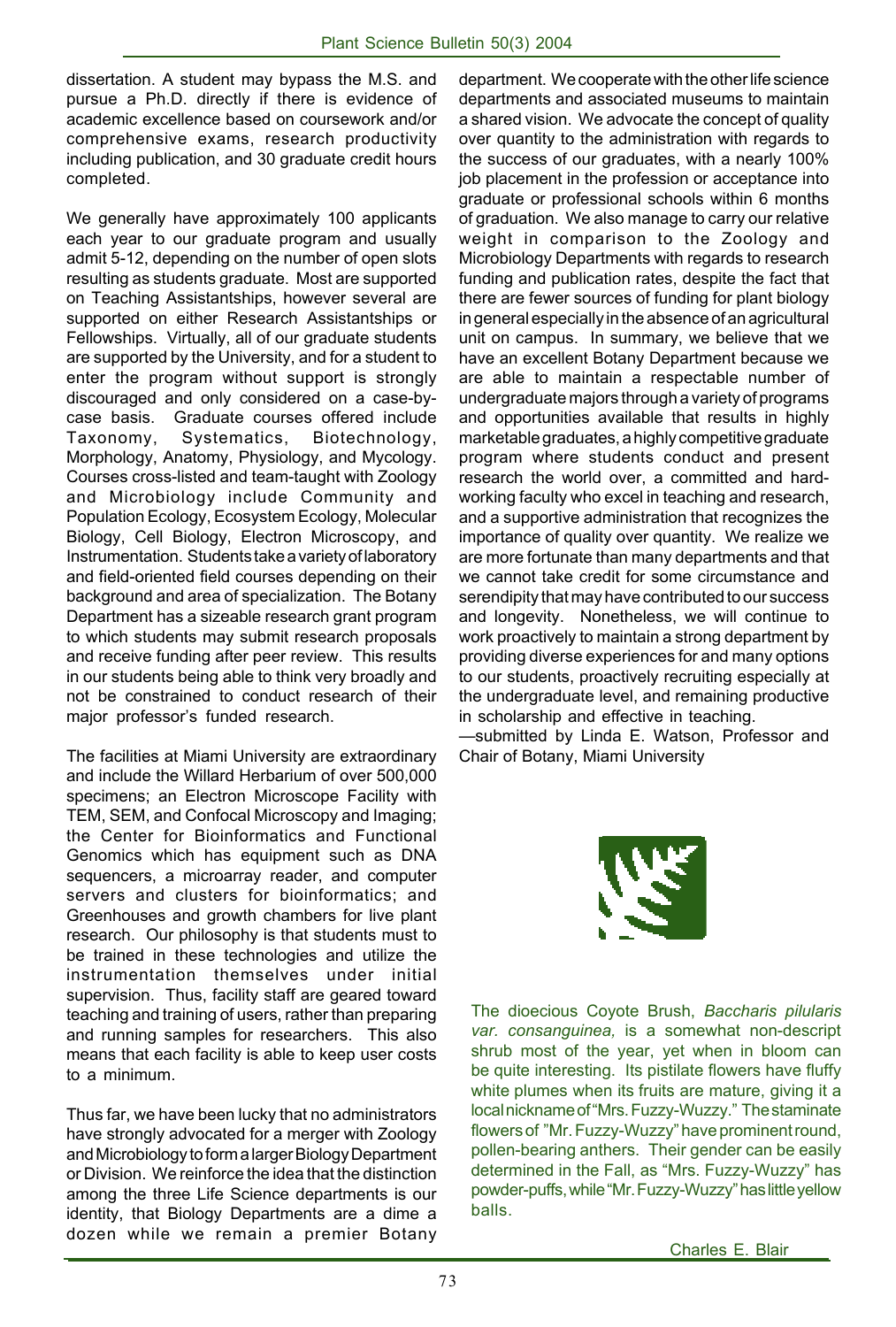### **News from the Society**



### **Eugenie Scott Keynote Address Educational Forum Botanical Society of America Snowbird, UT July 31, 2004**

Eugenie Scott, Executive Director of the National Center for Science Education, presented the keynote address for the Educational Forum of the BSA, *ìJust When You Thought It Was Safe To Teach EvolutionÖî*

Scott began by explaining that creationism continues to be a real problem in science education. Statewide threats to evolution education occurred last year in four states, and there were local threats in many more. The United States stands out among industrialized countries in this regard: acceptance of human evolution in the US is only half that in many European countries. Path analysis indicates that religious conservatism explains the majority of creationist beliefs. Political affiliation has almost no effect on acceptance vs. rejection of evolution, among Americans in general, although as one audience member noted, there can be local exceptions such as politicians in Oklahoma that split right down party lines on evolution education. Because school boards and other officials fear the furor of creationist citizens, evolution often gets left out of museums and curricula. Scott noted the irony that more evolution is taught in Catholic schools than in many public schools.

Scott outlined the history of creationist threats to evolution education in America. The first period was the attempt to ban evolution teaching, as epitomized in the Scopes trial. The second period was the post-Sputnik era when, in response to renewed evolution education in textbooks such as those from BSCS, creationists invented a secular version of creationism called creation-science. This approach was shown most famously to be religion in disguise by the Arkansas decision in 1982. This led to the third period, neocreationism, with its current expression in Intelligent Design (ID). Many scientists, including some who are quite religious (see www.asa3.org and resources at www.ncseweb.org for examples), have objected to ID because it defines some phenomena as fundamentally impossible to explain by naturalistic means. She explained the flaws in many of the ID arguments.

Scott explained how we got to our current situation. First, America has no established religion, and is the world capital of little independent denominations. Second, we have had decentralized education (e.g. school boards) from the beginning. Third, 30-40% of science teachers in seven states agreed that creationism should have equal time, which goes along with the American concept of fairness. Although fairness is good in itself, scientific truth is not democratic; most scientists would prefer Lamarckism, which seems so much fairer than natural selection, but it just is not true.

Scott signed copies of her new book, Evolution vs. Creationism: An Introduction (Greenwood Press, 2004).

Summary by Stanley Rice, Southeastern Oklahoma State University (srice@sosu.edu).

### **Rita R. Colwell BSA Plenary Address Snowbird, UT August 1, 2004**

Rita Colwell, who served as NSF Director from 1998-2004, presented the plenary address of the BSA meeting, "Organismal Biology in Prime Time."

The main thrust of Colwell's presentation was that you cannot study large and important phenomena from just a single perspective. When we study disease, we quickly discover that epidemiology is actually ecology and evolution. Mosquitoes spread malaria, so the study of diseases requires an understanding of their ecology, and their evolution, as they spread and adapt to new photoperiods. We needed to understand the ecology of rodents, and how their populations respond to the El Niño Southern Oscillation, in order to understand hantavirus epidemiology. The ecological and evolutionary approach is the only one that will work in coming to grips with the chronic wasting disease now spreading among wild mammals in the American west.

Colwell used an example from her own work with cholera bacteria *(Vibrio cholerae)*. Cholera is not merely an engineering problem of "How do we eradicate it?" We will never eradicate cholera, and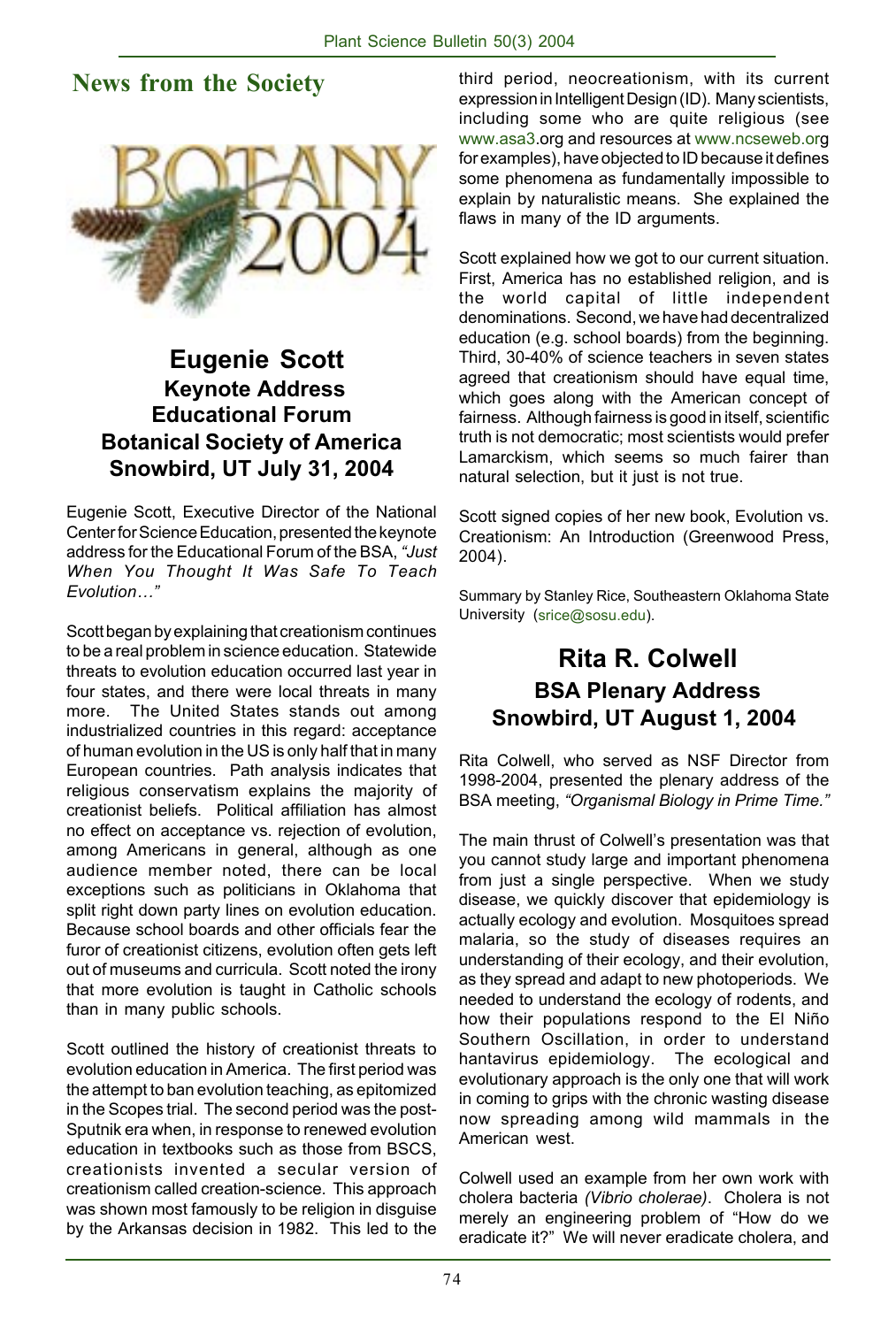must undertake the more complex task of learning how to control it. In order to understand how it is spread, we first had to understand its ecology: its adaptation to adhere to copepods also allows it to adhere to human intestinal walls. We also had to understand sociology: the study of how people used water in India allowed the development of a simple cloth-straining system that removed cholera from the water used in homes. No single scientific approach can work for important questions. Neither can these questions be approached by nations working separately, or by public and private sectors working separately.

Dr. Colwell began and ended with a plea for all of us to continue pushing for investment in basic science, in science education, and in public outreach. If the professional societies remain silent, how is the general public to know the difference between fringe and mainstream science? As it is now, even scientists in different disciplines cannot understand one another; how can the public? Colwell particularly emphasized the important role botanists will, or at least should, play in the future, since plants keep the world alive. This means that we must be willing to participate in the "rough and tumble" of government and industry. In order to get people to understand why our research is important, she said, why not form a lobby? We need, she said, a single loud voice.

Summary by Stanley Rice, Southeastern Oklahoma State University (srice@sosu.edu).

Complete transcripts of Dr. Scott's and Dr. Colwell's addresses are posted on the BSA web page at www.botany.org

research findings to the tax-paying public. As the incoming president of BSA, I'd like to share a few of my thoughts and experiences in this arena.

#### **1. Why communication is important**

As botanists, we continually need to publicize our research accomplishments in order to "justify our existence" in the eyes of administrators, federal agencies, and society as a whole. Every year, competition for research funds and new positions seems to get stiffer and stiffer, while academic departments are hiring fewer organismal biologists, and fewer students are learning basic botany. One way to address these problems is to do exciting research and make it understandable to the public. Whether you work at a small college, a university, or a museum, you are undoubtedly engaged in endeavors that the public should know about. This can be accomplished at a local level, as well as at a truly global level, by making use of the internet and the services of professional science writers.



### **Allison A. Snow Address of the President Elect Botanical Society of America Banquent**

#### **Botany in the news: how to communicate the fruits of our research.**

Keeping botany in the news is an excellent way to promote the goals of the Botanical Society of America and biologists worldwide. Even more important, we need to encourage greater scientific literacy among voters, politicians, and other decision makers. One facet of this effort is explaining our individual

#### **2. Types of science writers**

Most universities have staff writers who publicize scientific findings of their faculty, graduate students, and undergraduates. This kind of publicity often leads to feature stories in local newspapers, and it is an excellent way to promote botany at a local level. If a public-relations writer thinks your work is intriguing and important, he/she may issue a university press release that is available to science writers worldwide. To reach a *very* large audience, you need to be recognized by science writers who work for agencies such as the Associated Press, Reuters, USA Today, the New York Times, Science News, Discover, Science, or Nature. When your work is featured in one of these high-profile outlets, it is likely to be picked up by other science writers and "recycled" repeatedly in many different venues.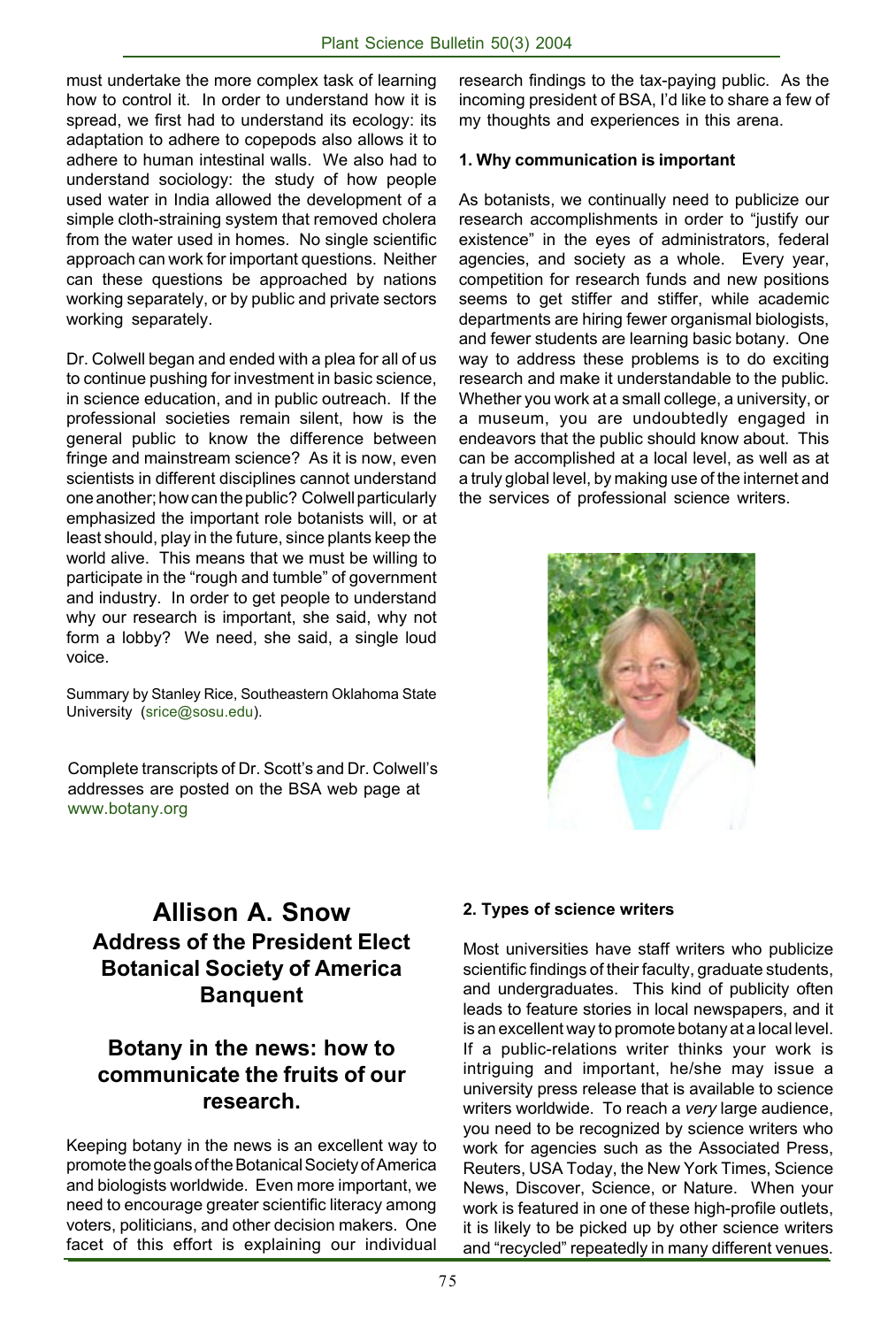Some science writers specialize in areas such as medical or environmental topics, while others cover a huge range of subjects, making it is impossible for them to gain a very deep understanding of botany. This is why it's important to explain the highlights of your work in accessible, non-technical language.

#### **3. What high-profile science writers are seeking**

Reporters need an event to justify writing about your research, such as a new publication or a talk at a national meeting. Obviously, papers that appear in Science, Nature, and the Proceedings of the National Academy of Sciences are inherently newsworthy, as long as science writers can figure out how to translate them into engaging news stories. These types of papers are highly original and they often address topics of fairly broad interest. However, many other journals publish equally interesting and important findings, but their newsstories-in-waiting often escape the notice of professional science writers. Once in long while, articles in journals like the American Journal of Botany are described in the news pages of Science or Nature - this could happen more often if authors would promote their research findings more actively.

For gaining recognition, the best situation is to be able to say that you have demonstrated "such-andsuch" for the first time, so you can refer to it as a new discovery. It also helps if you happen to work with a system that has inherent public appeal, like plant sex, carnivorous plants, or topics that directly affect people (in my case, GMOs). Even if your findings do not have earthshaking implications for society, there may be angles that the public would appreciate knowing about. People are fascinated by exotic field sites, believe-it-or-not features of plants (biggest, oldest, smelliest, most endangered, etc.), and anything that is entertaining or dangerous. For example, BSA member Lena Struwe, at Rutgers University, received a lot of publicity for publishing a "Potteresque" name for a new species of Ecuadorian gentian (see www.eurekalert.org/ pub\_releases/2003-06/rtsu-hpa062303.php).

#### **4. How to help if youíre contacted**

Whatever you do, don't panic if a news reporter calls you up! Scientists have a natural aversion to oversimplifying complicated results for public consumption. We also worry about what our colleagues will think if reporters misquote us or use unflattering sound bites. My research on the ecological and evolutionary effects of transgenic crops is relevant to debates about genetic engineering, and I have had both positive and negative experiences when journalists report my findings. Some of the lessons I've learned are: journalists like talking to friendly academics; most reporters are conscientious, curious, and fun to work with; simple explanations, humor, and metaphors make their job much easier; reporters often work on unbelievably tight deadlines; and, finally, news reports are ephemeral, and it's not worth agonizing over the inevitable inaccuracies that creep into the media. To make your findings more user-friendly, pretend that you are talking to a friend, a relative, or a group of wide-eyed undergraduates, even though you know full well that your words may be broadcast widely! Donít expect to be able to edit what a reporter has written. There usually isn't enough time for this, although sometimes you will be asked to fact-check a news story in advance.

One of my favorite sources of science news is the online publication of the American Association for the Advancement of Science (AAAS), which is available to subscribers at **http:// sciencenow.sciencemag.org**. The science writers at AAAS are especially good at distilling the important elements of new publications into concise, accurate, and interesting single-page stories. Have a look at their website if youíd like to see how clever they are. In any case, it's a good idea to read science news on a regular basis to see how specialized, jargonrich journal articles can be translated into everyday English. These stories are also great for teaching undergraduates about what botanists do.

In conclusion, we all know the many ways in which botanists constantly make important contributions to society and the welfare of the planet. Communicating these findings to the public is always worthwhile, and is easier and more satisfying than many people realize.

*Acknowledgements-* I thank the Aldo Leopold Leadership Program

(http://www.leopoldleadership.org/content/ index.jsp) for their crash-course in working with the media, and the many science writers who have contacted me over the past few years, including Holly Wagner at Ohio State University. I especially appreciate the advice I received from Virginia Gewin (Nature, PLoS, free-lancer), Carol Kaesuk Yoon (NY Times), Edie Lau (Sacramento Bee), Susan Milius (Science News), and Erik Stokstad (Science) while preparing this essay. Ohio State University has been very supportive of my public service and outreach activities. Finally, I thank the BSA membership for the opportunity to promote scientific literacy while serving as your president!

Department of Evolution, Ecology, and Organismal Biology, Ohio State University, Columbus, OH 43210. snow.1@osu.edu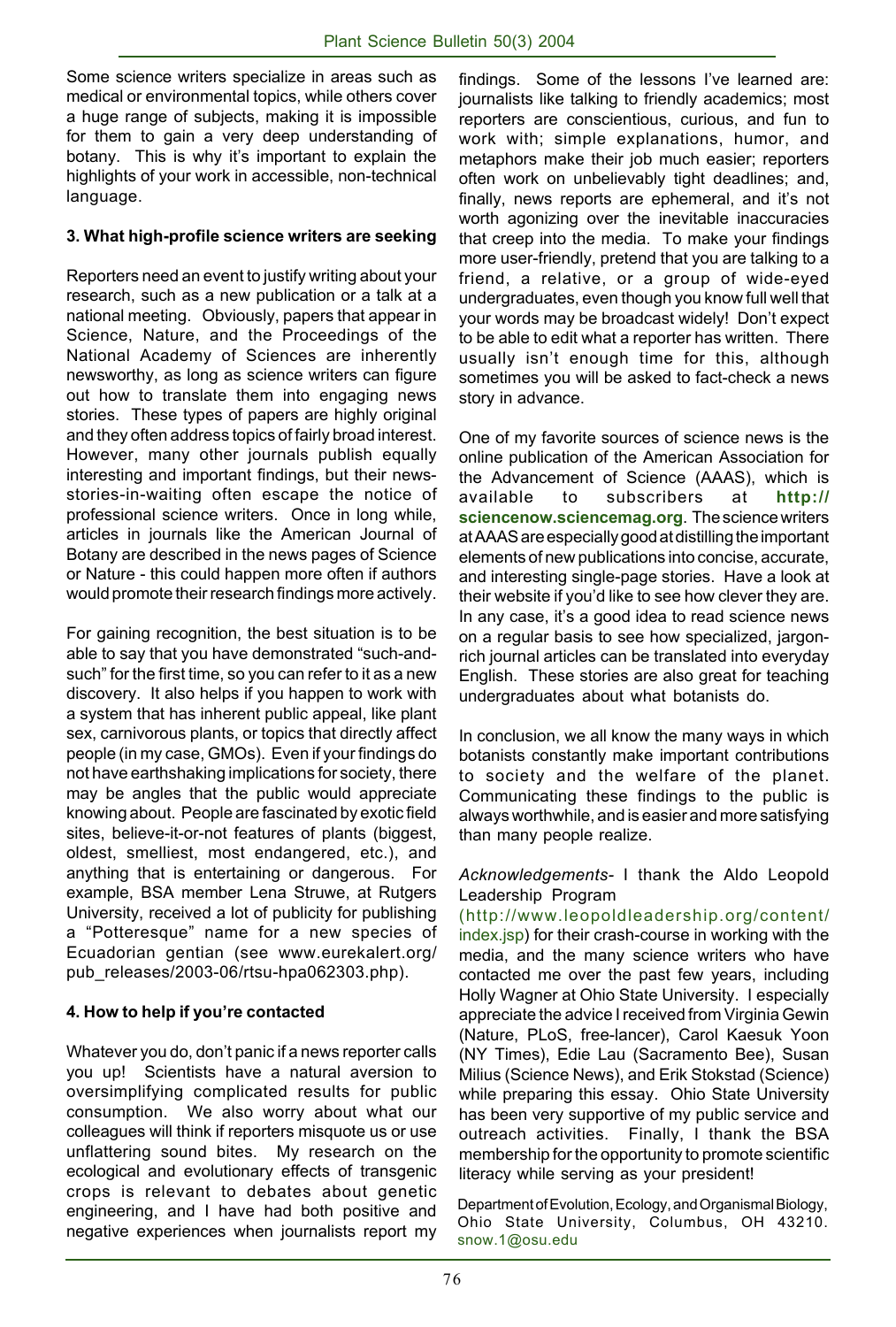### **The Botanical Society of Americaís 2004 MERIT AWARDS**



#### **James (Jim) Seago, SUNY Oswego**

#### **Harry (Jack) Horner, Iowa State University**

note: For a complete listing of awards presented at the annual meeting, see the BSA web site: www.botany.org

### **BOTANICAL SOCIETY OF AMERICAíS 2004 GRADUATE STUDENT RESEARCH AWARDS.**

The purpose of these awards are to support and promote graduate student research in the botanical sciences.

#### **J. S. KARLING GRADUATE STUDENT RESEARCH AWARD**

Krissa A. Skogen - "Understanding declines in **Desmodium cuspidatum (Fabaceae)**"

#### **GRADUATE STUDENT RESEARCH AWARDS**

**Orlando Alvarez-Fuentes** – "The Biogeography of Thelypteris Subgenus Amauropeltaî

**Monica Arakaki** – "Systematics and population genetics of the genus Haageocereus Cactaceae"

**Heather Driscoll** – "Evolutionary origins and biogeographic relationships of Hawaiian Polystichum"

**Cecile Gueidan** – "Molecular phylogeny of the Verrucariales<sup>"</sup>

**Christopher T. Martine** – "The evolution and natural history of sexual systems in the endangered nightshades"

**Abraham J. Miller-Rushing** - "Is Thoreau's Data Still Hot?"

**Darin S. Penneys** – "Phlogeny and Character Evolution in the Neotropical, Epiphytic Blakeeae"

**Joey Shaw** – "Toward an Understanding of the North American Plums"

**Juan Carlos Villarreal - "Contributions of the** Resolution of the Phylogeny of Hornworts"

### **The Botanical Society of Americaís 2004 YOUNG BOTANIST AWARDS Recipients**

#### **A. Certificate of Special Achievement**

**Bone, Tiffany** Southern Illinois University, Carbondale<br>**Brown, Matthew R.** California State University. Chico **California State University, Chico Coleman, Christina Auburn University Cunningham, Jason** Eastern Illinois University **Guillot, Monica (Nickki)** Drake University **Hudson, Patrick Truman State University Kluger, Emily Muhlenberg College Lofflin, Diana Willamette University Miesner. Jolene M. Truman State University Moore, Abigail J. University of Utah Shepard, Anderson Colorado College Steiner, Claire Miami University, Ohio Valente, Matthew Auburn University Vary, Laura B.** Vassar College Walsh, Karen C. **University of Wisconsin Youngstrom, Sarah Elizabeth** University of Missouri- Columbia

**also: 2003 Special Achievement Awardee omitted** from last year's recognition.

**Peters**, **Melinda D** James Madison University

#### **B. Certificate of Recognition**

**Alsup, Sarah** Southern Illinois University, Carbondale Carter, Lee Ellen Central High School, Macon GA **Gregorich, Michele M.** Chatham College **Hrenko, Rikki L. Miami University, Ohio** Lees, Eric Southern Illinois University, Carbondale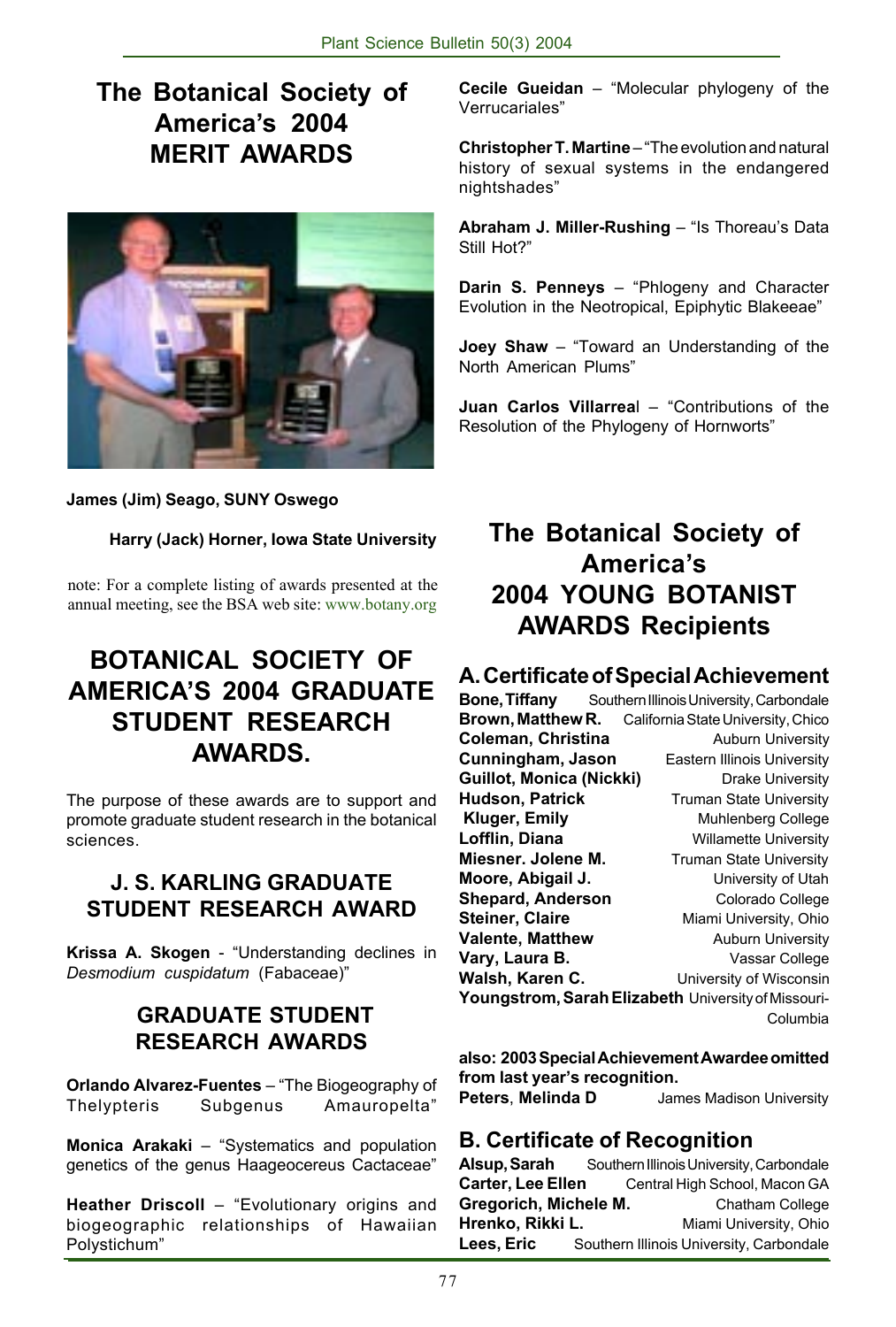## **New BSA Corresponding Member.**

### **Professor Hugh G. Dickinson - University of Oxford, Department of Plant Sciences,**

### **Oxford, United Kingdom**

In the basic biology of sexual plant reproduction, few have made the contributions that Professor Hugh G. Dickinson has. Professor Dickinsonís contributions have centered on the biology of pollen and its interaction with the gynoecium. His current position is Sherardian Professor of Botany, Keeper of the Botanic Garden, and Professorial Fellow of self-incompatibility in the grasses. He has also examined the effect of parent-of-origin questions regarding the genetic construction of the endosperm using novel experimental methods, addressing the questions of epigenetic modification and paternal silencing. His current interests include male germline development and meiosis in *Arabidopsis thaliana* and parent-of-origin imprinting of endosperm genes in maize and *Arabidopsis*. According to ISI's Science Citation Index, his work has been cited over 3,800 times in the open literature, which is quite a remarkable achievement. He is currently one the speakers at this year's plenary symposium, and I am hoping that he will participate with us at future meetings as a **corresponding** member.



Magdalen College at University of Oxford. He received his degrees from the University of Birmingham from baccalaureate to Ph.D. with Professor John Heslop-Harrison, a later D.Sc. and did postdoctoral work at University College, London and the University of Wisconsin with Professor Heslop-Harrison. From 1972 to 1991, he worked at University of Reading progressing through the ranks from Lecturer to Head. He moved to University of Oxford in 1991 to his current position, where he has maintained an active and well funded program.

Professor Dickinson's early work included some of the first ultrastructural investigations of pollen sporocyte meiosis, the early events of incompatibility, stigma types and competition strategies. He presented novel and creative ideas on cytoplasmic restructuring during meiosis, which are as dramatic as events in the nucleus. He pursued pioneering studies on self-incompatibility that revealed the sites of action, localization, biochemistry and control of molecules involved with sporophytic self-incompatibility, including some of the most elegant single pollen grain experiments done illustrating the speed and control of action of

### *In Memoriam:*

### Alicia Lourteig, 1913-2003

Professor Lourteig, corresponding member of the Botanical Society of America during the past two decades, passed away on 30 July, 2003. Born on December 17, 1913 in Buenos Aires, she received her bachelor's degree, diploma in pharmacy, and Doctorate in Biochemistry and Pharmacie from the Faculty of Medical Sciences of Buenos Aires. After 17 years at the Institute Miguel Lillo a Tucuman and the Institut Darwinion (both in Argentina) she was brought to the Museum National d'Histoire Naturelle, Paris, in 1955 to manage the New World collections where she spent the remainder of her prolific career. Among her many awards was the Millennium Award presented at the XVI International Botanical Congress. With more than 200 scientific publications, she specialized in the Ranunculaceae, Lythraceae, and Oxalidaceae.

An obituary may be found in *Adansonia* ser. 3. 2003. 25(2):149-150 also available on-line at: http:// www.mnhn.fr/publication/adanson/a03n2a0.pdf

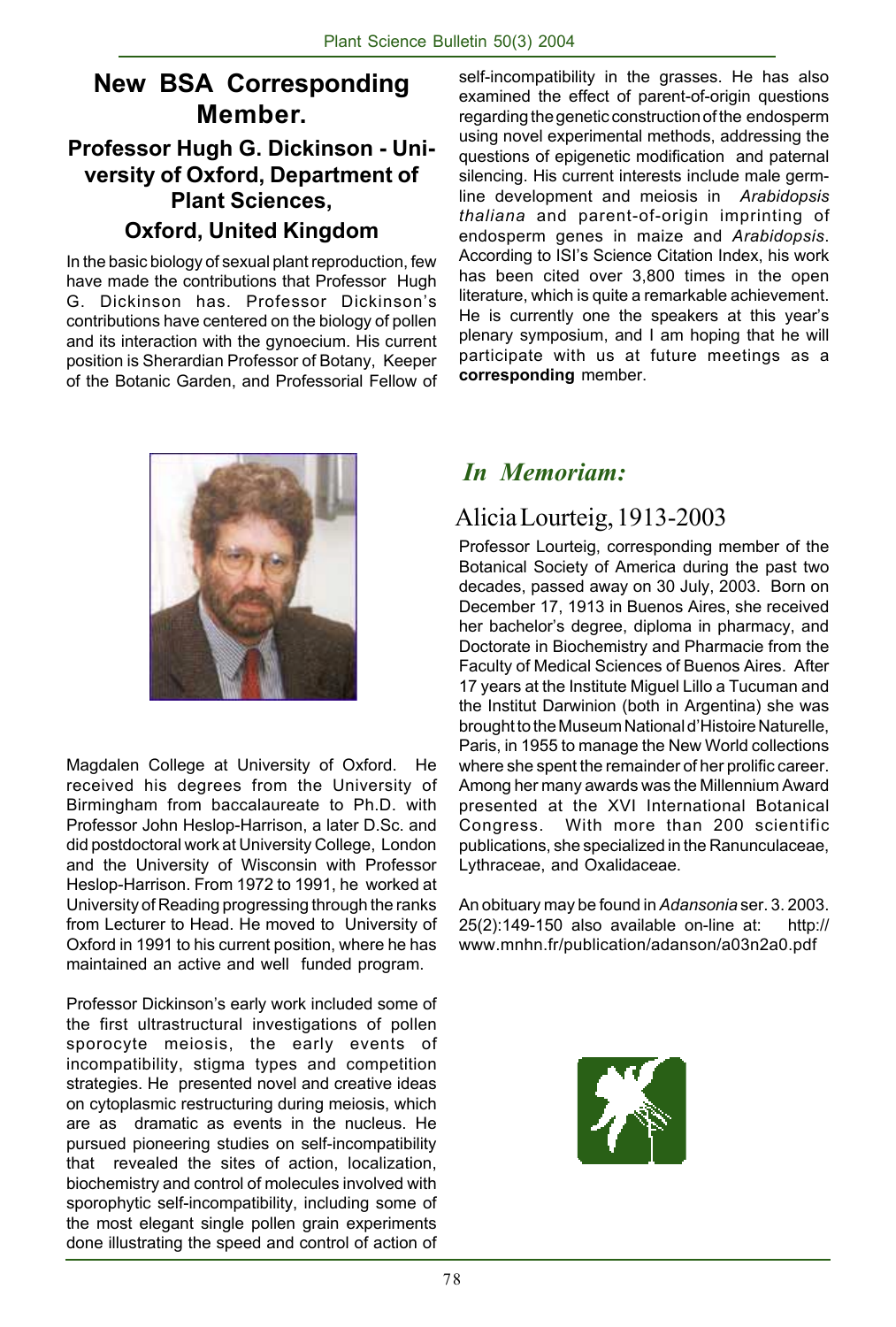### **Letters**

Dear Editor

I am writing in response to the letter from Bill Stern about spirit collections (in PSB Volume 50, no.2). I am the spirit collection manager at the Royal Botanic Gardens, Kew and would like to take this opportunity to give a clear account of the practices used here.

Plant material is fixed and stored in what we call 'Kew Mix'. This mixture contains 53% industrial methylated spirit (98/99% total alcohols), 37% water, 5% formaldehyde solution (38%w/w) and 5% glycerol.

The formaldehyde is a 'true' fixative, forming covalent bonds between the molecules composing the tissue (unlike alcohols, which simply disorder the protein and alter patterns of hydrogen bonding). The use of formaldehyde should preserve the tissue in the best way possible for many studies (including cytological ones). Glycerol is also an important addition as it helps to prevent the material from becoming brittle.

Our staff are experienced in the collection of spirit material, and have helped to build up a high quality collection of specimens, which is a valuable resource for the many scientists from around the world that use it. It was therefore surprising to hear that Bill Stern did not find our specimens were of value for his studies. Much of our material is collected in the field, where the ideal chemicals are not always readily available – and hence other spirit mixes may be used for the initial collection. This could explain why some of our material was not deemed appropriate for detailed tissue studies. It is certainly not a case of going for a 'cheaper' option.

The collection was set up in 1930, with the intention of aiding taxonomic studies. We welcome people to use the collection for any other types of studies and are pleased to receive any comments on how we can make the material of more value for them (as long as this is not to the detriment of taxonomic requirements).

It is also important to consider the toxicity of the materials involved, which might explain why some spirit collections prefer not to use formaldehyde/ glacial acetic acid. Due to the toxicity of formaldehyde, we transfer specimens to another mix before they are removed for study ('Copenhagen Mix': 70% industrial methylated spirit, 28% water, 2% glycerol).

For further information about the Kew spirit collection, please contact spiritcollection@kew.org. Data for the 67,000+ specimens are held in the

Herbarium Catalogue database, which can be searched using ePIC at http://www.kew.org/ searchepic/searchpage.do

Emma Tredwell Spirit Collection Manager Royal Botanic Gardens, Kew http://www.kew.org/collections/spiritcol.html

#### **Announcements**

#### **HARVARD UNIVERSITY**

#### **BULLARD FELLOWSHIPS IN FOREST RE-SEARCH**

Each year Harvard University awards a limited number of Bullard Fellowships to individuals in biological, social, physical and political sciences to promote advanced study, research or integration of subjects pertaining to forested ecosystems. The fellowships, which include stipends up to \$40,000, are intended to provide individuals in mid-career with an opportunity to utilize the resources and to interact with personnel in any department within Harvard University in order to develop their own scientific and professional growth. In recent years Bullard Fellows have been associated with the Harvard Forest, Department of Organismic and Evolutionary Biology and the J. F. Kennedy School of Government and have worked in areas of ecology, forest management, policy and conservation. Fellowships are available for periods ranging from six months to one year and may begin any time after September 1st. Applications from international scientists, women and minorities are encouraged. Fellowships are not intended for graduate students or recent post-doctoral candidates. Information and application instructions are available on the Harvard Forest web site (http:// harvardforest.fas.harvard.edu). For additional information contact: Committee on the Charles Bullard Fund for Forest Research, Harvard University, Harvard Forest, P. O. Box 68, Petersham, MA 01366 USA or email (hfapps@fas.harvard.edu). Annual deadline for applications is February 1st.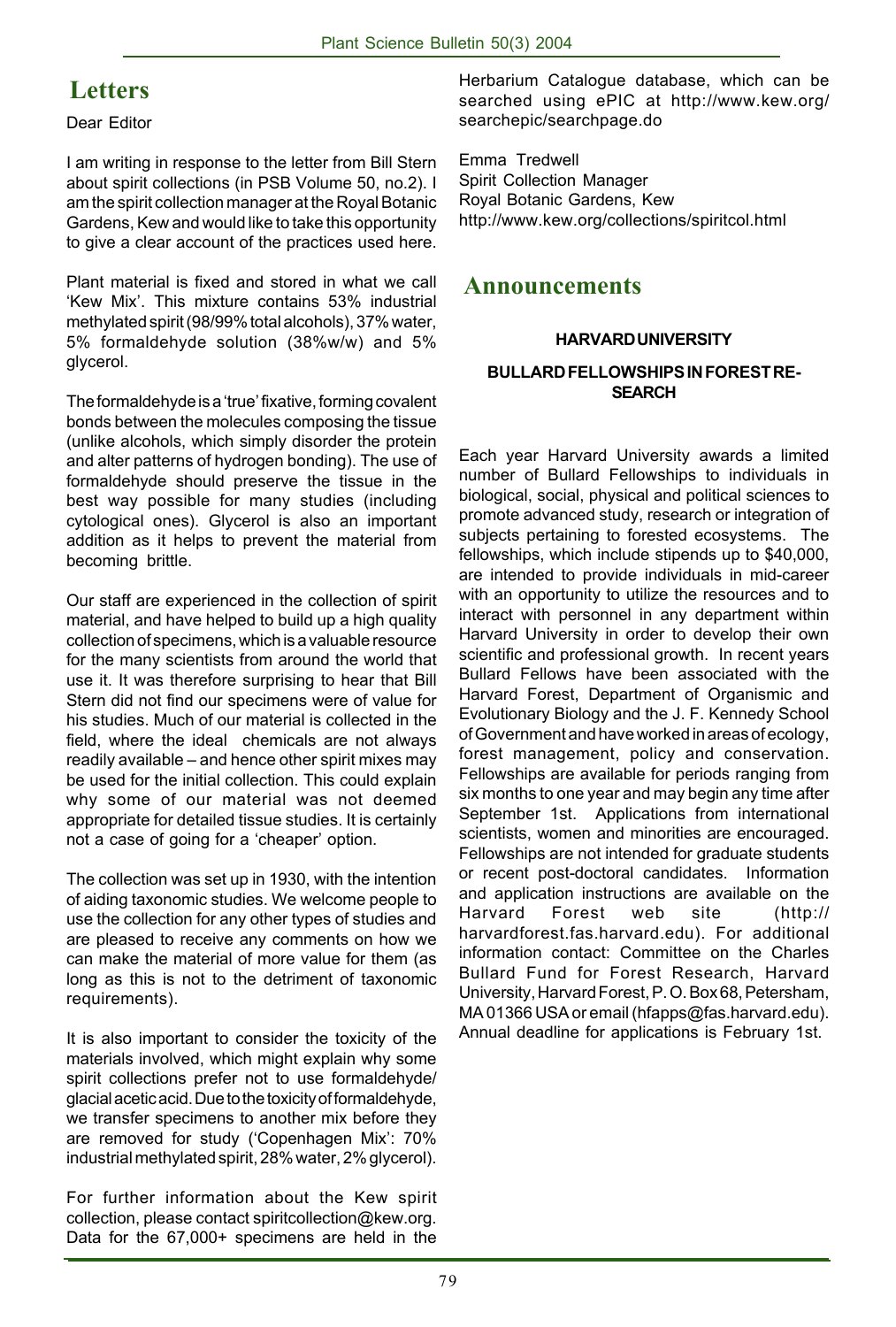### **Botany References Available**

The PA Dept. of Agriculture recently discarded several boxes of botany references dating from the late 19th and early 20th centuries. A friend of mine who works there rescued them to my care so that I could find them a new home. They comprise three series.

*American Journal of Botany*, 14 1/2 volumes, starting with Vol. 1 (1914): 1, 2, 4-12, 14, 15(1-3), 19, 20.

*The North American Flora*: 12 volumes.

*Natuerliche Pflanzenfamilien*: 20 volumes (part of the cover of the spine is worn off in a few of these; in general all of the above volumes are in good condition).

Of course I want no money for these volumes if they are donated to a university, research institute, or public library - except the cost of shipping. However, ìmyî univesity (Shippensburg) has shipped items like these for me in the past (e.g. recent sets of biology journals to Asia), so there would possibly be no cost.

My question to you is: would it be appropriate to "run this ad" in the Plant Science Bulletin? I would like to do so if possible.

An alternative would be for me to contact the used book dealers in Shippensburg. I would transfer the proceeds to the PA Wild Resource Conservation Fund.

Thank you for considering this matter.

Sincerely, Larry Klotz, Ph.D. (member of BSA) Dept. of Biology Shippensburg University 1871 Old Main Drive Shippensburg, PA 17257 tel. 717-477-1402

#### **International Society of Environmental Botanists,NBRI Campus,Lucknow,INDIA**

<isebnbrilko@satyam.net.in>;<kjahmad@sancharnet.in>

You are invited to visit the newly created website of International Society of Environmental Botanists, Lucknow, India at:

http://www.geocities.com/isebindia/index.html

**Regards**  K.J.AHMAD Secretary, I.S.E.B

### **BROOKLYN BOTANIC GARDEN LAUNCHES PREMIER ISSUE OF** *URBAN HABITATS* **ELECTRONIC JOURNAL** *Focus on current research on biology of urban areas Peer-reviewed, fully indexed scientific journal welcomes submissions*

Brooklyn, NY-May 20, 2004-Brooklyn Botanic Garden (BBG) announces the premier issue of *Urban Habitats*, a new electronic journal that focuses on current research on the biology of urban areas. Papers cover a range of related subject areas, including urban botany, conservation biology, wildlife and vegetation management in urban areas, urban ecology, restoration of urban habitats, landscape ecology and urban design, urban soils, bioplanning in metropolitan regions, and the natural history of cities around the world.

BBG has a long and distinguished history of publishing scientific works, including both the *American Journal of Botany* and *Ecology* for the first 20 years of publication. *Urban Habitats* is a peerreviewed, fully indexed scientific journal, written and edited for a wide audience of researchers, restoration ecologists, park and preserve managers, government officials and naturalists.

Dr. Steven Clemants, vice president for Science, Brooklyn Botanic Garden, and codirector, Center for Urban Restoration Ecology, is co-editor. "Urban areas are often overlooked as important habitats for plants and wildlife. We feel there is a global need to increase awareness and interest in urban habitats. To make this knowledge available to science professionals, educators, policymakers, and the general public, we have taken advantage of our long experience in publishing and the incredible opportunities for dissemination globally via the Web to launch *Urban Habitats*," he says. The journal is published by the Center for Urban Restoration Ecology, a collaboration between Rutgers University and Brooklyn Botanic Garden.

ìWe are particularly interested in featuring papers that take advantage of the unique possibilities of the e-journal format, such as color illustrations, animated models, video, sound, downloadable databases and interactive discussions." Dr. Clemants explains. Articles are welcomed from scientists, scholars, and practitioners in urban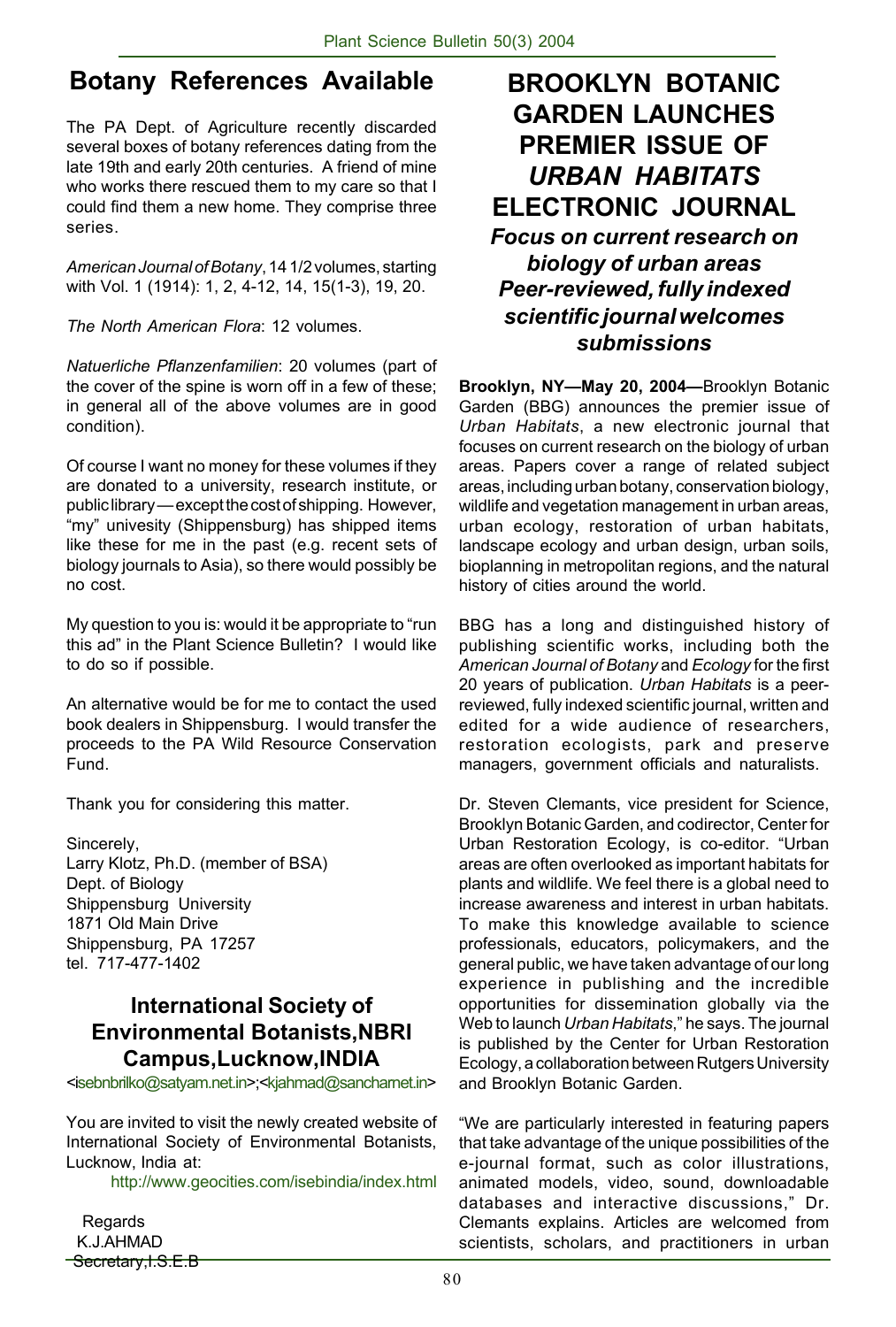habitat restoration, conservation biology, urban botany, landscape architecture and design, and other fields concerning urban ecology.

Janet Marinelli, co-editor of Urban Habitats and director of Publishing, Brooklyn Botanic Garden, and Member of the Steering Committee, Center for Urban Restoration Ecology, says of the new publication, "We're publishing studies covering cities from Brooklyn to Beijing." Marinelli adds, "For the first time, more people live in cities than in rural areas worldwide, and urban areas are growing fast. Cities are the future of this planet. In *Urban Habitats*, we're exploring their evolution and ecological potential."

The premier issue of *Urban Habitats*, a peerreviewed journal on the biology of urban areas, presents "Urban Floras," Volume 1, Number 1, December 2003. The e-journal is available free of charge at www.urbanhabitats.org.

#### *Papers include the following topics:*

*Patterns of Species Diversity in Eight Northeastern United States Cities* In this paper, the native and nonnative floras of Boston, New York, Philadelphia, Washington, D.C., Detroit, Chicago, Minneapolis, and St. Louis urban areas are compared and overall native diversity and nonnative diversity are correlated with a variety of factors. Highlights show a contrast with past research on native species demonstrating a strong correlation of native species richness with latitude and elevations, due to climatic differences present at different latitudes and elevations. *Authors:* Steven E. Clemants and Gerry Moore, Brooklyn Botanic Garden, Brooklyn, N.Y.

*An Overview of the New York Metropolitan Flora Project* This paper provides an overview of Brooklyn Botanic Gardenís New York Metropolitan Flora Project. Previous efforts to document the flora of the New York metropolitan region are reviewed, including the contributions of many notable botanists, institutions, and groups. The paper highlights the two major trends that are found in the flora: the decline of native species and the spread of nonnative plants. *Authors:* Gerry Moore, Angela Steward, Steven E. Clemants, Steven Glenn, and Jinshuang Ma, Brooklyn Botanic Garden, Brooklyn, N.Y.

*A Short Bibliography of Urban Floras* A list of urban floras from around the world, in alphabetical order by city. *Author:* Steven E. Clemants, Brooklyn Botanic Garden, Brooklyn, N.Y.

*Flora of Beijing: An Overview and Suggestions for Future Research* The current *Flora of Beijing* is reviewed, especially from the perspective of the standards of modern urban floras in western countries. The geography, land-use and population patterns, and vegetation of Beijing are discussed, as well as the history of *Flora of Beijing. Authors:* Jinshuang Ma, Brooklyn Botanic Garden, Brooklyn, N.Y., and Quanru Liu, Beijing Normal University, Beijing, China.

*The Nonnative Flora of the Kyiv (Kiev) Urban Area, Ukraine: A Checklist and Brief Analysis* This paper presents an annotated checklist of nonnative flora of the city and suburbs of Kiev. *Authors:* Sergei L. Mosyakin and Oksana G. Yavorska, Kyiv (Kiev), Ukraine.

*The Effects of Climate Change on the Vegetation of Central European Cities* Since the 1850s, the effects of global warming have been anticipated by the rise of temperature in many big cities. In addition, vegetation changes in central European cities have been well documented. This paper begins by exploring the changing urban distribution of some ruderal herbaceous species, then discusses changes in distribution and physiological changes in tree and shrub species in response to this rise in temperature. *Authors:* Herbert Sukopp, Berlin, Germany, and Angelica Wurzel, Bonn, Germany.

*Ruderalization in a Roman Park as a Result of Changing Management* Rome has one of the best open-space systems in Europe, and the Parco Urbano del Pineto is among its crown jewels. The 250-hectare park is among the cityís last extensive undeveloped areas and has one of the most diverse floras in Rome. The paper compares studies conducted over a ten-year period of the vegetation in one-hectare quadrates in the park. Both reforestation and ruderalization will likely lead to a loss of biodiversity in the years ahead as important habitats and species niches are lost. *Authors:* P.M. Bianco, G. Fanelli, P. Tescarollo, and S. Pignatti, Rome.

*A Reconstruction of the Flora and Vegetation in the Central Area of Early Medieval Kyiv, Ukraine, Based on the Results of Palynological Investigations* This paper provides a partial reconstruction of the main features of the flora and vegetation of the central area of the city of Kiev, Ukraine, in early medieval times. The reconstruction is based on fossil spore and pollen samples. Highlights include new details and paleobotanical information on the anthropic factors influencing the formation of the urban flora and vegetation of ancient Kiev. *Authors:* Lyudmila G. Bezusko, Timur V. Bezusko, and Sergei L. Mosyakin, Ukraine.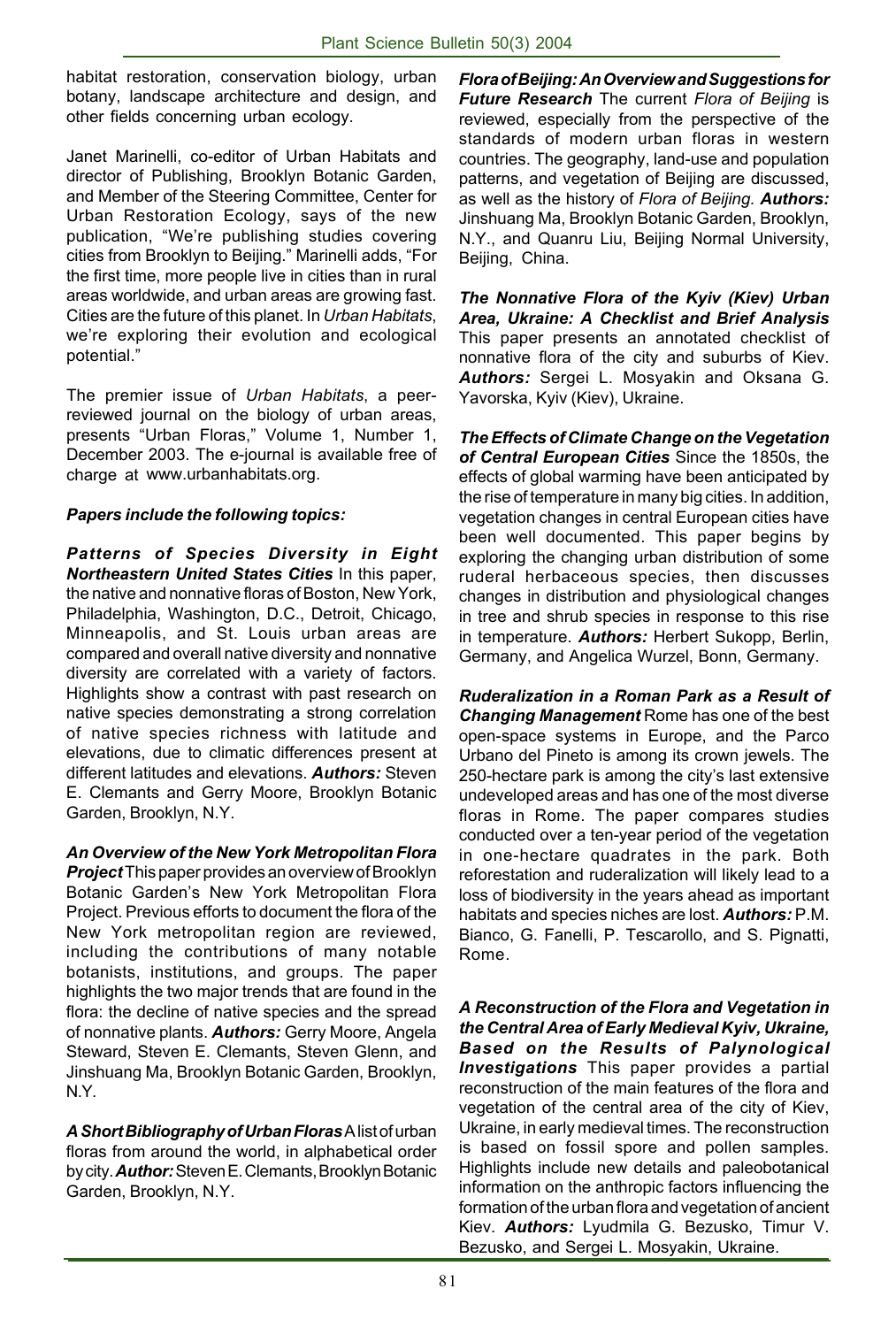Submissions to *Urban Habitats* should be e-mailed to the journal in the form of a cover letter that includes separate attachments for the article text, tables, charts, illustrations, photographs, and other material. *The article submitted must not be under consideration for publication elsewhere*. Upon acceptance by the journal, the author will receive a production schedule detailing edit, peer-review, rewrite, and final-approval deadlines. Prepublication of abstracts with authors' biographies will appear online approximately three months before the issue's electronic publication. For more details, log on to www.urbanhabitats.org.

Founded in 1910, Brooklyn Botanic Garden (BBG) is an independent nonprofit institution committed to education, research, and the display of horticulture. BBG serves communities in New York City and internationally through its world-class gardens, extensive research collections, publications, and numerous educational and community programs. Situated on 52 acres in the heart of the Brooklyn, the Garden is home to over 10,000 types of plants and hosts more than 750,000 visitors annually. For more information, call 718-623-7200.

### *Brooklyn Botanic Garden Florilegium Society: Portraits of a Garden* **At the Steinhardt Conservatory Gallery September 18-November 14**

Brooklyn, NY-June 3, 2004-Brooklyn Botanic Garden (BBG) unveils *Brooklyn Botanic Garden Florilegium Society: Portraits of a Garden*. The second annual exhibition of new drawings and paintings of plants based on the dazzling horticultural displays at the Garden, recognized as one of the world's leading urban botanic gardens, are on view Saturday, September 18 to Sunday, November 14 in the Steinhardt Conservatory Gallery.

Brooklyn Botanic Garden Florilegium Society, the first florilegium society in North America, held its debut exhibition a year ago. Modeled on the first florilegia published in Europe 400-hundred years ago to record the great gardens of Europe, this contemporary florilegium celebrates the glories of plants growing at Brooklyn Botanic Garden. The Florilegium Societyís new exhibit, *Portraits of a Garden* features fifty original paintings and drawings in watercolor, gouache, acrylic, ink, and graphite pencil.

The botanical artists of the Society, who are among this countryís most talented, are given strict parameters: they must draw from live plants represented in BBG's living collections. The specimens are selected by a team of collectors and Garden curators who choose plants that align with the artists' tastes and talents. Two chosen BBG specimens are cut-one for the BBG Herbarium and one for the artist. The plants from the collections are then carefully wrapped to preserve the plant and are shipped via overnight delivery to the artists who are located throughout the country. No backyard garden, florist or even other botanical garden plants are acceptable. The artists are responsible for producing work of complete botanical accuracy that characterizes traditional botanical art. Every illustration submission is accompanied by an artist's statement describing the flora and the background story on the art.

Brooklyn Botanic Garden Florilegium Society was founded in 2000 by Francesca Anderson, Gina Ingoglia, and Elizabeth Scholtz, Director Emeritus, Brooklyn Botanic Garden. The art is part of the permanent collection of the Library and is housed in the Rare Book Room. The curator is Patricia Jonas, Director of Library Services. The Society is dedicated to creating a unique document of Brooklyn Botanic Garden's living collections. With almost 100 works contributed to date, Florilegium Society members from near and far have made an impressive start on representing the more than 10,000 kinds of plants growing at Brooklyn Botanic Garden.

According to Jonas, "Each illustration is a revelation of how the creative spirit transforms and enlivens scientific observation-the quality that has made botanical art, antique and contemporary, in such demand today. There is a unique characteristic that personifies every botanical illustration that makes this genre such an enduring and seductive display of art," she added.

Founded in 1910, Brooklyn Botanic Garden (BBG) is an independent nonprofit institution committed to education, research, and the display of horticulture. BBG serves communities in New York City and internationally through its world-class gardens, extensive research collections, and numerous educational and community programs. Situated on 52 acres in the heart of Brooklyn, the Garden is home to over 10,000 types of plants and hosts more than 750,000 visitors annually.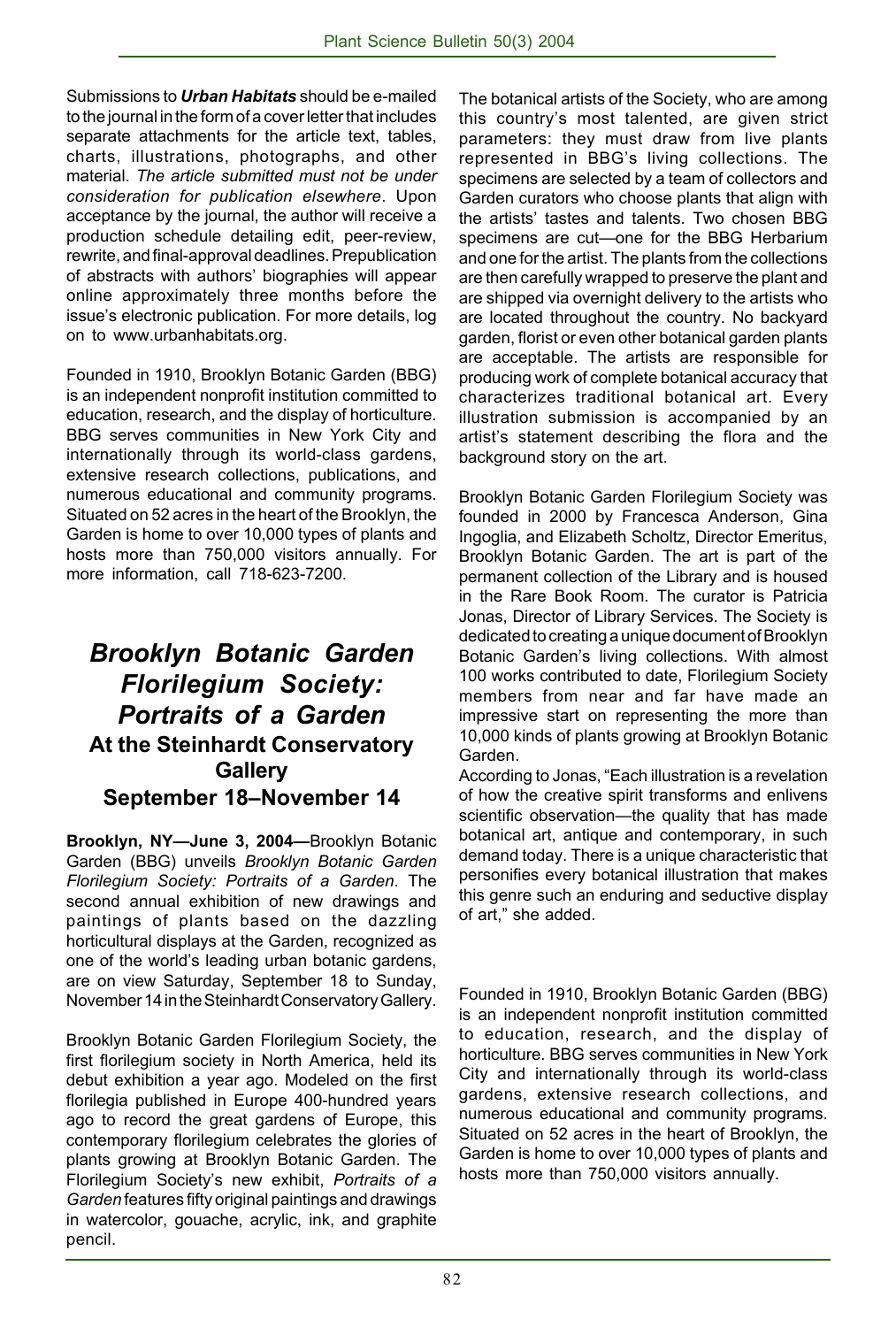### **Symposia, Conferences, Meetings**



### **XVII INTERNATIONAL BOTANICAL CONGRESS**

**Vienna, Austria, Europe 17-23 July, 2005**

#### **Nomenclature Section 12-16 July, 2005**

Dear Colleagues,

On behalf of the Organizing Committees we would like to extend a warm "Welcome to Vienna." You are cordially invited to participate in the XVII International Botanical Congress (Scientific sessions and Nomenclatural Section) during 12-23 July, 2005 in Vienna, Austria. As with previous International Botanical Congresses, this conference will emphasize the newest developments throughout the botanical sciences world-wide. There will also be an historical flavour to IBC Vienna 2005, as the second International Botanical Congress was held in Vienna in 1905, exactly 100 years ago.

The program of XVII IBC 2005 includes all aspects of basic and applied botanical research. Progress in the different sub-disciplines will be illustrated through plenary talks, general lectures, symposia, and poster sessions. Ample meeting space will be provided for specialized workshops, small group meetings, and ad-hoc discussions. There will also be a large exhibitor area including booksellers, publishers, laboratory equipment manufacturers, societies, etc., designed to demonstrate the newest products and applications in the botanical sciences.

The international character of IBC Vienna 2005 will help to broaden our scientific horizons and facilitate and strengthen personal contacts with colleagues throughout the world. Vienna is an international city and has long been a gateway between western and



eastern European countries. We especially encourage young scientists to participants, and toward this end, the registration fee for students has been kept as low as possible.

The scientific contents and significance of IBC Vienna 2005 are determined by contributions from the participants. These will result in a broad and remarkable diversity of specialized symposia, plus general lectures summarizing current and newly developing botanical frontiers. Opportunities also exist for visiting the many university facilities, libraries, and rich botanical collections throughout the city, as well as for participating in numerous field excursions in fascinating European destinations. We cordially invite you, therefore, to present your newest research results at this international forum and to interact with colleagues during discussions and coffee breaks. We also remind you to enjoy the wonderful city and surroundings of Vienna  $-$  the former capital of the large and elegant Habsburg monarchy, which was a major influence in Europe for more than 600 years. Now, after the fall of the Iron Curtain and the most recent accession of several countries to the European Union, Vienna continues to play an important role in Central European culture and politics.

Please visit our homepage http:// www.ibc2005.ac.at/for detailed information and registration.

Above all, we wish you a stimulating, productive, and successful conference as well as a pleasant stay.

Sincerely yours Marianne Popp Michael Hesse Johann Jurenitsch Tod Stuessy



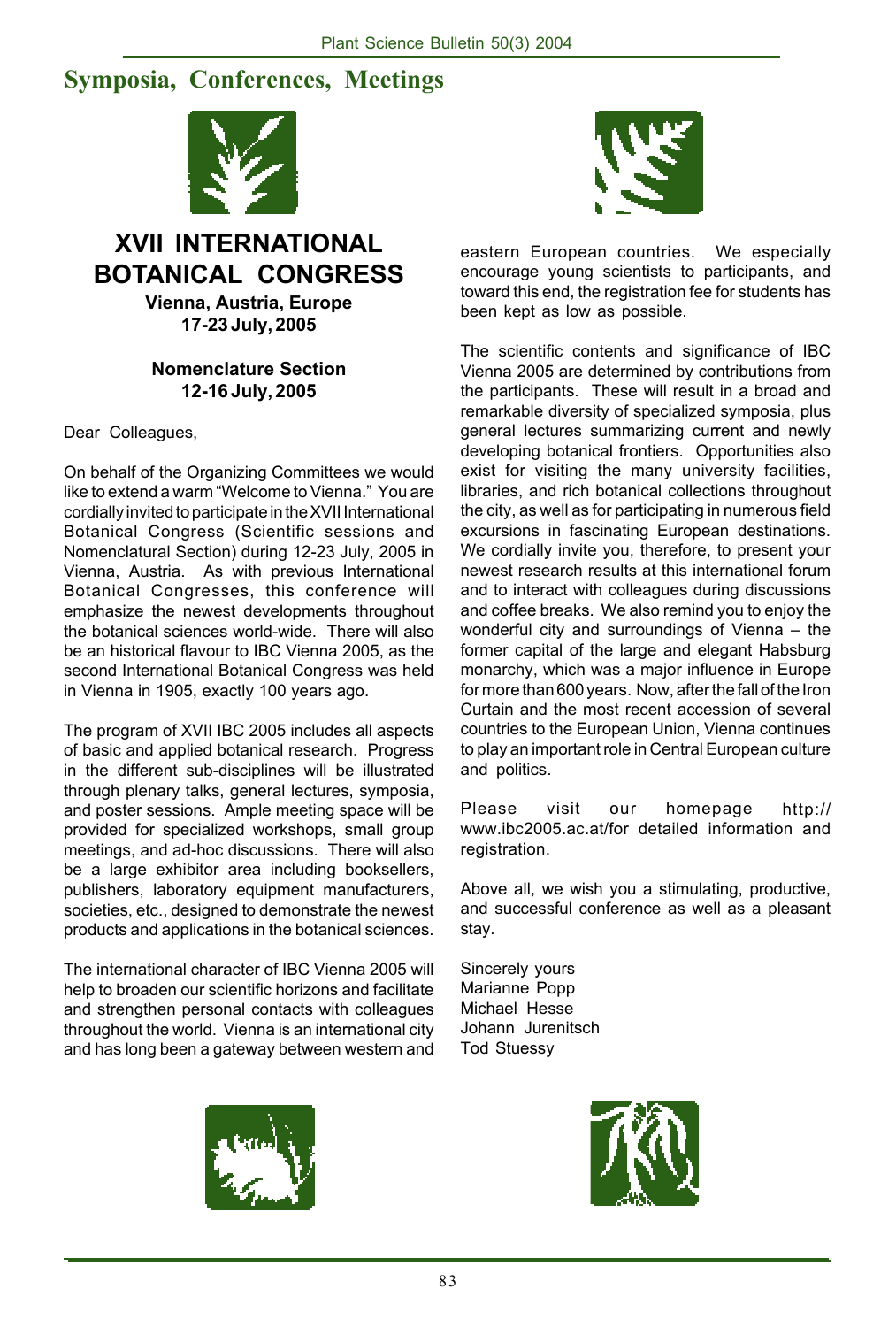### **SECOND GLOBAL SUMMIT ON MEDICINAL AND AROMATIC PLANTS, October 25 – 29. 2004: NEW DELHI**

Theme: "Prospects and Constraints in Cultivation, Production and Marketing of Medicinal Plants".

The Century Foundation, India had organized the First Global Summit on Medicinal Plants in Mauritius Island during September 2003 in order to attract medicinal plant experts to discuss the recent trends in the field of medicinal plants and importance of herbal medicine in the new millennium. The Summit was attended by participants from moiré than 20 countries and more than 100 research papers were presented during the event. At the concluding ceremony of the summit, it was decided to organize the Second Global Summit on Medicinal and Aromatic plants in New Delhi, India during 2004.

Plants have been a major source of medicine for human kind. As per the available information a total of at least 35000 plant species are widely used for medicinal purposes. The demand for traditional herbal medicine is increasing very rapidly mainly because of harmful effects of synthetic chemical drugs. The World Health Organization (WHO) estimated that 80% of the population of developing countries depend on traditional system of medicine, mostly plant based products for their primary health care. The global clamor for more herbal ingredients creates possibilities for the local cultivation of medicinal and aromatic crops as well as for the regulated and sustainable harvest of wild plants. Such endeavours could help raise more rural employment in the developing countries, boost commerce around the world and perhaps contribute to the health of millions.

The scheduled summit will be a forum where academicians, researchers, producers and personnel from industry share ideas, information and experiences, and as well as initiate collaborations and cooperation in the development of the world herbal industry. The event will explore the world's hopes and concerns for the potential of plant-based medicines and other alternative therapies.

We, on behalf of the Organizing Committee, take this opportunity to extend a warm invitation to you to attend this eventful Global summit in New Delhi, India from 25-29

October, 2004. However this is without any financial commitment on the part of the organizers.

Looking Forward to Meeting You All With warm Regards

Dr. V. Sivaram - President Dr. Anita M - Organizing Secretary C/o Century Foundation # 35, 3rd Cross Road, Vignannagar, Malleshpalya, Bangalore - 560075, INDIA E.mail: confound@sparrl.com Telefax +91-(080)- 23219295, 25244592

### **Announcing Third International Conference on Plants & Environmental**

**Pollution (ICPEP-3)**

**Lucknow, India November 2005** (Exact date and schedule will be announced soon)

#### *Organized by*

**International Society of Environmental Botanists (ISEB) & National Botanical Research Institute (NBRI)**

To find more details about the Society, its activities and the proposed ICPEP-3 please visit official web site of ISEB.

**http://www.geocities.com/isebindia/index.html**

#### *Contact***:**

#### **Dr. R.D. Tripathi & Dr. Kamla Kulshreshtha (Organizing Secretaries ICPEP-3)**

National Botanical Research Institute Rana Pratap Marg Lucknow-226001, India. E-mail : isebnbrilko@satyam.net.in Phone : +91-522-2205831 to 35 Fax : +91-522-2205836 / 2205839

#### **We request your participation in the Conference & solicit your help in giving wide publicity to this event.**

Dr. K. J. Ahmad Secretary, ISEB Dr. P. Pushpangadan President, ISEB & Director, **NBRI**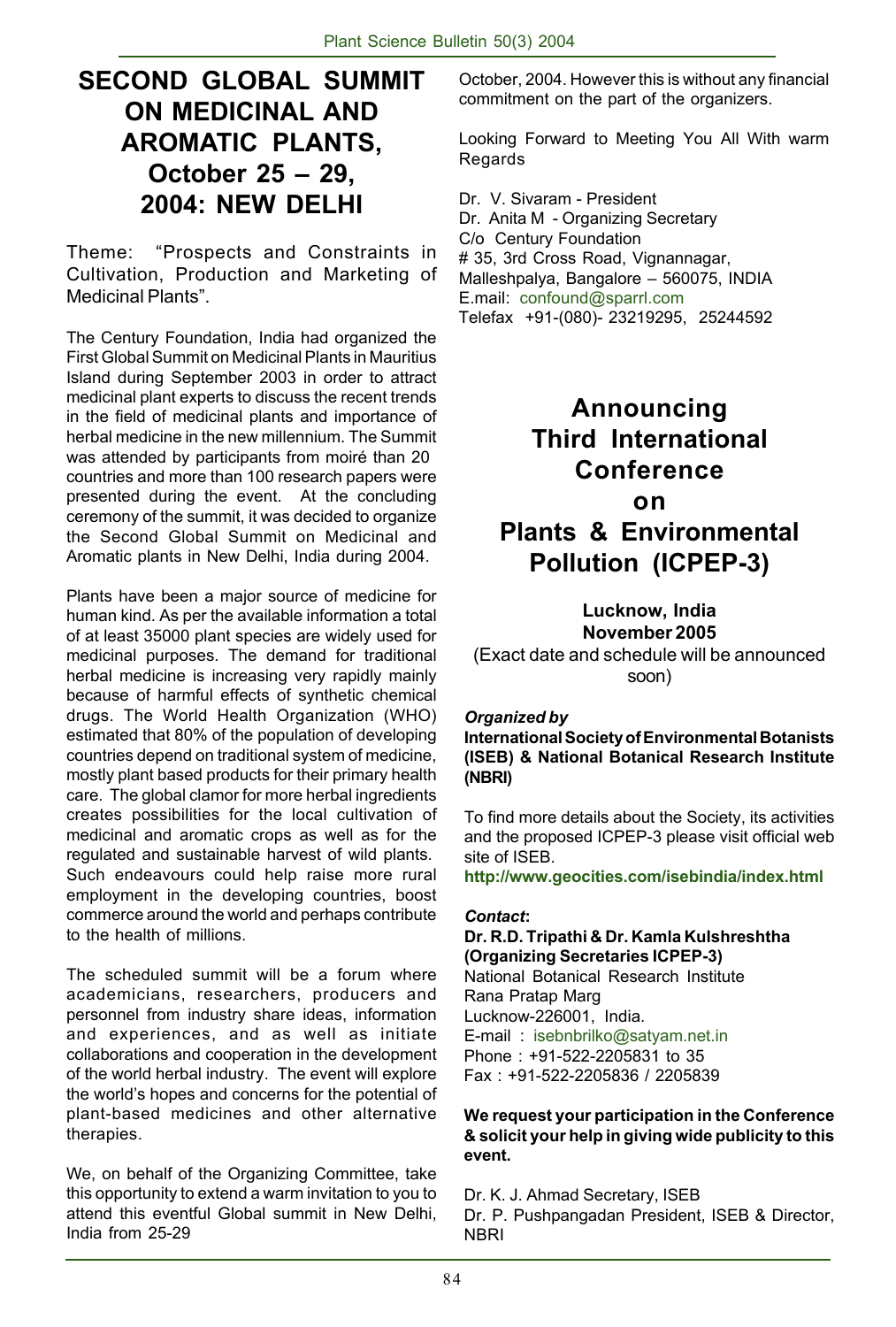| Books Reviewed In this issue:                                                                                                                                                                                                                                                                                      |  |
|--------------------------------------------------------------------------------------------------------------------------------------------------------------------------------------------------------------------------------------------------------------------------------------------------------------------|--|
| DEVELOPMENTAL AND STRUCTURAL<br>Keywords and Concepts in Evolutionary Developmental Biology. Hall, Brian K. and                                                                                                                                                                                                    |  |
| <b>ECOLOGICAL</b>                                                                                                                                                                                                                                                                                                  |  |
| Invasive Plant Species of the World: A Reference Guide to Environmental Weeds. Weber, E.                                                                                                                                                                                                                           |  |
| <b>ECONOMIC BOTANY</b>                                                                                                                                                                                                                                                                                             |  |
| Folklore and Symbolism of Flowers, Plants and Trees. Lehner, Ernst and Johanna.                                                                                                                                                                                                                                    |  |
| The Interactive Manual and Photo-Library of Woody Landscape Plants. Dirr, Michael A.                                                                                                                                                                                                                               |  |
| <b>GENETICS</b><br>Review of Transposable Elements: A Guide to the Perplexed and the Novice. Galun, Esra.                                                                                                                                                                                                          |  |
| <b>PTERIDOLOGICAL</b>                                                                                                                                                                                                                                                                                              |  |
| <b>SYSTEMATICS</b><br>Columbines: Aquilegia, Paraquilegia, and Semiaquilegia. Nold, Robert. - Riser, James P. Il94<br>Identification of Tropical Woody Plants in the Absence of Flowers: A Field Guide (2nd Ed.)<br>Manual of Vascular Plants of Northeastern United States and Adjacent Canada. Gleason, Henry A. |  |
| Shrubs and Vines of New Jersey and the Mid-Atlantic States. Martine, C.T. and R.A. Figley.                                                                                                                                                                                                                         |  |

**Architectures de Plantes**, Francis HallÈ. 2004. Published by the author, available from Francis Hallé, 109 Avenue de Lodève, 34070 Montpellier, France, email: francishalle@wanadoo.fr. (ISBN 2- 95213119-0-2, paperbound, \$70.00, shipping included). Francis Hallé is an eminent French botanist, recently retired from the University of Montpellier. He is known for his research and writing on plant architecture, that of tropical trees in particular. He has also initiated pioneering research on tropical rainforest canopies through the use of the canopy raft. Hallé was elected as a corresponding member of the Botanical Society of America for his accomplishments. The concept of tree architecture, of genetically programmed patterns of development consistently observed in individual species, was formalized by Hallé in the 1960's, based on previous research and his own extensive field observations, particularly in the tropics. The concept of reiteration, the repetition of the model inherent in each species due to environmentally-induced damage, was added by his associate Roelof Oldeman. Hallé's first monograph on tree architecture was published in French in 1970. Because of the greater variety of architectural types in the tropics, tree architecture was of particular interest to specialists working there, and the book was translated into English by Benjamin Stone of the University of Malaya in 1975. The publication of the much more comprehensive book "Tropical Trees and Forests: an Architectural Analysis", by Hallé, Oldeman and Barry Tomlinson in 1978, spread the concepts of tree architecture and reiteration to a much wider audience. This book still is heavily cited by tropical specialists, but has been out of print for many years. Tree architecture continues to be a valuable concept, to inspire innovative research, but we no longer have easy access to the ideas of the original author. I personally use these concepts at all levels of teaching, from non-majors to graduate students. I have students read the article in American Scientist (1982) by Tomlinson which also discusses the elegant quantitative tree models published by Fisher and Honda, influenced by Hallé's writing. Adrian Bell's handsome book "Plant Form", published in 1991, also has a good introduction to tree architecture.

Hallé wrote the book under review with a different aim than the earlier ones, and its content and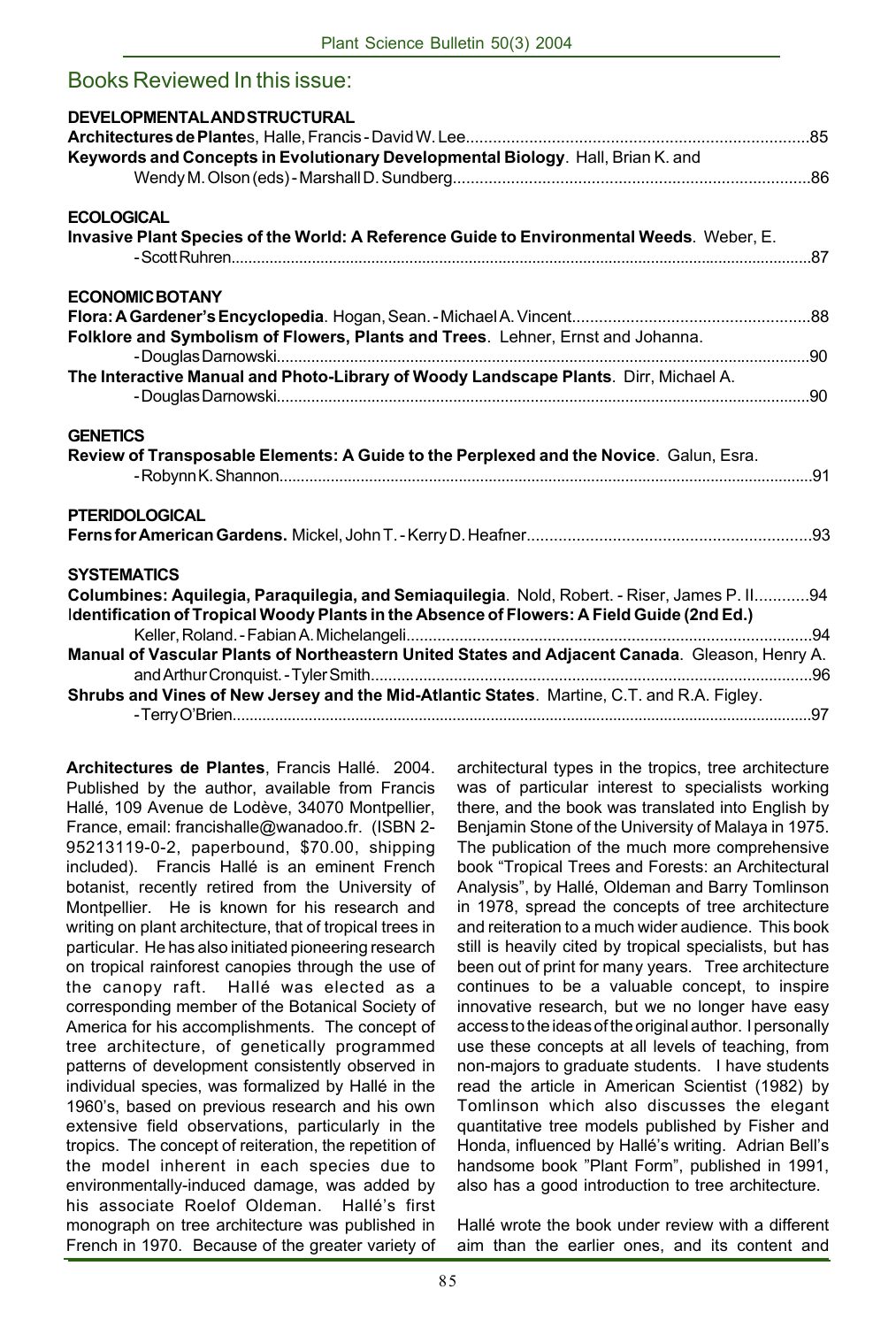organization reflect this approach. The earlier books provided the theoretical basis for the concept of models with full reference to the classical literature. They describe 21 discrete models of tree architecture, based on axis type and extension. These books are organized by the various models, with extensive descriptions of the species in different families that are examples of the models. The present book succinctly defines the concept of architecture and describes different architectural models. It more extensively documents a new model, of rhizomatous perennial plants, based on the work of his friend and colleague Adrian Bell. The book also reviews the research that has been published since the appearance of the 1978 book 26 years ago. The body of the book is a detailed description of the architectural models in a few selected families, and the organization is entirely systematic. Hallé's intent is to show the utility of architectural models in phylogenetic systematics. The book includes a total of 316 figures, all elegant drawings by Hallé that capture the growth forms of individual plants, for a total of 731 species of angiosperms and gymnosperms, comprising 36 families. Thirteen families are gymnosperms: two cycads, two in the Gnetophyta, Gingkophyta, and 9 conifer families. Twenty three families are angiosperms, particularly among more primitive families. These include the basal angiosperm families Amborellaceae, Chloranthaceae and Illiciaceae, and 14 families in four orders of the Magnoliid complex. The description concludes with some key families in the Asterid Clade, particularly in the Ericales (Ericaceae, Lecythidaceae and Myrsinaceae), an extensive description of the Rubiaceae, and two monocot families, the Arecaceae and Pandanaceae. It is quite easy to compare the architectural patterns from these drawings, particularly with the straightforward symbolism and the use of red to denote the positions of reproductive structures. Thus, knowledge of French is not critical in identifying and comparing the architectural patterns within and among these families.

Hallé wrote and published this book at the beginning of still another revolution in plant systematics: the fusion of development, genetics and systematics, or "evo-devo". In almost all cases, architectural models within species are fixed, and presumably under genetic control. Ultimately, the aim of evodevo is to reconcile the development of organs and form in plants with evolutionary systematics. A part of this research program will be to understand the evolution of architectural models from the standpoint of their genetic control, and it is important to appreciate the variation in plant architecture among key families of plants as a prelude to doing this research.

Thus, "Architecture de Plantes" is *not* a textbook about plant architecture. If it were (and if it were written in English) I would recommend it to all botanists. It *is* a monograph, primarily based on the personal field observations of the author, on the distribution of architectural models in a select and very interesting sample of families of seed plants. Those interested in the systematics and evolution of angiosperms, particularly in the integration of the evolution, development and systematics should purchase this book, and it should be in the libraries of universities with research programs in botany and allied plant sciences. Although not casebound, the book is sturdily bound with a heavy paper cover, attractively printed on heavy coated stock, and is reasonably priced in comparison to other specialized books in the field. Architecture de Plantes is clearly not for everyone, but should be in your college or university library.

David W. Lee, Florida International University

#### **LITERATURE CITED**

Bell, A.D. 1991. Plant form: an illustrated guide to flowering plant morphology. Oxford University Press, London.

Hallé, F. and R.A.A. Oldeman. 1970. Essai sur l'architecture et la dynamique de croissance des arbres tropicaux. Masson, Paris.

Hallé, F. and R.A.A. Oldeman. 1970. An essay on the architecture and dynamics of growth of tropical trees. Penerbit University Malaya, Kuala Lumpur (translated by B.C. Stone).

Hallé, F., R.A.A. Oldeman and P.B. Tomlinson. 1978. Tropical trees and forests: an architectural analysis. Springer-Verlag, Heibelberg.

Tomlinson. P.B. 1983. Tree architecture. American Scientist 71:141-149

**Keywords and Concepts in Evolutionary Developmental Biology**, Hall, Brian K. and Wendy M. Olson (eds). 2003. ISBN 0-674-00904-5 (Cloth, US\$59.95) 476pp. Harvard University Press, 79 Garden Street, Cambridge, MA , 02138. Evolutionary Developmental Biology, Evo-Devo, is an exciting recent trend in evolutionary thinking that combines tenants of the population genetics-based New Synthesis of the past half century with more recent concepts of cellular/molecular-based developmental biology. The editors have identified 50 keywords and concepts and invited experts in the field to contribute chapter essays to explain and illustrate the concepts. The chapters are arranged alphabetically from "Animal Phyla" through ìVariation.î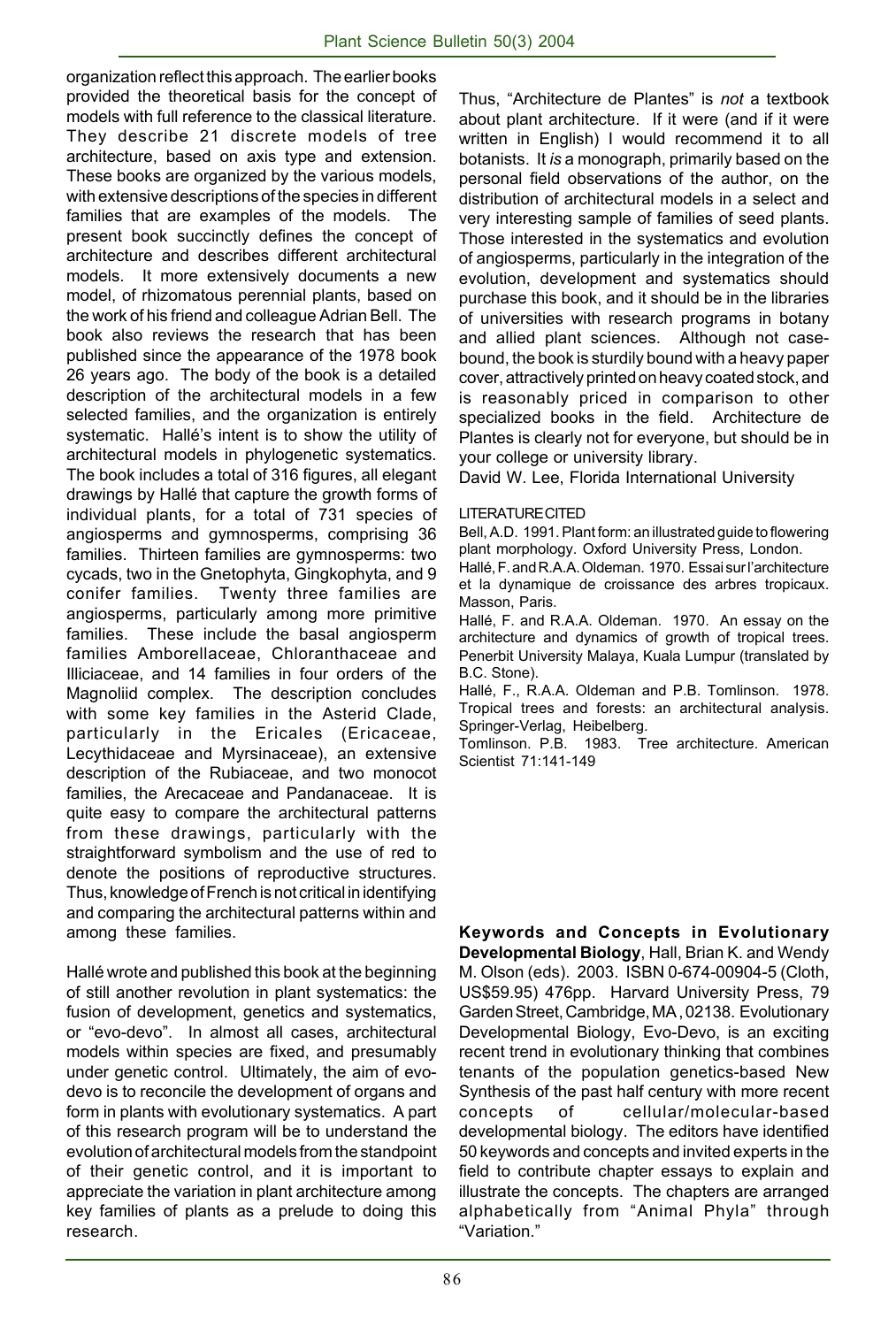Not surprisingly, the focus of most chapters is on animal systems and only three chapters focus specifically on plants. In "Developmental Processes that Generate Plant Form, Tsvi Sachs provides a brief overview of plant development concentrating on meristems, indeterminate growth, and the totipotency of meristematic cells. He emphasizes that epigenetic forces are important in plant development and that "An essential characteristic of development that is self-correcting rather than programmed is that it is robust, and not readily perturbed ..." The chapter on "Evolution of Plant Body Plans and Allometryî by Karl Niklas reinforces the ecological advantages of phenotypic plasticity. After briefly describing the "type concept" of body plans, originally proposed for animals, he introduces phenotypic plasticity in plants and variations on the three basic plant body plans - - unicellular, colonial and multicellular. Niklas argues that because each of these plans follow the same allometric scaling rules over ten or more orders of magnitude, biophysical constraints must have a profound influence on evolution. Hong Ma, in his chapter "Homeotic Genes in Flowering Plants" summarizes our understanding of the interplay of floral meristem and organ identity genes.

Plant examples are at least mentioned in five additional chapters, usually because of their phenotypic plasticity under different environmental conditions, both external and internal. As many as 16 additional chapters will be of interest to botanists because of the universality of the topics covered. These include essays on "Constraint," "Growth," "Hierarchy," "Homology and Homoplasy," "Phenotype and Genotype," "Phylogeny," "Speciation," and "Variation."

As might be expected in a book with more than 60 contributors, there is some unevenness between chapters, particularly in the depth of coverage, but overall the editors did a good job of putting together a consistently readable informative collection. While the emphasis was on presenting our current level of understanding, I particularly appreciated the historical background many of the authors provided for their essay. I found myself making a list of books and articles to add to my list of things to be read! Researchers will find the book to be a useful review of research in related fields peripheral to their own work. For anyone teaching evolution, especially those who were trained in the "New Synthesis," this book is "must reading" in order to gain some insight into a new and vigorously growing subdiscipline of evolutionary thought. - Marshall D. Sundberg, Emporia State University

**Invasive Plant Species of the World: A Reference Guide to Environmental Weeds.** Weber, E. 2003. ISBN 0-85199-695-7 (cloth US\$ ) 548 pp. CABI Publishing, 44 Brattle Street, 4<sup>th</sup> Floor, Cambridge,  $MA 02138$ , USA.  $-$  The literature on invasive species continues to grow and shows no sign of stopping. There is valid concern for the dilemma posed by invasive plants. After habitat destruction, introduced species have had the second most negative influence on threatened and endangered species. I chose to review *Invasive Plant Species of the World: A Reference Guide to Environmental Weeds* because of the subject; Weber's book stands out because of its scope.

This is an encyclopedia of worldwide invasive plant species. After a brief yet informative introduction, the ì450 major invasive plant speciesî are covered one species per page with the same format per page. Many publications dealing with biotic invasions prioritize the organisms with the greatest impact (e.g., Stein and Flack 1996). Instead, the species in *Invasive Plant Species of the World* are listed alphabetically by genus. The complete technical name with authorities and family comprise the title of each listing. This is followed by three categories identified with abbreviations: LF (life form), SN (synonyms) and CU (commercial use). Of course SN and CU may be blank for some species. Next, each plant is described in a table "Geographic Distributionî which in addition to six continents broken into regions also includes *Atlantic Islands*, *Indian Ocean Islands* and *Pacific Islands*. One complaint is the ambiguous symbols (a combination of letters and symbols actually) used in the distribution tables. Unless used frequently, I found myself referring back to the key at the beginning of the book to decipher what I was reading. The rest of the species-by-species treatments are written, concise summaries with logical headings. "Invaded Habitats" is a short phrase describing just that. The ìDescriptionî is technical without being too dense; a basic botanical dictionary could help occasionally. (Weberís Glossary is adequate but short, only 4 pages long.) "Ecology and Control" highlights significant features that help the plant succeed and may be important for land managers. Here features such as life history, dispersal peculiarities, dormancy and control strategies, to name a few, are highlighted. Finally, each species has numbered references that link to an impressive "References" section of 1462 citations.

This is an encyclopedia of worldwide invasive plant species. Therefore do not expect showy pictures or even maps. However readers seeking illustrations need only to turn the plethora of illustrated floras and even some with an invasive focus (e.g., Randall & Marinelli 1996). However, Randall & Marinelli's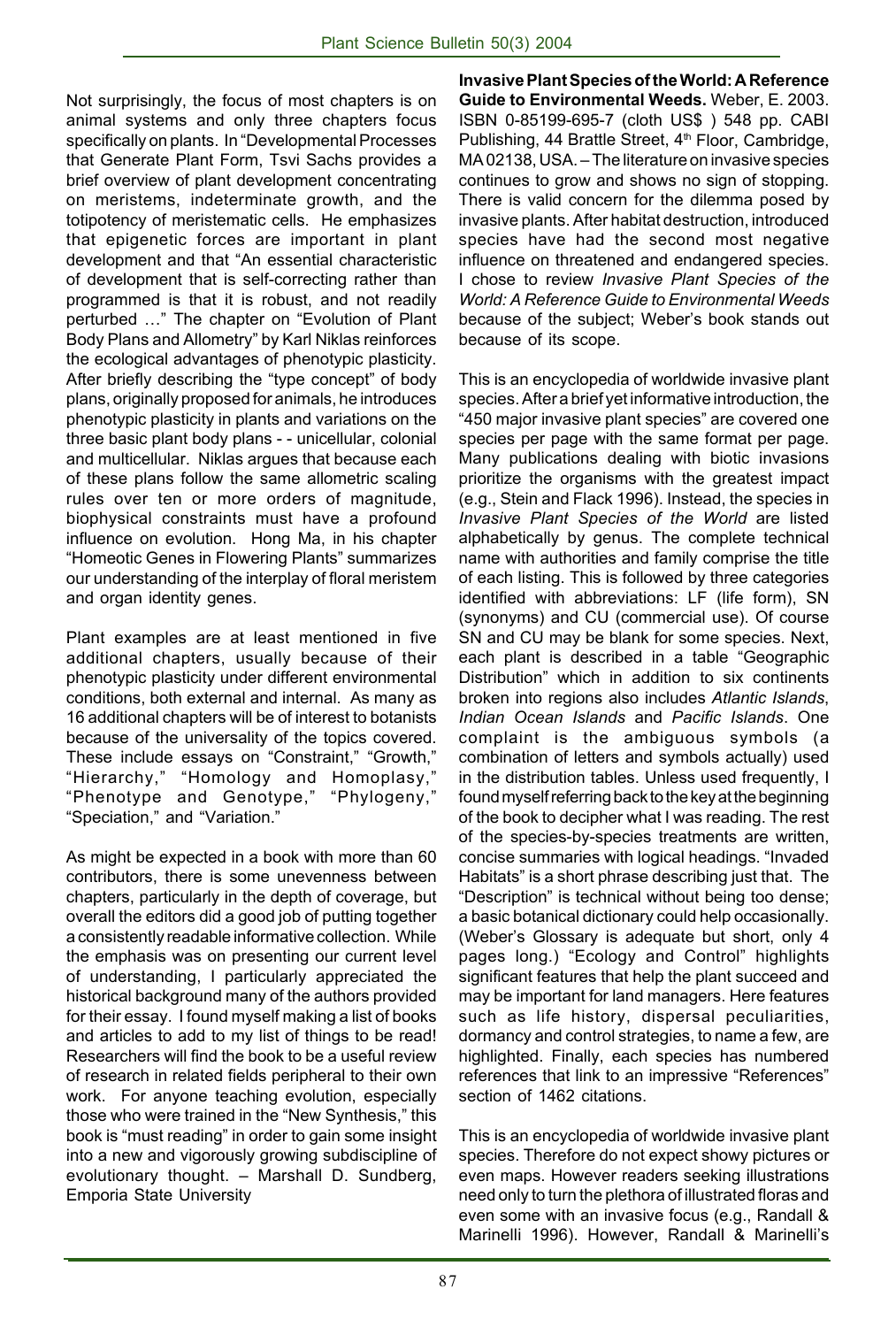(1996) book does not have the scope of Weberís encyclopedia. Investigators needing an illustration of a plant will need to consult their favorite guide. The sobering (subliminal?) message of Weber's volume is the extent of the invasive plant crisis. After reviewing the concise "Geographic Distribution" tables for each species, I was humbled by how many species are invasive and regions invaded. Provincial thinking should be cast aside as many "native" are invasive elsewhere. The movement of species goes in many directions. For example, *Acer negundo* an American native tree is invasive in central France, Eastern Europe and Australia. *Baccharis halimifolia*, another American native, has invaded coastal southern Europe and Australia. The roguesí gallery of *Invasive Plant Species of the World: A Reference Guide to Environmental Weeds* is populated by the familiar and the obscure, todayís least-wanted species and tomorrow's dilemmas.

A very useful feature of this encyclopedia is the "List" of synonyms" which should help users wade through the confusion of taxonomy. This feature at the end of the book is in addition to the category SN under each species heading. One example: *Polygonum cuspidatum*, Japanese knotweed, an increasing member of the flora of the United States is now listed as *Fallopia japonica*.

Do not expect a flashy retelling of the plant invasion story nor expect a user's guide to weed eradication and control. Instead Weber has compiled a thorough though admittedly somewhat arbitrary listing of invasive plant species of global concern. No matter your setting or habitat you are most likely to find some plants growing outside your door described in this book. Later editions of Weber's encyclopedia will unfortunately be longer. The lists will grow. Still, the breadth of species covered in this book should inspire and warn a new generation of land managers, gardeners and researchers. - Scott Ruhren, Department of Biological Sciences, Ranger Hall, University of Rhode Island, Kingston, RI 02881. (ruhren@etal.uri.edu)

#### Literature Cited

Stein, B.A. and S.R. Flack, eds. 1996. America's Least Wanted: Alien Species Invasions of U.S. Ecosystems. The Nature Conservancy, Arlington, Virginia.

Randall, J.M. & J. Marinelli, eds. 1996. Invasive Plants: Weeds of the Global Garden. Brooklyn Botanic Garden, Inc.

**Flora: A Gardenerís Encyclopedia.** Hogan, Sean (chief consultant). 2003. ISBN: 0-88192-538-1. (Hardcover, 31 cm, 2 volumes with slipcase, CD-ROM included with first edition; US\$99.95). 1584 pp. Timber Press, 133 SW Second Avenue, Suite 450, Portland, OR 97204; http:// www.timberpress.com/. CD version: Multimedia CD, Macintosh and PC Compatible. ISBN: 0-88192- 624-8. (US\$39.95). - From the moment I received this magnificent publication I was enthralled! The detail, the beauty, the accessibility of information... This is a massive tome, with descriptions of over 20,000 plants, over 12,000 color photos, 101 color illustrations, and 14 maps. My mind boggles at the amount of time and effort that must have gone into the preparation of this encyclopedia. Hogan and other contributors are to be congratulated. As a general reference on cultivated plants, these volumes stand on a plain of their own. It is a feast for the eyes.

The encyclopedia begins with 60+ pages of introductory material. First are two pages about how the volumes work. For each genus, there is a description and brief discussion of cultivation techniques, followed by species descriptions giving the Latin names, synonyms, common names, descriptions, cultivars, and hardiness zones. Color photographs illustrate many species and cultivars. Next follow short essays with information on gardening as a tradition, gardening in the USA, origins of the native North American flora, and hardiness zones. Each of the 12 USDA hardiness zones is given a 2-page treatment describing the climate, temperature extremes, and flora, and is mapped and artistically illustrated. A four-page discussion of plant nomenclature and the naming of hybrids and cultivars precedes an essay on plant geography, discovery and classification. The final discussion is of horticultural plant groups, and fills 12 pages. Each of these essays is succinct and well written, presenting in a non-technical yet detailed manner the subject at hand. The bulk of the two volumes is taken up by the descriptions of the genera, species, and cultivars covered, and illustrations of many of these. I will discuss this treatment in more detail below. At the end of the second volume is a brief (5 page) illustration of morphological features, including leaf structures and terminology, flower and inflorescence structure, and fruit types, followed by a 13 page glossary, and a very thorough index of Latin and common names, cultivar names, and illustrations.

The bulk of the nearly 1600 pages of these two volumes is occupied by the generic treatments. All genera are listed alphabetically, and within each genus is a list of species and cultivars, with photographs of many. Within each generic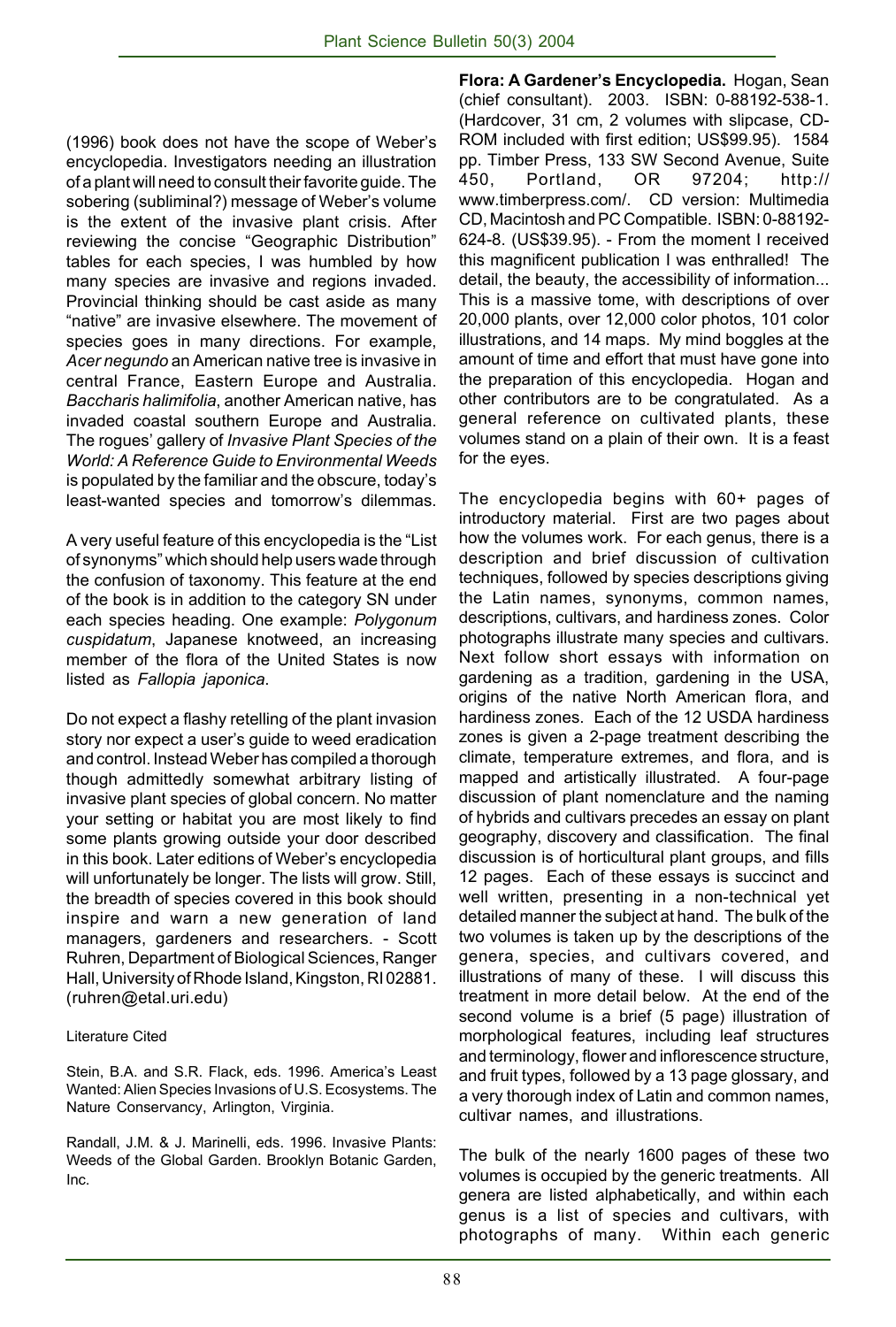description is mention of the family in which it is placed, though there is no list of families and the genera contained therein. Coverage of taxa is generally quite good. In each genus, at least the more commonly cultivated species/cultivars are described, and often some lesser-known species are also described. As an example, the genus *Abelia* (Caprifoliaceae), the first alphabetically in the text, is represented by 8 species, hybrids, or cultivars; comparing this to the generic treatment in Rehderís *Manual* (Rehder 1940), the *Flora* treatment compares well, giving descriptions of all but one species listed by Rehder, and containing one species not mentioned by Rehder. Looking at treatments of genera close to my heart, *Flora* describes only one species of *Cladrastis* (Fabaceae), while our recent monograph describes six species (Duley & Vincent 2003). The genus *Trifolium* (clovers, Fabaceae) is represented by only four species, out of some 250 species in this large genus, while some of the more commonly cultivated (agronomical) species, such as *T. pratense*, *T. incarnatum*, and *T. campestre*, are not mentioned. On the other end of the spectrum, some taxa are covered in extreme detail, such as the genus *Rosa* (Rosaceae), the treatment of which encompasses 69 pages, describes 65 species, and illustrates about 1080 species and cultivars! The treatment of *Rhododendron* (Ericaceae) covers 58 pages, and that of *Camellia* (Theaceae) covers 25 pages.

This encyclopedia would be extremely useful for gardeners and horticulturalists who wish to see illustrations of species or cultivars described in books or gardening magazines. It would also be very useful for those connoisseurs and collectors looking for new ideas for their gardens, and knowledgeable horticulturalists wanting to identify plants when they know the genus to which it belongs. This is not, however, a publication that could be used by the novice to make an identification; the books contain no keys to any of the plants described in its pages. I have had fun using *Flora* in conjunction with identification manuals, such as Rehder (1940), Bailey (1938), and the *European Garden Flora* (Walters & Cullen 1989-2000), to make identifications of cultivated plants.

I must make mention of the CD version of the publication (which comes with the printed version, or can be purchased separately). Most of the information contained in the printed volumes is also to be found in the CD version. In addition, there are ways to get at the information on the CD that are not present in the printed volume, such as the ability to search by categories such as 15 different plant groups. There is a "plant chooser" feature that allows the user to enter data, such as plant groups,

uses, hardiness zones, height, position in the garden, color, and so on, to get lists of plants that might be appropriate for a particular need. A feature called "Plants through the Seasons" shows the appearance of a limited list of mostly woody plant species over the course of a year. Another nice feature on the CD is a "Garden Journal" that allows the user to record information on plants in his or her own garden. There are also useful sources features, such as web links to gardening sites, a spellchecker, screensavers, a search menu, and the ability to print information, which are not available from the printed version. For those interested in a cheaper and more interactive product, the CD version may be the way to go.

There is also available a small (376 pp) paperback volume entitled *Flora: Plant Names* (ISBN: 0-88192- 605-1; US\$14.95) that is essentially a dictionary of about 20,000 Latin names and their common name equivalents. While I have not yet seen this volume, it sounds extremely useful and has gotten good reviews.

I do not have many negative comments about these publications. A few of the photos are of such a scale that they provide little information. On the CD, some of the photos appear to be of lower resolution, and did not show up well on my computer screen, though most were of adequate quality. One particular interest of mine is invasive plants, especially plants escaping from cultivation, and I found the discussion of invasiveness and cautions about this problem to be overly brief (only one paragraph). This is an ecological consideration about which gardeners and horticulturalists need to become more aware.

In summary, I consider this encyclopedia a mustbuy for any serious gardener, professional horticulturalist, and any taxonomist who in any way deals with cultivated plants. - - Michael A. Vincent, W.S. Turrell Herbarium (MU), Department of Botany, Miami University, Oxford, OH 45056

Literature Cited

Bailey, L.H. 1938. Manual of Cultivated Plants. Macmillan, New York, NY.

Duley, M.L. and M.A. Vincent. 2003. A synopsis of the genus *Cladrastis* (Leguminosae). Rhodora 105: 205- 239.

Rehder, A. 1940. Manual of Cultivated Trees and Shrubs. Macmillan, New York, NY.

Walters, S. M. and Cullen, J. (eds.). 1989-2000. **The European Garden Flora.** Cambridge University Press, Cambridge, England. 6 volumes.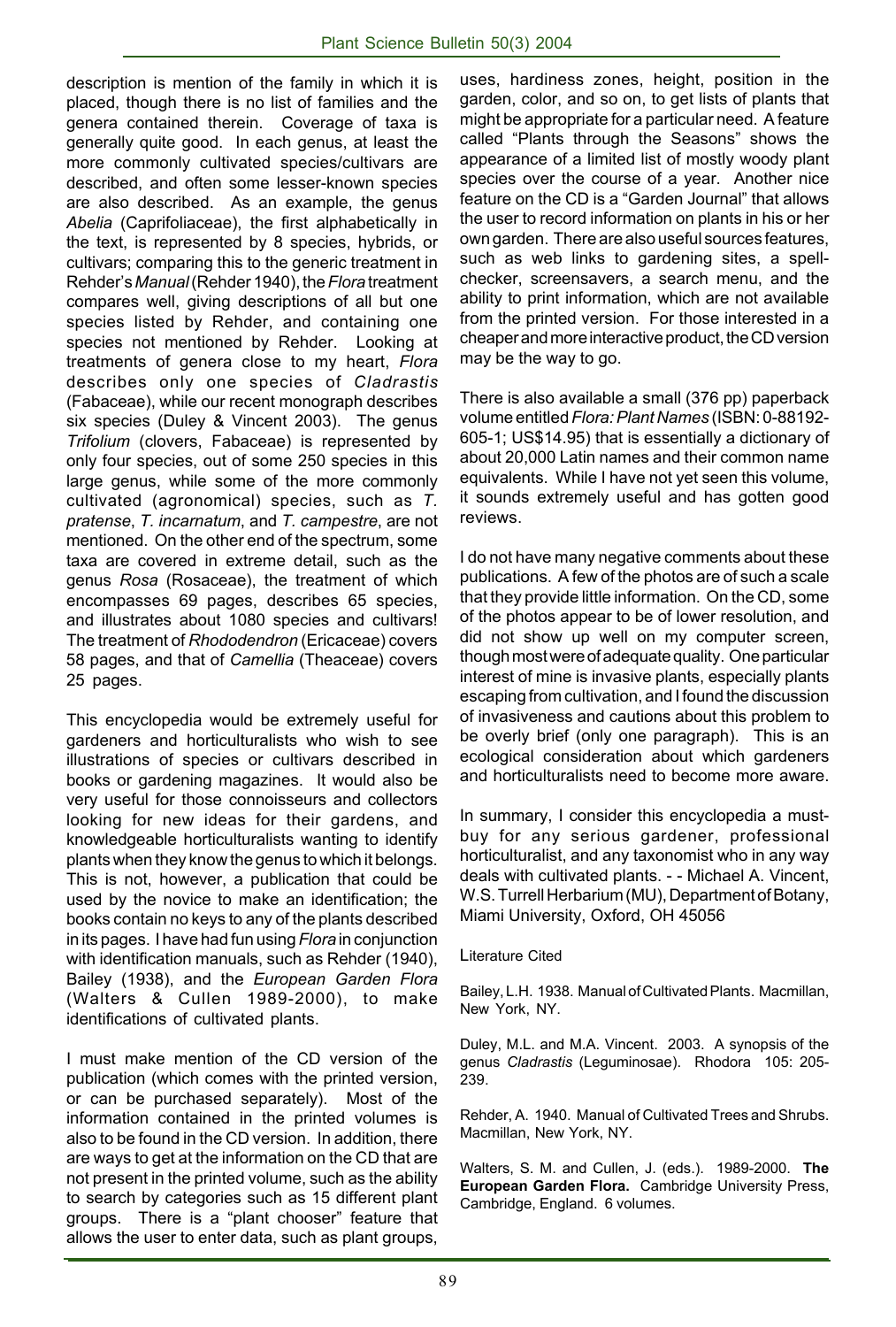**Folklore, and Symbiosis of Flowers, Plants and Trees**. Lehner, Ernst and Johanna. 2003. ISBN 0- 486-42978-4 (Paper, US\$11.95) 128 pp. Dover Publications, 31 East 2nd Street, Mineola, New York 11501. Dover Press reissues many older books, including a number on botany, in inexpensive editions. One of these most recently produced is Folklore and Symbolism of Flowers, Plants and Trees by Ernst and Johanna Lehner. The prices of these books is often low, in part because they are reissued works with no color illustrations and/or photographs, as is the case in this work. The present volume was originally issued in 1960.

The authors present many plants which might be placed under the general heading of "interesting and important plants," the sort which can be used in any introductory course to grab the students' attention. The various short entries, most running a half page and each accompanied by a black and white illustration, are grouped under several headings: "Sacred Plants," "Flower Lore and Legend," "Strange and Wondrous Plants," "The Flower Calendar," and "The Language of Flowers." Within these sections the articles are arranged alphabetically, with the first two categories covering many economically important plants. The third category details a number of legendary plants, such as the Barnacle Tree which was supposed to produce barnacle geese as fruits which dropped from the tree and became free-living geese. The last two categories then cover various plants and flowers associated with different times of the year in different parts of the world, as well as the Victorian language of flowers by which messages could be sent using a selection of different flowers.

While the articles are generally short, this book presents a significant opportunity to raise excitement about botany in minds both young and old. There are many works which explore these topics more fully-for example, more information on the barnacle goose is found in Wily Ley's Exotic Zoology. It also would be very useful for answering those odd questions a botanist always receives when friends and acquaintances find out that you are a botanist, questions about an odd plant remembered from a television show or a book read long ago.

The illustrations used are drawn from various works from the fifteenth century through the very early twentieth century. A few works from outside Europe and the United States are included, such as a copy of a Mayan illustration of a waterlily and an Indian image including the Sacred Lotus, but most pictures are drawn from Western books. In this they provide a reasonable survey of Western botanical art during that period, though the finest botanical artists such as Ehret and the Bauers, are not included. The

reviewer supposes that this is at least in part due to the effort to control production costs. Nevertheless, this book could be used with introductory level students to introduce an area in which science and the humanities interface.

For whom would this book be useful? Certainly it could be used in introductory botany and horticulture, either to be read by the students or simply as a source of interesting information for the instructor. Libraries would do well to have a copy, and many interested amateur botanists and gardeners would find it informative and enjoyable.Douglas Darnowski, , Indiana Univeristy Southeast, New Albany, IN 47159.

#### Q. Why did the baseball fan study vegetative reproduction?

#### A. Because he wanted to see some stolon bases!

Don Les



- Q. Why do grasses smell worse than sedges?
	- A. Because their leaves are 2-rank

Don Les

**The Interactive Manual and Photo-Library of Woody Landscape Plants.** Dirr, Michael A. 2004. ISBN 0-942375-03-3 (DVD) US\$99.95) 7600 color photos, 1100 line drawings. Timber Press, Inc., 133 S.W. Second Avenue, Suite 450, Portland, OR 97204-3527. This resource arrives as another volume by this well-known author in the area of the horticulture of woody plants. The reviewer examined a DVD copy useable with Windows 98 or later. While the hard copy versions of Dirr's books, including the Manual of Woody Landscape Plants, come from either Stipes Press or Timber Press, this digital version has been issued by Varsity Press.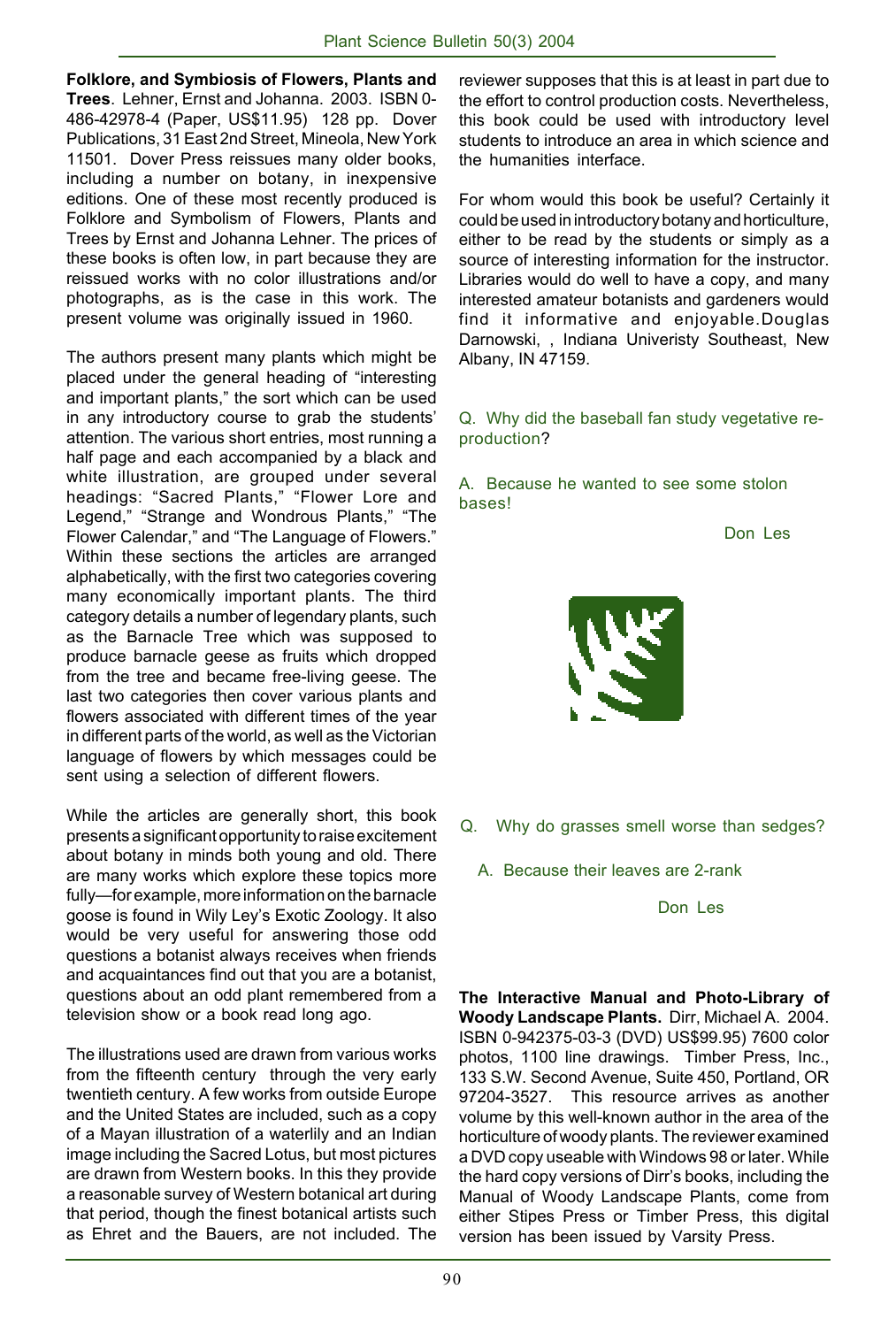Michael Dirrís name stirs thoughts of gorgeous leaves and flowers hanging from stately limbs in the minds of those who have read his various books. In particular, his works are known for encyclopedic coverage of woody plants for horticulture and for very high quality photography. While this reviewer has previously criticised in these pages at least one of those books for the quality of the photographs as they were reproduced by the publisher, the images in The Interactive Manual and Photo-Library of Woody Landscape Plants are outstanding, very well illustrating the plants included—over 1500 species and nearly 8000 cultivars. Most of the images are color photographs (>7500) while some are line drawings (>1000). As usual, Dirr has indeed produced an encyclopedic work.

This DVD actually includes two different programsone an interactive manual and another a photo atlas. Together they illustrate a very wide range of useful species for the landscape. Many species and cultivars have large habit photographs as well as detail images to enhance identification and selection. Many different parameters can be used for searching the species listed, for example hardiness or water requirements, so that optimal plants can be used in the landscape in a given place.

 Other useful features include a quiz mode and random automated viewing of samples from the photo library in the Photo Atlas program which could be used by students learning to identify plants on sight. Dirr also has sections to explain nomenclature and a map of hardiness zones. All of the images can be directly printed, with or without textual information.

Dirr's style is clear and informative, and there are fewer of the annoying and subjective comments found in some of his other works. Many users, especially those at shared facilities like libraries, might find a CD version easier to use than the DVD version reviewed here simply due to CD drives being more commonly available than DVD drives, especially in shared facilities. As long as a user's computer had an appropriate drive enabling the disc to be read, the digital version of this work will be preferable for many over the hardcopy version.

 Who would benefit from a copy of The Interactive Manual and Photo-Library of Woody Landscape Plants? It would be of great value or introductory and advanced horticulture, and possibly also botany, courses, especially those requiring students to learn to identify landscape plants by sight. Also, anyone seeking to print labels for plants, such as nursery owners, would find this work very helpful, and all college and university libraries should have a copy in their references sections. Many amateur botanists and gardeners would gain greatly with a

copy in their personal libraries, and anyone seeking to design a landscape might find this work useful. -Douglas Darnowski, , Indiana Univeristy Southeast, New Albany, IN 47159.

Q. Why did the botanist cut down stands of wild rice (*Zizania*), reed (*Phragmites*), and reed canary grass (*Phalaris*)?



A. He was a 'cereal' killer!

Don Les

*Transposable Elements: A Guide to the Perplexed and the Novice.* Galun, Esra. 2003. ISBN 1-4020- 1458-9 (Coth US\$132.00) 335 pp. Kluwer Academic Publishers B.V. P.O. Box 989, 3300, ZA Dordrecht, The Netherlands. It was the subtitle that caught my attention: *A Guide to the Perplexed and* the Novice (though "for" might be a more appropriate preposition). While transposable elements are probably not perplexed, they are certainly perplexing, and have been from the beginning. After all, most of Barbara McClintock's colleague's neither understood nor believed her revolutionary discoveries and her resulting conclusions. Once I began turning pages, the discovery of a shared experience between the author and myself drew me in: "one tends to become enchanted by the intricate systems of nature" (p. 26).

But beyond the enchantment of intricate systems of nature, why should we (botanists) care about transposable elements (T.E.), especially those of us who neither are molecular biologists nor suffer from Eppendorf envy? First, because plants and plant biologists have been major players in the transposable elements story, from the beginning to the present. The one person most associated with transposable elements research is the late plant biologist Barbara McClintock, maize geneticist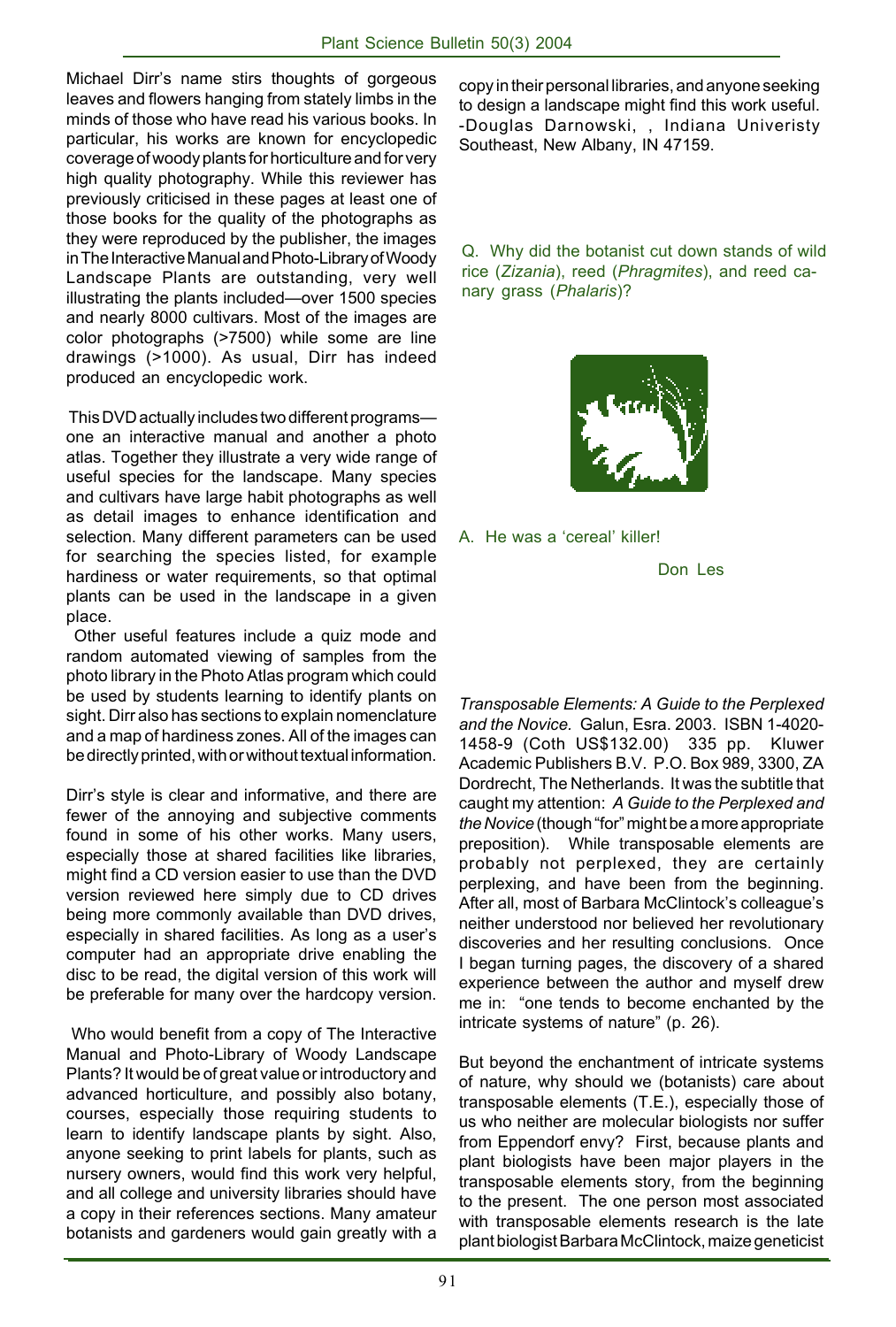and eventual Nobel laureate. And long before McClintock began "looking around" inside maize cells (Keller, 1983), Charles Darwin was aware of the effects of transposable elements in snapdragon. Furthermore, both retrotransposons and Class II T.E. are abundant in plant genomes, some ubiquitously so. In fact, Galun claims, "It is a fair guess that either or both Ty1/copia- and Ty3/gypsytype elements exist in every angiosperm species. They probably also exist in many or even all lower plant species" (p. 113). There is evidence that some of the T.E. found in plants have contributed to genome rearrangements and reproductive isolation over evolutionary time.

Is there a need for a book like this? There have been several other reviews of transposable elements, and these are drawn upon and cited in the present volume. Yet because our understanding of these particular bits of DNA continues to change, this updated review is both timely and useful, not only to help those of us outside the field to catch up on knowledge to date, but also to serve as the basis for future reviews certain to come. One of the concluding statements of the book (p. 260), "...we still surely do not possess a full understanding of T.E.," is surely an understatement.

The bulk of the information in this book is contained in the three lengthiest chapters, each of which deals with one of the three major types of transposable elements: bacterial insertion sequences (technically Class II transposable elements, but considered separately from eukaryotic Class II elements), Class I transposable elements (also known as "retrotransposons" because of their requirement of an RNA intermediate for transposition), and Class II transposable elements (sometimes termed simply "transposons"). Within these three chapters are found details of the discovery, categories, sub-categories, families, structure, transposition mechanisms, effects of transposition, and distribution among organisms of each category of T.E. Examples of unusual or particularly interesting cases, as well as evolutionary significance (regarding both past and future evolution) of different types of T.E., are also explored in these three main chapters. There is much, much information here. Anyone trying to read through the book with little prior knowledge of T.E. is likely to get bogged down. Still, even the general reader will find much that is interesting and useful, as the following examples are intended to illustrate: Of the two categories of bacterial insertion sequences, the simpler ones were discovered in the *gal* and *lac* operons of *E. coli*, and many of the more complex ones (Tn transposons) encode antibiotic-degrading enzymes. Retroviruses may be derived from retrotransposons. Although the term "transposable

element" might encourage an assumption of the contrary, transposition is actually a relatively rare phenomenon. Some transposable elements do not actually transpose at all, though they may have done so at some point in their evolutionary history (Galun terms these "fossils").

These three chapters, filling all but 50 of the 282 pages of text, are supplemented by a very brief chapter on telomeres and appendices on the more peripheral topics of RNA silencing, chromatin remodeling, and gene tagging. The book opens with a concise but surprisingly encompassing historical background chapter, which begins with very early (pre-Mendelian) knowledge of inheritance and hybridization.

This is a thorough review, impressively so, considering fewer than 300 pages of text, with extensive coverage of the three main types of T.E. and their distribution among living organisms, as well as the (much briefer) treatments of peripheral topics and the setting of historical context. The text is generously supplemented with figures, all but one drawn from cited references. Regarding thoroughness, perhaps most impressive to this perplexed and novice reader are the seemingly exhaustive references: nearly 800, from both historical/classical and current literature, from Emerson's early  $20<sup>th</sup>$  century work on maize to publications from 2002. More than 25% of the references are from 2000 or later, which will be particularly valuable for readers new to the field.

My criticisms of *Transposable Elements* are mostly minor, and are not for the most part regarding matters of substance but rather on distracting features of the book. The tone of the book is overly didactic. The author clearly has interest in and extensive knowledge of history, geography, philosophy, classical mythology, the Torah, and the Talmud, giving him ample material from which to draw the many quips, anecdotal asides, and historical interest points sprinkled throughout the text. Perhaps some readers will consider asides on Attila, Nietzsche, Coleridge, Plato, Sherlock Holmes, Zarathustra, and Gordian knots to be bonuses. Likewise the instructive remarks on collaborations between researchers, and on pairing observation of natural phenomena with analysis of the mind.

The excessive use of quotation marks for words used figuratively (even when such usage is very common) rather than literally is distracting. There are surprising numbers of typographical, spelling, grammatical, syntactical, and technical errors for a book of this price by a reputable academic publisher. More serious are the few inconsistencies in content,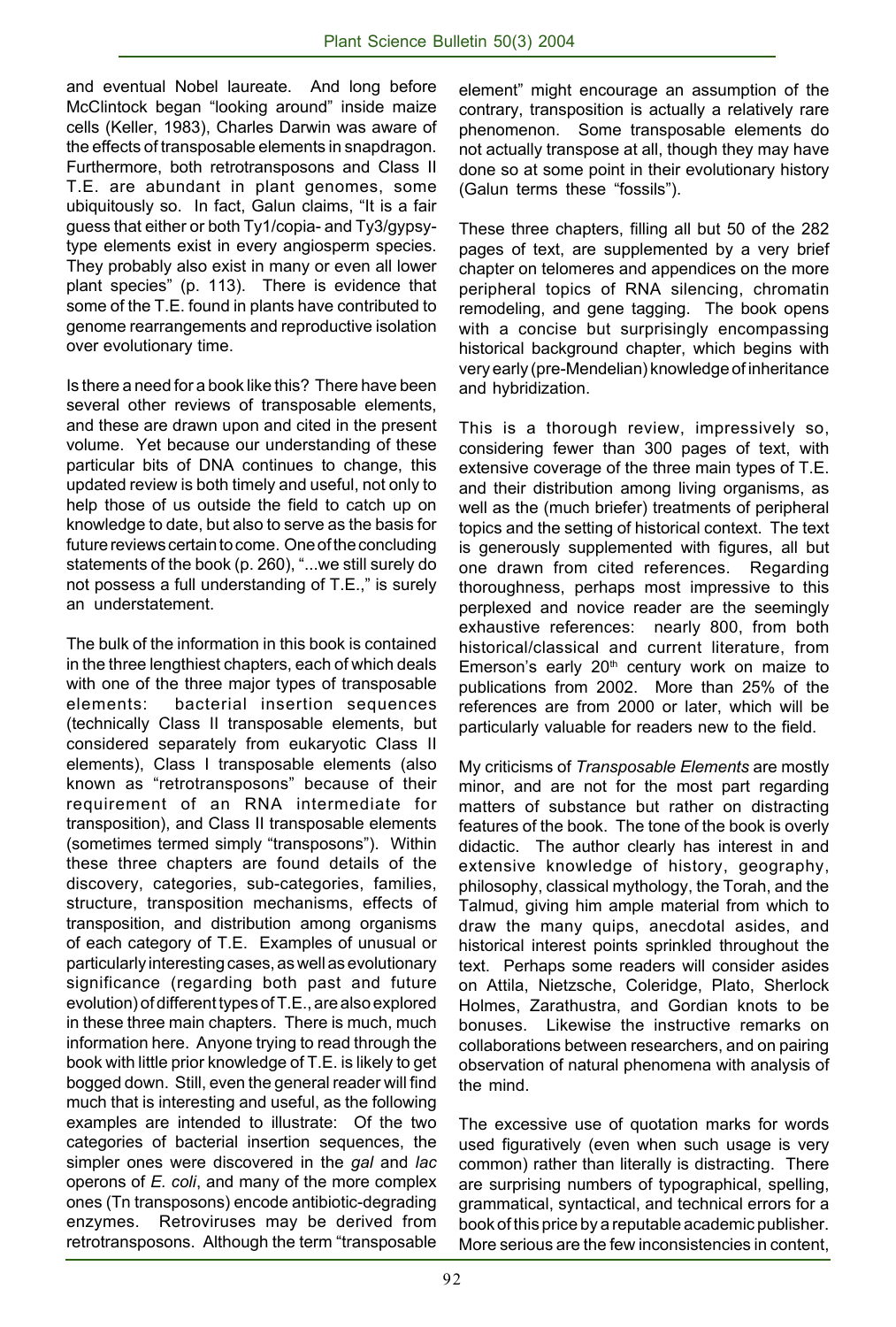such as whether or not HeT-A and TART are retrotransposons (pgs. 161-162) and the occurrence of Class II T.E. in vertebrates (pgs. 163, 240-246, 280). Finally, there is disappointingly little critique of the literature; for the most part, relevant references are summarized with little or no critical analysis.

Galunís *Transposable Elements* is sure to take a prominent place in the T.E. literature, and I would recommend it to anyone with even a remote interest or curiosity in this subject. I think it would be an excellent textbook for a graduate seminar on T.E. It could even serve as a useful reference book for those with no particular interest in T.E. but who teach undergraduate general biology or genetics courses. - Robynn K. Shannon, Department of Ecology & Evolutionary Biology, University of Connecticut, July 2004

#### Literature Cited:

Keller, E. F. 1983. *A Feeling for the Organism: The Life and Work of Barbara McClintock*. W. H. Freeman and Company, New York.

**Ferns for American Gardens**, John T. Mickel. 2003. ISBN 0-88192-598-5. (paper, \$24.95). Timber Press, Portland and Cambridge. 370 pp. As an avid viewer of Saturday and Sunday gardening shows on PBS, I never cease to be amazed at how seldom pteridophytes are recommended as additions to home gardens. And, a walk through a local garden or home center leaves one with the impression that the only hardy ferns available are Boston fern (*Nephrolepis* sp.) and *Dryopteris erythrosora*. Indeed, this is hardly the case as John Mickelís book is a welcome remedy and reminds the gardener that there are plants other than angiosperms that make wonderful additions to the landscape. **Ferns for American Gardens** is a complete reference regarding all things pteridological, including tracing the history of fern gardening to the mid 1800s, a section on nomenclature including a brief section on hybrid names, and a brief history of pteridology in North America outlining how the American Fern Society came into being.

The first three chapters cover topics such as fern structure with color photographs to complement black and white illustrations, directions on soil preparation, light and moisture requirements, and provide a table with information on what flowering plants complement different species of fern in the garden (if you must!). Chapter three covers the propagation ferns both vegetatively and from spores. The real meat of this book, however, is Chapter 4: diversity. Familiar genera such as *Asplenium*, *Dryopteris*, and *Polystichum* are covered on a species-by-species basis with information on the various cultivated varieties of each species, rhizome habit, availability in the marketplace, USDA hardiness zones, and relative ease of cultivation. Color plates make identification easier for the novice. Also included are smaller, more unfamiliar genera, or genera that one would not normally think of cultivating, such as *Azolla* and *Bommeria*.

Fern allies (*Equisetum* sp., the lycopodiums, and *Selaginella* sp.) are also included. However, I have to disagree that quillworts (*Isoetes* sp.) should be omitted because of their inconspicuousness. If the author includes pillwort (*Pilularia americana* and *P. globulifera*), then quillworts have to be included too. Certain species of quillworts make wonderful additions to water gardens as they require little work (they can be submerged in pots) and grow like gang-busters! I once transplanted *Isoetes engelmannii* from a cold impoundment in southeastern Tennessee to an artificial pond in Oxford, Ohio. The cluster of microphylls more than doubled in diameter after only a year and provided green quills that perfectly complemented flat floating aquatics like *Nymphea* and *Pistia*. Other species well-suited for water gardens are *I. echinospora*, *I. lacustris*, and *I. valida*.

If the information is available, a broadening of the sections on *Botrychium* and *Ophioglossum* by providing more specific information on the mycorrhizal fungi these genera require would make them more amenable as choices for the garden. Otherwise, I agree with the author that they may prove too tedious for the garden, especially for amateurs. The taxonomy of this work is accurate, so amateurs as well as professional pteridologists get correct Latin names. Although, other works may likely include *Camptosorus* (and possibly *Phyllitis*) under *Asplenium*. Some color photographs of gametophytes with different morphologies would be useful in helping amateurs learn to recognize prothalli in nature and in realizing that not all of them look like "little green hearts" as many general botany texts would have us believe.

In general, there seems to be little difference between this work and another of the same title and author published by MacMillan Publishing Company. Either volume is a welcome addition to a paucity of information on the horticultural aspects of ferns. Kerry D. Heafner, Botany Division, Museum of Natural History, The University of Louisiana, Monroe.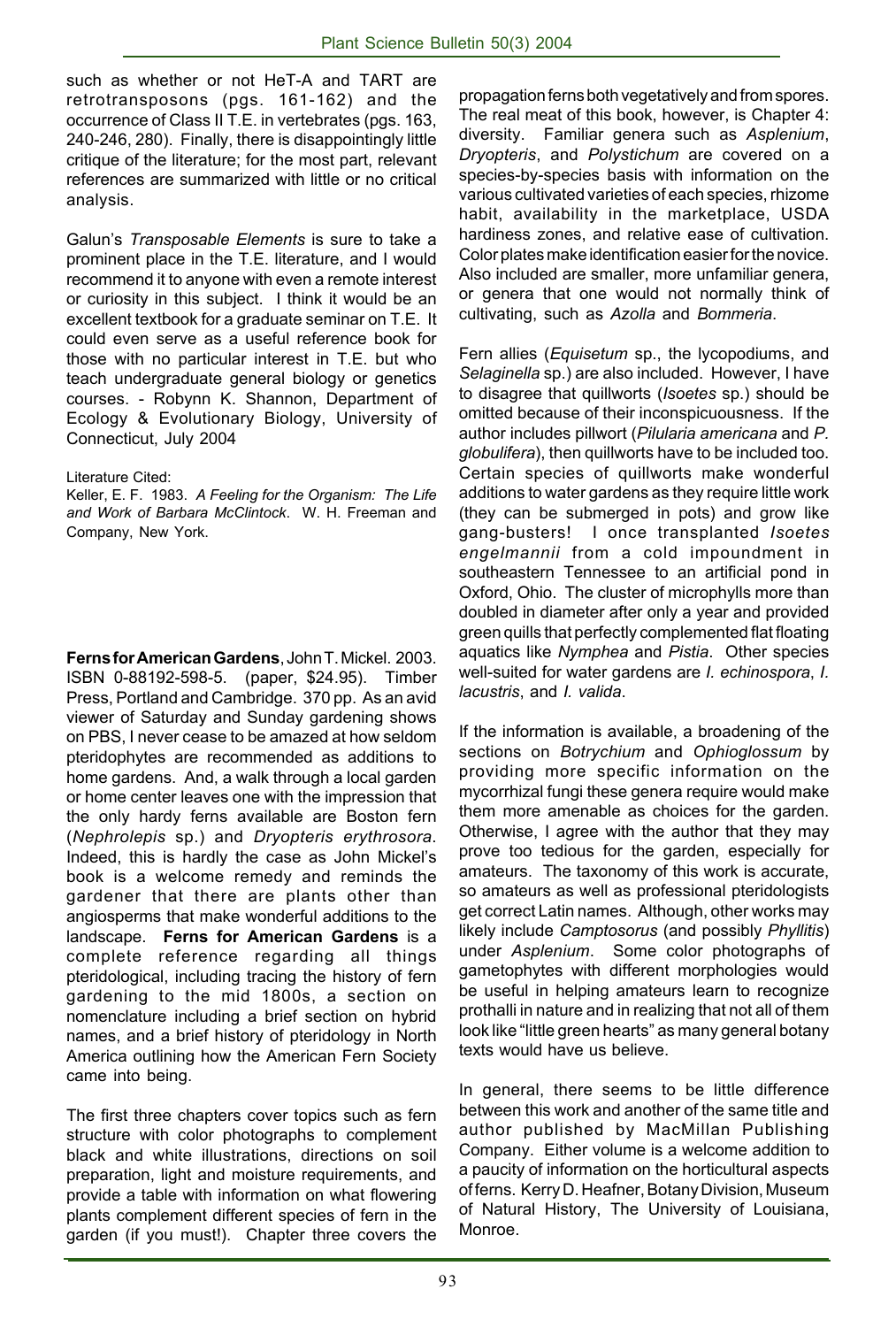*Columbines***:** *Aquilegia***,** *Paraquilegia***, and** *Semiaquilegia*. Nold, Robert. 2003. ISBN 0- 88192-588-8 (Hardcover \$24.95) 158 pages. Timber Press, 133 S.W. Second Avenue, Suite 450, Portland, Oregon 97204. *Columbines*: *Aquilegia*, *Paraquilegia*, and *Semiaquilegia* follows up Robert Nold's award-winning book Penstemons. Readers who enjoyed his first book (and sense of humor!) will surly find this new one entertaining and useful. Packed with useful information, it is the only current reference of its type for the genus. While presenting keys to species and discussion of the tangled taxonomy of the genus, *Columbines* focus remains horticultural.

The first three chapters (Cultivation, Pests and Diseases, and Propagation) will be of most interest to gardeners and horticulturalists. Nold's revelation that many columbine species are easy to grow will thrill gardeners. He shares what he has learned about cultivating and propagating columbines and points out some of the more challenging species for ambitions gardeners.

Botanists will most appreciate chapters 4, 5, and 6 describing the morphology, distribution, and taxonomy of the genus. Chapter 5 is an interesting discussion of the etymology of the generic name *Aquilegia*. The similarity of old German and English names and the Latin *aquila* (eagle) have led many to believe that this is the meaning of the generic name. Nold presents a strong case for the name instead being derived from the Latin word for waterfinder, referring to the copious nectar in the spurs.

The chapter Some Columbine Cousins introduces the allied genera *Semiaquilegia*, *Paraquilegia* and *Isopyrum*. The taxonomy of these segregate genera is obviously confusing, and Nold does an admirable job of paring it down and presenting it in a concise manner. However, by the end of the chapter I was still uncertain about the status of these genera (are they best treated as synonyms of *Aquilegia*?) and left wondering why they are not treated in the following chapterís species descriptions.

The bulk of the book comprises descriptions of sixty-five species of *Aquilegia*. Nold provides three keys to *Aquilegia* of the world based on the geographic distribution of the genus: Asia, Europe, and North America. He points out some shortcomings with the keys, namely that not all species are included owing to a lack of complete descriptions. These species accounts present varying amounts of information on the taxonomy, history, distribution, and cultivation status of each species. Many species have quite detailed entries, while some have only a few sentences, reflecting our knowledge or lack thereof.

Also in this chapter, Nold voices his displeasure at U.S. plant importation policies that restrict the importing of columbine seeds from Europe and Asia. This is a seemingly naïve stance that many botanists will (and should) take offense at. Invasive exotic species are one of the most serious threats to native species and ecosystems; importation laws are designed to prevent further invasions. The desires of a few horticultural collectors should not outweigh attempts to protect native species from the potential negative impacts of unforeseen invasive species.

The final chapter discusses hybridization in *Aquilegia*, a common occurrence in nature and an important source of variation for the commercial columbine trade. Many, if not most, of our favorite cultivated columbines are of hybrid origin.

Several useful sections round out this book. There is a short list of sources for columbine seeds, a glossary of technical terms used in the text, a bibliography (especially welcome for those seeking more technical information), and an index. *Columbines* is well illustrated with numerous photographic plates of many of the species and cultivars. Eight superb watercolor plates by the author's wife, Cindy Nelson-Nold, and several fine black and white line drawings by Carolyn Crawford are also included.

Overall, *Columbines* is an engaging book treating a popular genus of plants, accessible to laypeople as well as being informative to botanists. Columbines are showy, appealing flowers that many people are familiar with and Nold's latest book provides an easy-to-read and entertaining entrance to the cultivation and botany of the genus. - James P. Riser II, USDA Forest Service, RMRS Fire Sciences Laboratory, Missoula, MT.

**Identification of Tropical Woody Plants in the Absence of Flowers: A Field Guide (2nd ed).** Keller, Roland. 2003. ISBN 3-7643-6453-X (Paper EUR58.00, \$79.95) 340 pp (including 30 color plates). Birkhauser Verlag, Viaduktstrasse 42, CH-4051, Basel, Switzerland. I know I am not alone with a feeling of hopelessness when at the foot of a 100 foot tall tree in a tropical forest all I have to identify it is a sad looking sterile branch in my hand. So, when I saw Keller's book "**Identification of tropical woody plants in the absence of flowers**," I quickly decide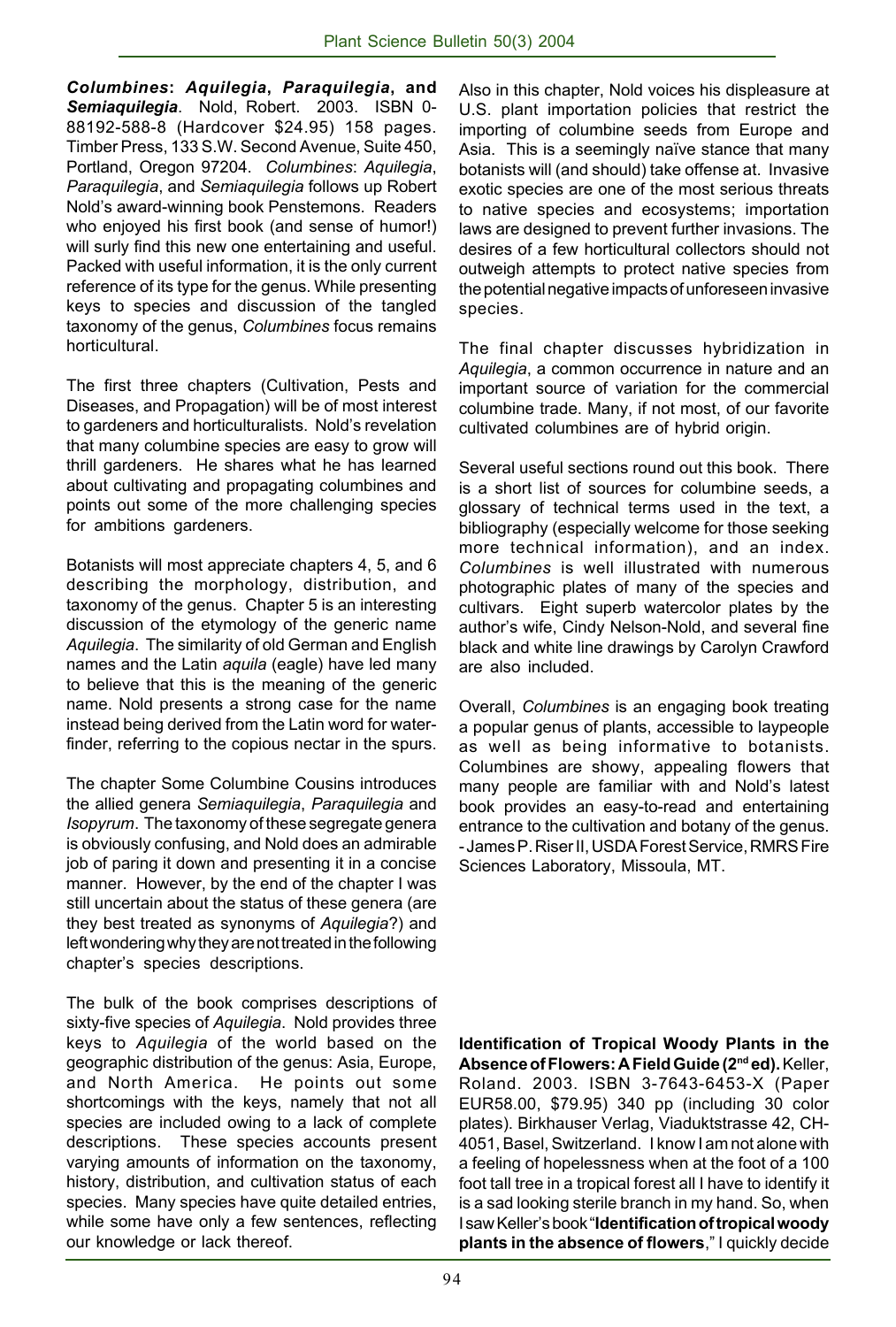to see if the book was the answer to my problems. This second edition is very similar to the first one in that a series of keys employing only vegetative characters are used to identify families of tropical woody plants. There are in addition four new subkeys that can be used to identify groups within Malvaceae sensu lato, groups of genera within the complicated Euphorbiaceae, families of Sapindales, and tribes within the Fabaceae. The keys are followed with an illustrated glossary of the characters employed in the key, and descriptions of families (or groups of families) based on the same characters used in the key. Lastly, this new edition has 30 color plates at the end of the book depicting several tropical plant families.

As stated by the author, the keys in this book rely heavily on characters rarely used in traditional keys (although vegetative characters seem to be more and more common in field guides), or more importantly, in formal descriptions of the families. As can be expected, several families key out in multiple parts of the key. The keys rely heavily on architectural models, which can be very difficult to visualize, even for trained botanists. However, these architectural models are always used in conjunction with other characters, and once mastered they are highly useful in identifying tropical trees. The added keys for Malvales, Sapindales, Euphorbiaceae and Fabaceae are very valuable given the size of these groups in the tropics, and extremely easy to use. It would be great if keys for other large groups such as Rubiaceae or the former ìFlacourtiaceaeî could be added in future editions. The book is intended to be used worldwide, which can be both a course and a blessing: only one book is needed regardless of where we are, but this also makes some keys inefficient in the sense that taxa that will hardly ever be found in the same geographical area key out very closely in the book. That said, this very feature allowed me to key out an introduced Moringaceae (endemic to the old world) during a recent trip to Costa Rica!

Purists might not like the fact that in the key couplets are often not entirely parallel, and that in several sections the key is not strictly dichotomous but it includes triplets. However, this does save time, space, and effort specially when trying to key out such a large number of families, many of them highly variable. Using the keys in the field I did find some problems, not in content but in organization, which made using the key cumbersome and inefficient. For example, for a given couplet the section of the key that contains the largest amount of taxa precedes that one with the fewer entries, often making it difficult to find the complementary entry for that couplet. It would also be very useful if the different keys had a running header that would identify the main characters off the subset of taxa being treated (i.e. trees with opposite simple leaves...trees with alternate leaves and exudates...Sapindales and so on), and if there where clear references in the key as to where in the glossary are the different characters explained or depicted.

It was very interesting to see that family groupings in the third section of the book have been considerable reorganized from the first edition, this time taking into account the most up to date phylogenetic information. However, this is not necessarily the more practical approach when trying to find the page of family descriptions while constantly referring to the index, where a simple alphabetical order would be much better for a field guide (this is not a book about systematics!). The line drawings that accompany the family descriptions are of high quality and for the most part represent diagnostic characters used in the key or family descriptions. However, they are difficult to use because they are only labeled with a plate number and the reader has to continually flip pages to find the appropriate legends.

I was truly disappointed by the color plates added at the end of the book. Most of the pictures show reproductive structures and not the vegetative characters employed in the key, and in most cases do not show characteristic features of the families that would help to identify them in the field. There are as well several minor problems of misspellings of generic names, and some rather unfortunate misidentifications (e.g. the plant labeled *Maieta guianensis* is actually *Tococa guianensis*, and one labeled as *Miconia* sp. is the common *Clidemia hirta*, a species well known as a weed from the Pacific islands). Additionally, the printing of the color photographs is not of the highest quality. All of this is more aggravating giving the high price of the book, which also makes it out of reach for most of the biologist living in the tropics, which could potentially be the primary users of this key.

In spite of it shortcomings, I will continue to carry the book into field, and will add it to my already heavy travel bag in hopes of identifying the majority of trees that I encounter. I sincerely hope to see a third edition of the book in which most of the editorial problems outlined here are corrected. The keys themselves and the family descriptions can indeed very useful and the intellectual effort invested in them is considerable, and it would be a pity to see them remain in this format which is not conducive for the efficient use of the book as a field guide.

- Fabian A. Michelangeli. Institute of Systematic Botany. The New York Botanical Garden. Bronx NY 10458.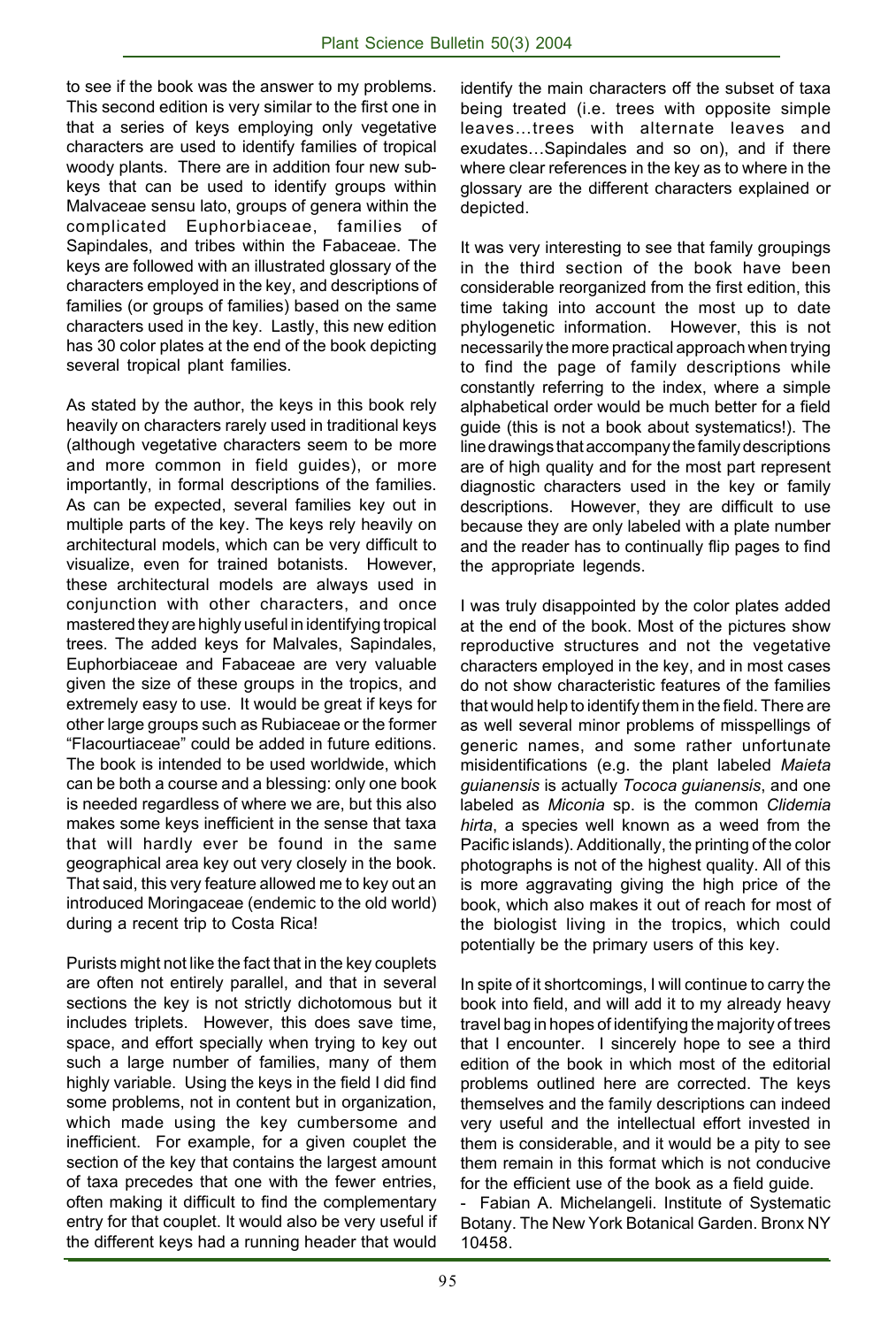**Manual of Vascular Plants of Northeastern United States and Adjacent Canada.** Gleason, Henry A. and Arthur Cronquist.1991 (Seventh corrected printing 2004). New York Botanical Garden Press, Bronx, NY. 993 p. Price: US\$69.00 As an undergraduate student I enrolled in plant taxonomy as an elective 13 years ago. Little did I know how lucky I was to have begun my career as a botanist just as the second edition of "Gleason and Cronquist", our assigned textbook, was rolling off the presses. In the years that followed this book has been my constant companion, my guide to the botanical world, and also my introduction to two of its greatest students. With the arrival of the seventh, corrected printing in 2004 I find myself in the challenging position of reviewing this great work.

For those of you who are unfamiliar with this book, it is a comprehensive treatment of the vascular flora of the northeastern states and the southern portion of eastern Canada – covering Minnesota to Nova Scotia, south to Virginia and Kentucky. Artificial keys are provided to allow the user to identify any unknown plant first to family, then genus, and finally species and any subspecies or varieties. A concise description of each species follows the keys, allowing the user to readily verify their determination. The book is arranged phylogenetically, following Cronquist's system. There are no illustrations, but these are available in the excellent "Illustrated companion to Gleason and Cronquist's manual" (Holmgren et al., 1998).

Overall the keys are excellent. For the most part they can be applied in the field with the aid of a hand-lens, although when using the sectional keys I often have to guess as to placentation type when away from a microscope. While I often refer to more specialized volumes for grasses, asters, and other tricky groups, if I take a single book with me into the field this is it. Combined with the "Illustrated Companion" (which is definitely not intended for field use!) there is simply no better tool for learning our flora.

Very little has been changed in this latest printing. Brief biographical sketches of the authors now appear before the text proper. It is interesting to note that the neutral theory of ecology that is now gathering so much attention is really just a mathematical extension of Gleason's own individualistic concept of plant association, which he published in 1919. Also noteworthy is the fact that Gleason completed his doctorate in a single year, and without the help of molecular markers! Other changes include an expanded index, which treats common and scientific names separately. This format always leads to my looking up the scientific name first in the common name list, then in the correct location, but editors

seem to like it. The glossary has been moved from the front to the back.

Other changes are limited to correcting errors from previous printings, adding some synonyms, and changing a few names to comply with recent treatments in the Flora of North America series. All such alterations are kept to an absolute minimum, as the editors refused to change the pagination from previous editions. This is important, as the "Illustrated Companion" is cross-referenced to the page numbers in the "Manual". To accommodate this requirement the size of the book is slightly larger. This makes it more unwieldy for fieldwork, but the value of maintaining the cross-referencing between the two volumes makes this a worthwhile sacrifice.

A lovely engraving of *Liriodendron tulipifera* has been added to the front cover. The cover itself is heavy cloth. My 1991 edition is bound in leather, and has withstood the indignities of fieldwork admirably. I hope this new edition will prove as robust!

It may be worth making a few comments on the phylogenetic arrangement of the text, in light of recent discussions on this topic in this bulletin. Having invested many years studying this book, I am most familiar working in herbaria, and with other manuals, that follow this arrangement. That said, most herbaria don't follow this system, nor do most other manuals. I have had opportunity to use the "Guide to the vascular plants of the Blue Ridge" (Wofford, 1989) in the field the past two seasons, and after getting over my initial shock ("that's not how Gleason and Cronquist did things!") I found the alphabetical arrangement of families to be a pleasure to work with. My conclusion is that the best system is the one you learned first. Since we come from such varied backgrounds the alphabetical system seems a reasonable compromise. At least until the phylogeneticists can provide us with an undisputed arrangement to follow, a development that is no doubt imminent.

My congratulations to the publishers for continuing to make this excellent reference available to botanists, and at a reasonable price considering its immense value. It will have a place within arm's reach of my desk  $-$  I'm afraid I couldn't think of replacing my uncorrected edition when it's time to hit the field! - Tyler Smith, PhD Candidate, Plant Systematics and Evolution, Plant Science, McGill University, Raymond Building, 21,111, Lakeshore Road, Ste. Anne de Bellevue, Quebec H9X 3V9, tsmith20@po-box.mcgill.ca

References Holmgren, N. H., P. K. Holmgren, H. A. Gleason, and A.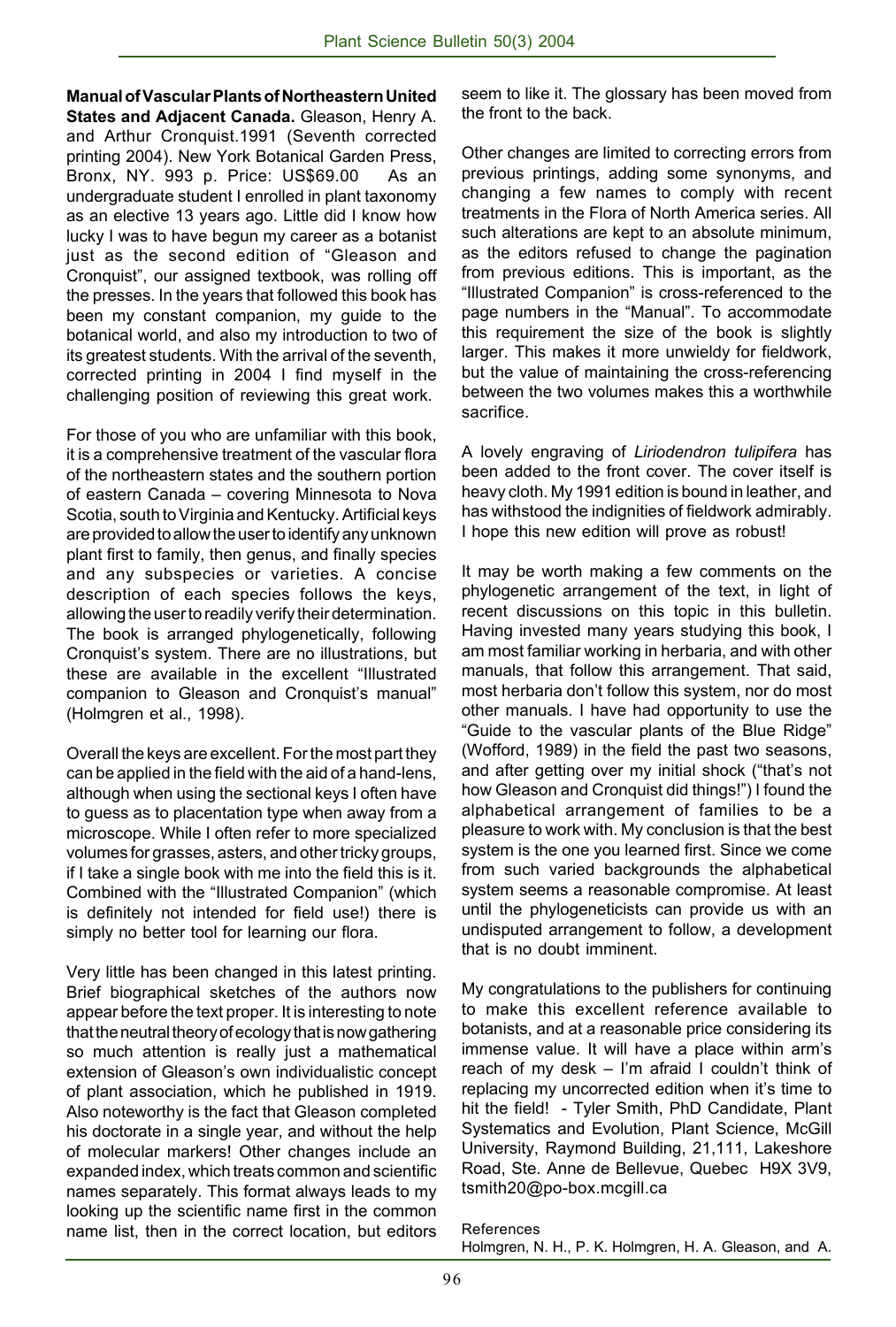Cronquist. 1998. Illustrated companion to Gleason and Cronquist's manual : illustrations of the vascular plants of northeastern United States and adjacent Canada. New York Botanical Garden, Bronx, N.Y.

Wofford, B. E. 1989. Guide to the vascular plants of the Blue Ridge. University of Georgia Press, Athens, Georgia.



**Shrubs and Vines of New Jersey and the Mid-Atlantic States.** Martine, C. T., and R. A. Figley. 2002. (Paper with spiral binding and laminated cover, \$10, 114 pp.) New Jersey Forest Service Forest Education Center, 370 East Veterans Highway, Jackson, NJ 08527 (njfsfrec@bellatlantic.net).  $-$  Creating a field guide that satisfies students and both amateur and professional botanists is a challenging endeavor. A successful guide should reach a balance between simplifying concepts that are unfamiliar to nonprofessionals, remaining technically accurate, and (arguably) entertainment. Altogether, Shrubs and Vines of New Jersey is successful in each of these ideals, and is well worth its modest price.

The format of this field guide generally follows the previously published companion guide Trees of New Jersey and the Mid-Atlantic States (authored by C. T. Martine, R. A. Figley and A. Hansens). The book is a convenient size (25.5 cm x 11.5 cm) for fieldwork, permitting one to easily carry it along in a back pants pocket or collecting bag. Of approximately 200 species discussed in the book, 85 of the relatively common species are featured and illustrated by black-and-white line drawings. The species descriptions include nomenclature, habitat and range, morphological features, and as needed an explanation of the differences from similar species. The featured species are accompanied by a narrative including details such as their about their utility, origin or identification. Several keys are in the book, though there is no comprehensive key. A "Locator

Keyî guides the reader to a set of pages in which a species might appear, and supplementary keys are provided for groups containing multiple species. The species descriptions are supported by a glossary and illustrations of selected morphological features. Lists of shrubs and vines typically found in each of 17 different communities in northern and southern New Jersey are provided, as well as lists of invasive and rare species.

The principal strengths of Shrubs and Vines of New Jersey include the technical accuracy of the descriptions and illustrations, the informative narratives that accompany many of the species, and the cost. Given these, the authors are also successful in their purpose "to familiarize the reader with the most common shrubs and vines" of the region. The scope and content of the book are versatile enough to appeal to both professional and nonprofessional botanists, and it is clear to me that its purchase should be a priority for any student of the flora of the Mid-Atlantic Region.

This book could be improved, despite its merits. The target audience is not directly stated in the introduction, though the nature of the publisher suggests that it is meant for a general audience as well as professionals with a local interest in these plants. I found only one reference to the target audience in the book, in the order form for the book included in the last few pages.

Assuming that the target audience includes beginners, the glossary could be improved. I found it puzzling that some terms are not in the glossary despite being used in the text or keys, such as pollen, prostrate, ovule and ovary. Definitions for some terms could be improved, such as drupe, defined as "a fleshy indehiscent fruit usually with one stony-coated seed". Why not include mention of a pit, a widely understood concept, in the definition? I also wonder what criteria were used to determine whether a plant is a shrub as opposed to a large herbaceous plant. The author includes plants that are considered subshrubs by some botanists (for example, *Chimaphila maculata Epigaea repens* and *Gaultheria procumbens*). A reader might suppose that a woody, perennial stem in part defines a shrub, however the fuzzy boundary between shrubs and large herbaceous plants is not addressed in the introduction, nor does the term shrub (or vine) appear in the glossary. Finally, the smallest quibble I have is that several pages in my copy bear toner streaks, although they amount nothing more than aesthetic imperfections. - Terry OíBrien, Department of Biological Sciences, Rowan University, obrien@rowan.edu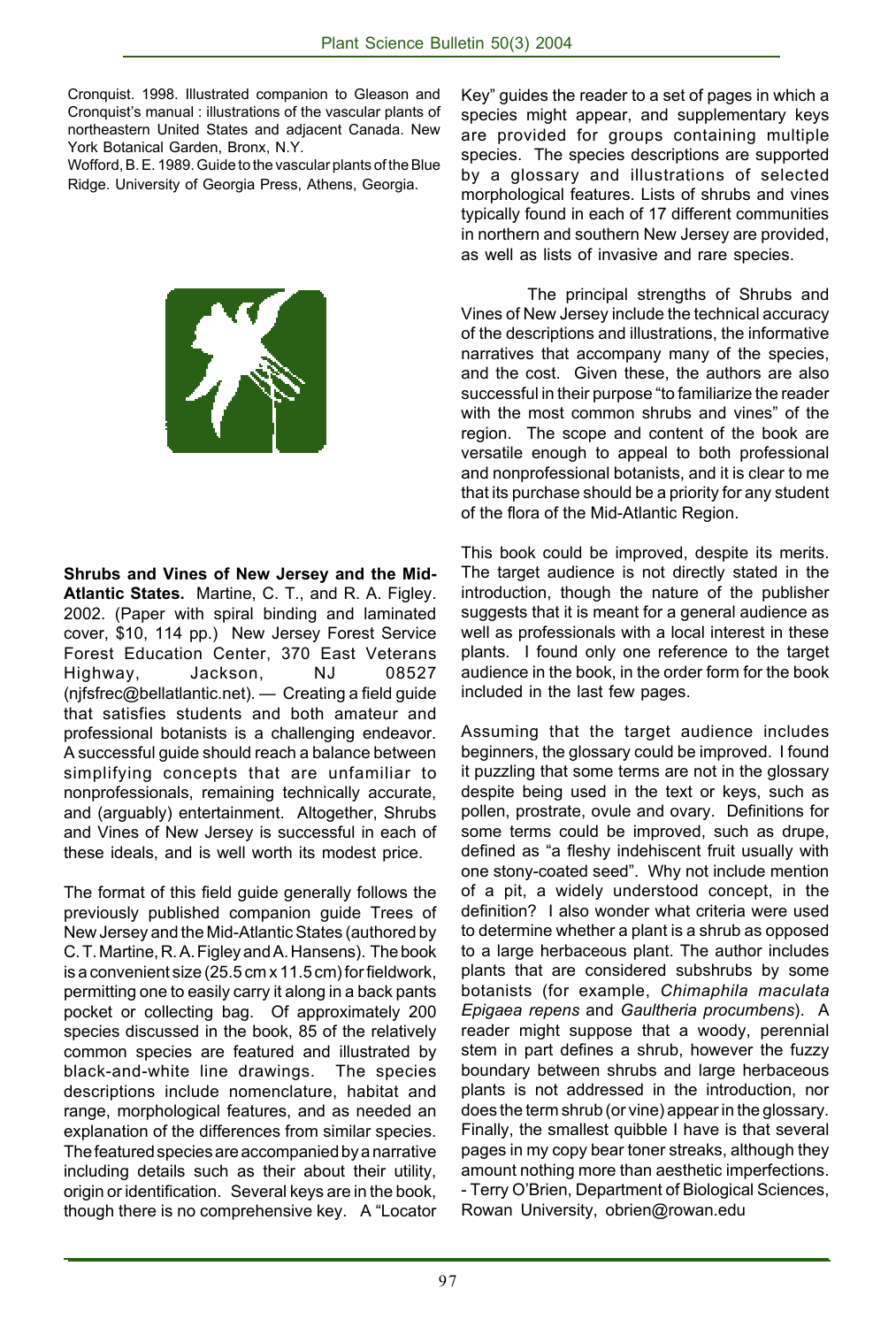#### **Books Received**

If you would like to review a book or books for PSB, contact the Editor, stating the book of interest and the date by which it would be reviewed (1 February, 1 May, 1 August or 1 November). Send E-mail to sundberm@emporia.edu, call or write as soon as you notice the book of interest in this list because they go quickly! Editor

**Alien Species and Evolution: The Evolutionary Ecology of Exotic Plants, Animals, Microbes, and Interacting Native Species.** Cox, George W. 2004. ISBN 1-55963-009-4. (Paper, US\$40.00) 379 pp. Island Press, 1718 Connecticut Ave., NW, Suite 300, Washington, DC 20009.

**American Azaleas.** Towe, L Clarence. 2004. ISBN 0-88192-645-0. (Cloth, US\$ 29.95) 146 pp. Timber Press, 133 S.W. Second Avenue, Suite 450, Portland, OR 97204-9743.

**Annual Review of Plant Biology, Volume 55. Delmer,** Deborah P. and Sabeeha Merchant (eds). 2004. ISBN 0-8243-0655-4 (Cloth ) 681pp. Annual Reviews, 4139 El Camino Way, P.O. Box 10139, Palo Alto, CA 94303-0139.

**California De4sert Flowers: An Introduction to Families, Genera, and Species.** Morhardt, Sia and Emil Morhardt. 2004. ISBN 0-520-24003-0 (paper US\$29.95) 284 pp. The University of California Press, 2120 Berkeley Way, Berkeley, CA 94704.

**The Cattleyas and Their Relatives: The Debatable Epidendrums.** Withner, Carl L. and Patricia A. Harding. 2004. ISBN 0-88192-621-3 (Cloth US\$44.95) 300 pp. Timber Press, 133 S.W. Second Avenue, Suite 450, Portland, OR 97204-9743.

Choix des Plus Belles Fleurs Redouté, Pierre-Joseph. (originally published 1827-33) 2004. ISBN 1-59110-053-4 (CD-ROM US\$35.00) Octavo, 134 Linden Street, Oakland, California 94607-2538.

**Cycad Classification: Concepts and Recommendations.** Walters, T. and R. Osborne. 2004. ISBN 0-85199-741-4 (Cloth US\$100.00) 267 pp. CABI International/Oxford University Press. 198 Madison Ave, New York, NY 10016.

**Evolutionary Theory: Mathematical and Conceptual Foundations.** Rice, Sean H. 2004. ISBN 0-87893-702-1 (Paper US\$49.95) 354 pp. Sinauer Associates, Inc. P.O. Box 407, Sunderland, MA 01375-0407.

**The Genus** *Lavendula***.** Upson, Tim and Susyn Andrews. 2004. ISBN 0-88192-642-6 (Cloth, US\$49.95). 442 pp. Timber Press, 133 S.W. Second Avenue, Suite 450, Portland, OR 97204- 9743.

**Hollows, Peepers & Highlanders: An Appalachian Mountain Ecology, 2nd ed.** Constanz, George. 2004. ISBN 0-937058-86-6 (Paper US\$18.50) 359 pp. West Virginia University Press, 44 Stansbury Hall, P.O. Box 6295, Morgantown, WV, 26506-6295.

**Los GÈneros de Leguminosas del Norte de MÈxico.** Estrada, A. Eduardo y Alfonso Martinez M. 2004. ISBN 1-889878-13-8 (Paper US\$25.00) 134 pp. Botanical Research Institute of Texas, 500 Pecan Street, Fort Worth, Texas 76102-4060.

**Medicinal Plants in Folk Tradition: An Ethnobotany of Britain & Ireland.** Allen, David E. and Gabrielle Hatfield. 2004. ISBN 0-88192-638-8 (Cloth US\$29.95) 431 pp. Timber Press, 133 S.W. Second Avenue, Suite 450, Portland, OR 97204-9743.

**Multimedia Toolkit for Educators in the Plant Sciences, Volume I. Basic Biological Principles and Plant Structures.** Clayton, Michael. 2003. CD. University of Wisconsin Board of Regents, Department of Botany, University of Wisconsin, Madison, WI .

**Multimedia Toolkit for Educators in the Plant Sciences, Volume II. Botanical Diversity.** Clayton, Michael. 2003. CD. University of Wisconsin Board of Regents, Department of Botany, University of Wisconsin, Madison, WI .

**Natural Enemies: An Introduction to Biological Control.** Hajek, Ann. 2004. ISBN 0-521-65385-1 (Paper US\$50.00). 378 pp. Cambridge University Press, 40 West 20<sup>th</sup> Street, New York, NY 10011-4211.

**Primer of Ecological Statistics.** Gotelli, Nicholas J. and Aaron M. Ellison. 2004 ISBN 0-87893-269- 0 (Paper US\$34.95) 510 pp Sinauer Associates, Inc. P.O. Box 407, Sunderland, MA 01375-0407.

**The Sacred Tree in Religion and Myth.** Philpot, Mrs. J.H. 2004. ISBN 0-486-43612-8 (Paper, US\$11.95) . 178 pp. Dover Publications, 31 East 2<sup>nd</sup> Street, Mineola, NY 11501.

**Seed Conservation: Turning Science into Practice.** Smith, Roger D. John B. Dickie, Simon H. Linington, Jugh W. Pritchard, and Robin J. Probert.(eds) 2003. ISBN 1-84246-052-8. (Paper £59.95) 1037 pp.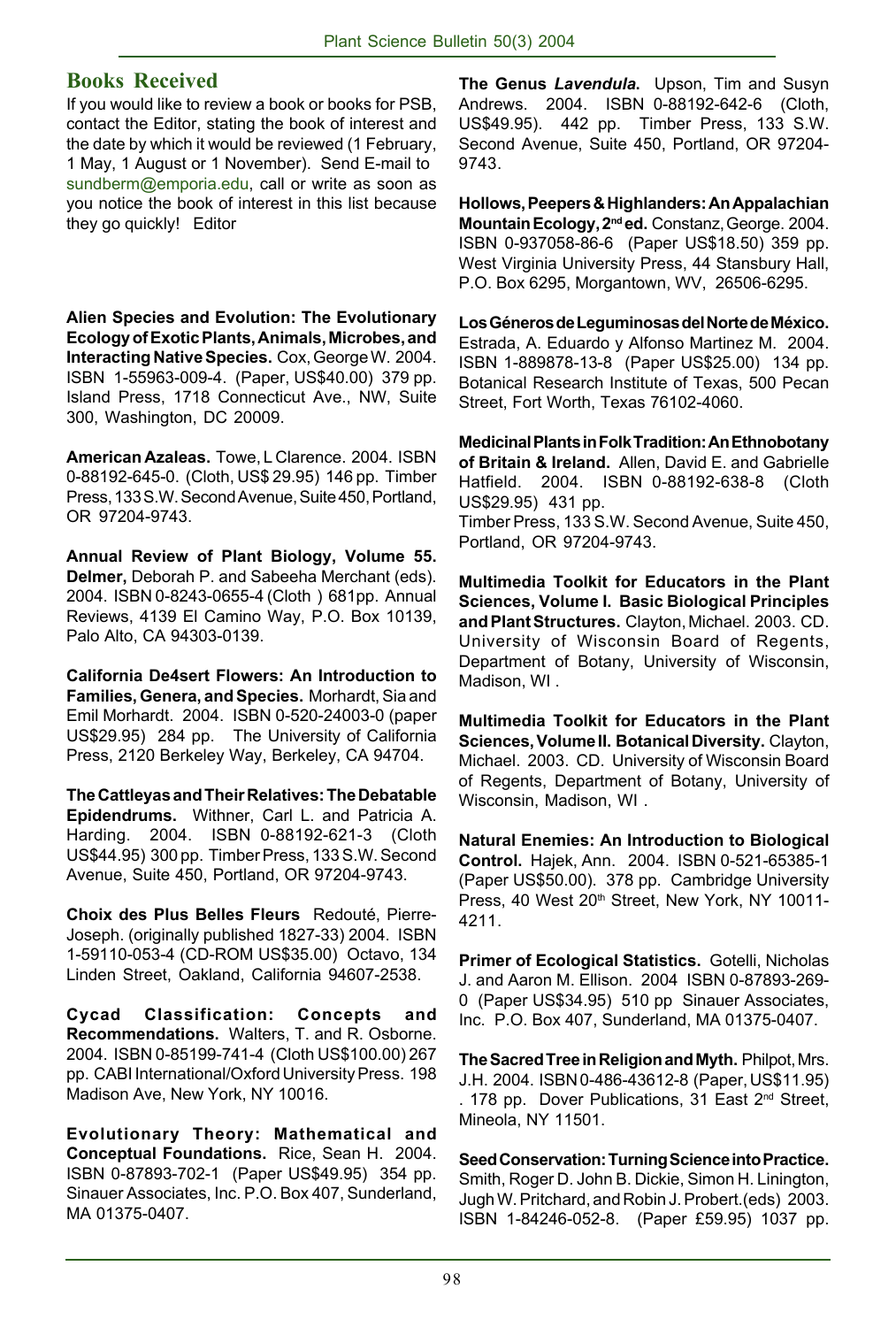Royal Botanic Gardens, Kew, Richmond, Surrey TW9 3AB, United Kingdom.

**Speciation.** Coyne, Jerry A. and H. Allen Orr. 2004. ISBN 0-87893-089-2. (Paper US\$54.95) 545pp. Sinauer Associates, Inc. P.O. Box 407, Sunderland, MA 01375-0407.

**Timber Press Pocket Guide to Ornamantal Grasses.** Darke, Rick. 2004. ISBN 0-88192-653- 1 (Flexibind US\$19.95) 224 pp. Timber Press, 133 S.W. Second Avenue, Suite 450, Portland, OR 97204- 9743.

**Tree Ferns.** Large, Mark F. and John E. Braggins. 2004. ISBN 0-88192-630-2 (Cloth US\$39.95) 360 pp. Timber Press, 133 S.W. Second Avenue, Suite 450, Portland, OR 97204-9743.

**Wild Lilies, Irises, and Grasses: Gardening with California Monocots** Harlow, Nora and Kristin Jakob (eds). 2004. ISBN 0-520-23849-4 (Paper US\$24.95) 287 pp. University of California Press, 2120 Berkeley Way, Berkeley, CA 94720.

**About Lichens**

The mutualistic symbiotic relationship in lichens can be described in the story of Freddie and Alice. Freddie Fungus was a fun guy. Alice Algae was allgal. They took a lichen to each other. Of course Alice's mother thoroughly disproved of this relationship as they were living in **syn**biosis. Freddie built the house and did the shopping, while Alice stayed home and did the cooking. When they first got together, they went out on a limb. But rumor has it that their relationship is going on the rocks

Charles E. Blair

#### Editor's note:

Charles is a retired MD, life-long amateur naturalist, and active member of the California Native Plant Society. He is "currently pursuing botany seriously at Cal Poly in San Luis with Dr. David Keil."

Charles challenges the readership to add additional "chapters" to this "story!"

### *i***The Amateur Botanist's Lament"**

Academic botanists' prescriptions Cause Amateur botanists conniptions. For with Compositae's loss and Cruciferae's toss, Went some perfectly accurate descriptions.

Charles E. Blair



### **BSA Contact Information**

All inquiries for the BSA Business Office should be directed to:

 Executive Director: William Dahl and / or Administrative Coordinator: Wanda Lovan

 BSA Business Office Botanical Society of America, Inc. 4474 Castleman Avenue P.O. Box 299 St. Louis, MO 63166-0299

 Voice: 314-577-9566 FAX: 314-577-9515 E-mail: bsa-manager@botany.org Office hours are 7:30 am to 4:30 pm Central Time http://www.botany.org/

President: Allison Snow <snow.1@osu.edu>

All inquiries about the Botany 2004 meeting (and any other future meeting) should be directed to:

 Mrs. Johanne Stogran, Meetings Manager. Email: johanne@botany.org or meetings@botany.org Voice: 614-292-3519 Fax: 614-247-6444 http://www.botanyconference.org/